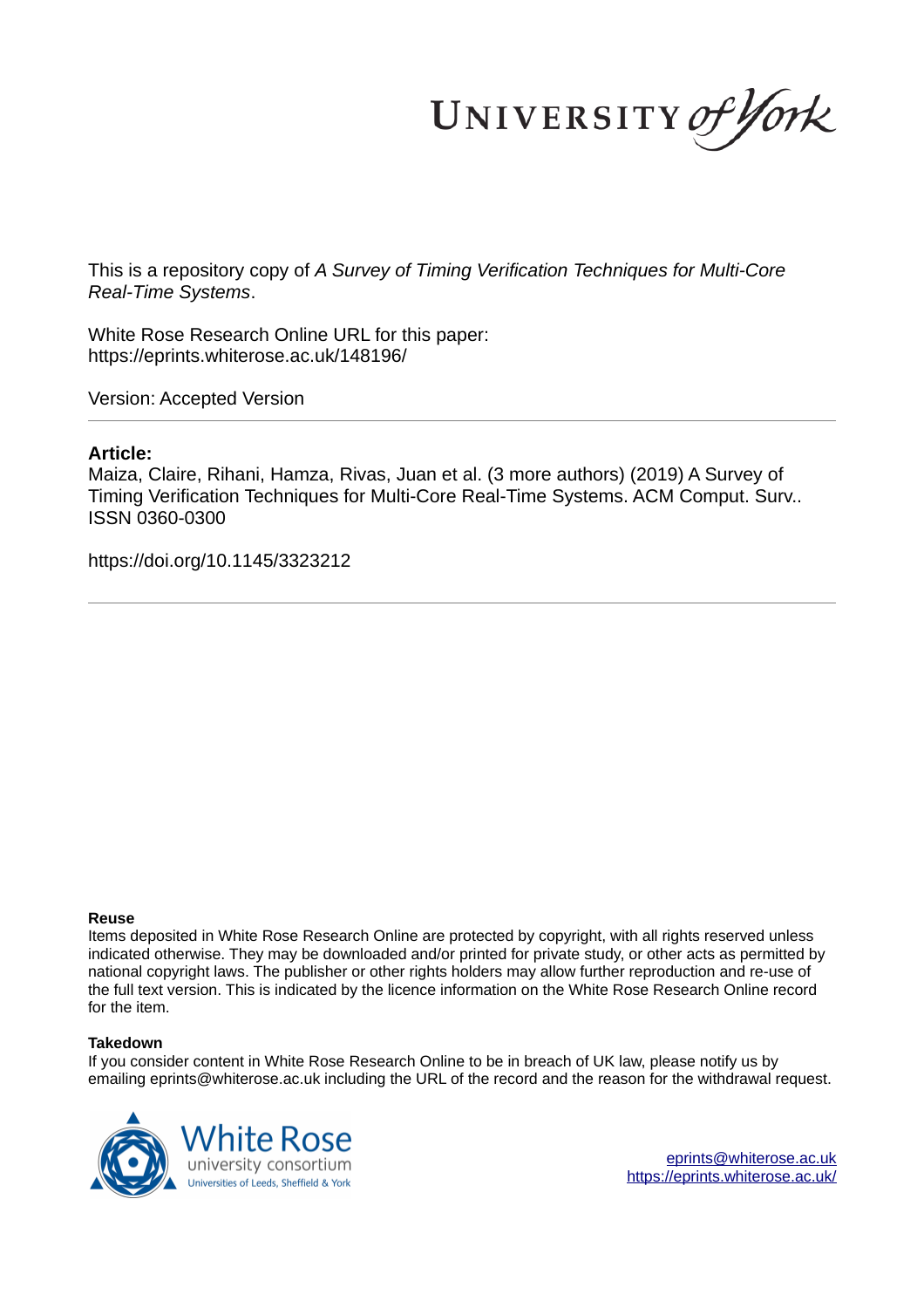CLAIRE MAIZA, Univ. Grenoble Alpes, CNRS, Grenoble INP, VERIMAG, France HAMZA RIHANI, Univ. Grenoble Alpes, CNRS, Grenoble INP, VERIMAG, France JUAN M. RIVAS, Université libre de Bruxelles, PARTS Research Centre, Belgium JOËL GOOSSENS, Université libre de Bruxelles, PARTS Research Centre, Belgium SEBASTIAN ALTMEYER, University of Amsterdam, Netherlands ROBERT I. DAVIS, University of York, UK

This survey provides an overview of the scientific literature on timing verification techniques for multi-core real-time systems. It reviews the key results in the field from its origins around 2006 to the latest research published up to the end of 2018. The survey highlights the key issues involved in providing guarantees of timing correctness for multi-core systems. A detailed review is provided covering four main categories: full integration, temporal isolation, integrating interference effects into schedulability analysis, and mapping and allocation. The survey concludes with a discussion of the advantages and disadvantages of these different approaches, identifying open issues, key challenges, and possible directions for future research.

CCS Concepts: • Computer systems organization  $\rightarrow$  Real-time system architecture; • Software and its engineering  $\rightarrow$  Real-time schedulability; Automated static analysis;

Additional Key Words and Phrases: real-time systems, architecture, multi-core, timing analysis, schedulability analysis, WCET, co-runner interference

#### ACM Reference Format:

Claire Maiza, Hamza Rihani, Juan M. Rivas, Joël Goossens, Sebastian Altmeyer, and Robert I. Davis. 2019. A Survey of Timing Verification Techniques for Multi-Core Real-Time Systems. ACM Comput. Surv. 1, 1, Article 01 (February 2019), 46 pages. https://doi.org/0000001.0000001

#### 1 INTRODUCTION

Multi-core processors offer significantly higher computing performance, as well as advantages in meeting SWaP (Size, Weight, and Power consumption) requirements compared to conventional single-core platforms. Such architectures have the potential to provide a solution to the increasing demands for low-cost, low-power consumption, high-performance real-time hardware platforms that are posed by the development of autonomous systems, including self-driving cars, Unmanned Aerial Vehicles (UAVs) or drones, and autonomous robots. While providing a number of significant advantages, the shift to multi-core hardware raises substantial challenges in relation to guaranteeing real-time performance through time determinism, time predictability, and composability.

Authors' addresses: Claire Maiza, Univ. Grenoble Alpes, CNRS, Grenoble INP, VERIMAG, Grenoble, France, claire.maiza@ univ-grenoble-alpes.fr; Hamza Rihani, Univ. Grenoble Alpes, CNRS, Grenoble INP, VERIMAG, France, ; Juan M. Rivas, Université libre de Bruxelles, PARTS Research Centre, Belgium, ; Joël Goossens, Université libre de Bruxelles, PARTS Research Centre, Brussels, Belgium, joel.goossens@ulb.ac.be; Sebastian Altmeyer, University of Amsterdam, Amsterdam, Netherlands, altmeyer@uva.nl; Robert I. Davis, University of York, York, UK, rob.davis@cs.york.ac.uk.

Permission to make digital or hard copies of all or part of this work for personal or classroom use is granted without fee provided that copies are not made or distributed for profit or commercial advantage and that copies bear this notice and the full citation on the first page. Copyrights for components of this work owned by others than the author(s) must be honored. Abstracting with credit is permitted. To copy otherwise, or republish, to post on servers or to redistribute to lists, requires prior specific permission and/or a fee. Request permissions from permissions@acm.org.

© 2019 Copyright held by the owner/author(s). Publication rights licensed to ACM.

0360-0300/2019/2-ART01 \$15.00

https://doi.org/0000001.0000001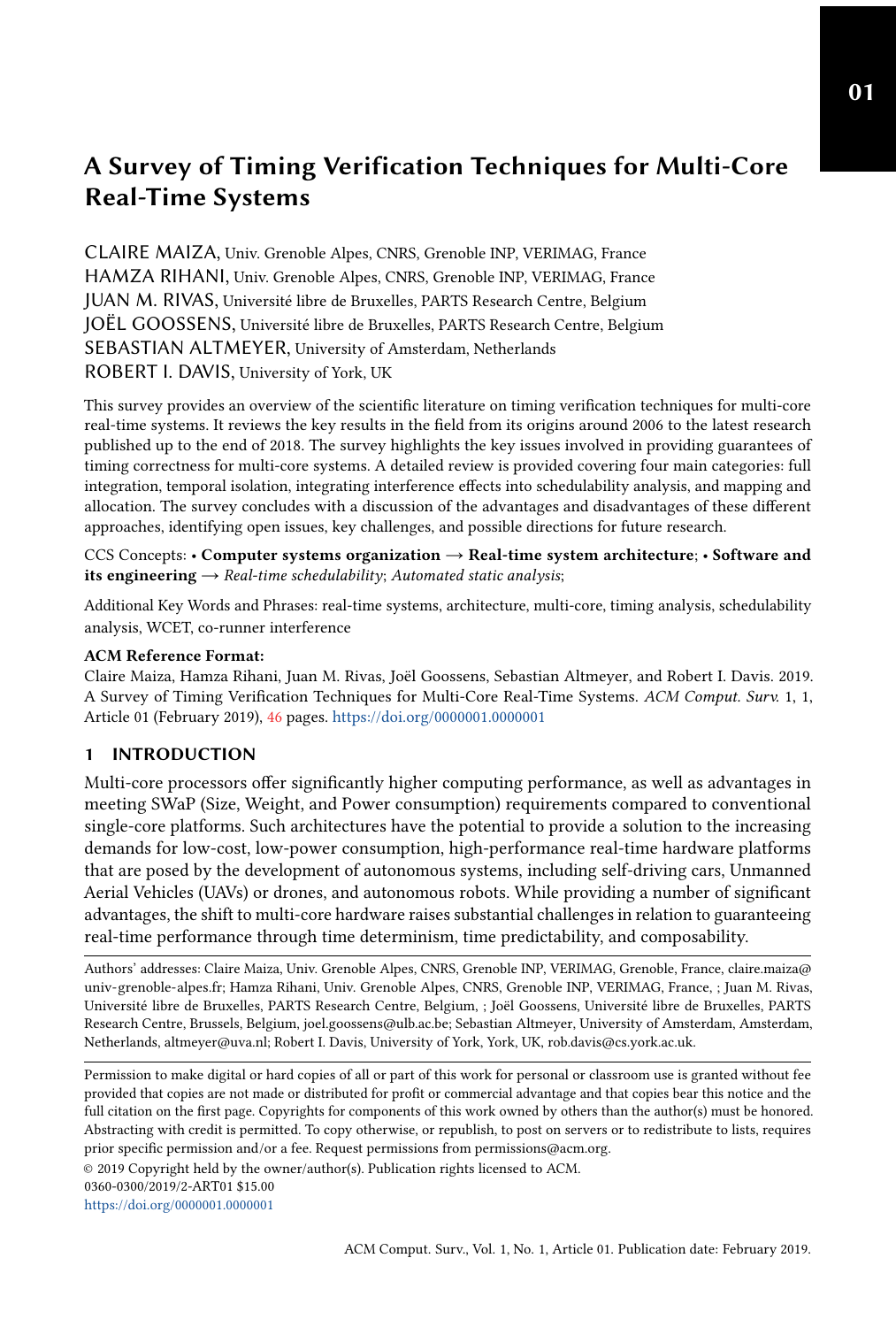Real-time systems are characterised by the need to meet both functional requirements and timing constraints, typically expressed in terms of deadlines. Many design and verification techniques have been proposed which aim to guarantee that all timing constraints are met. In traditional single-core systems, timing behaviour is typically verified via a two-step process. In the first timing analysis step, the Worst-Case Execution Time (WCET) of each task is determined. The WCET is an upper bound on the execution time of the task running in full isolation on the platform, i.e. without preemption, interruption, or indeed any co-runners on other processing cores. This WCET bound is then used in the second step, schedulability analysis. Schedulability analysis involves considering the worst-case pattern of task execution, either via the mapping of tasks to time slots in a table-driven schedule, or via the use of a scheduling policy such as Fixed Priority Preemptive Scheduling (FPPS) or Earliest Deadline First (EDF) employed by a Real-Time Operating System (RTOS). Schedulability analysis determines the Worst-Case Response Time (WCRT) of each task in its execution context. In practice, this analysis needs to take account of preemptions by higher priority tasks and interrupt handlers, scheduling overheads caused by the operation of the RTOS, and delays in accessing shared software resources and communications. The combination of timing analysis and schedulability analysis to verify the timing correctness of a real-time system is referred to in this survey as timing verification<sup>1</sup>.

The clear separation between the two steps diminishes in multi-core systems where the interference on shared resources can also depend heavily on the behaviour of co-runners, i.e. tasks executing in parallel on other cores. In multi-core platforms, a large set of hardware features may be shared, such as the interconnect, bus<sup>2</sup> or NoC (Network on Chip), the Last Level Cache (LLC), and the main memory. When a task is executed in full isolation on a multi-core platform, the behaviour of the system in terms of timing (and other non-functional properties such as power consumption) is defined by that task alone, the same as on a single-core platform. However, when two or more tasks are executed in parallel on different cores, the interplay between the tasks on shared hardware resources may lead to unforeseen and unpredictable delays [32, 123, 124]. For this reason, using the WCET of tasks executing in isolation on a multi-core platform without regard for co-runner interference can potentially lead to WCRT values which are optimistic (i.e. incorrect) by a large margin when considered in the context of the complete system. As an example, consider a cache which is shared between two or more cores. Useful cache blocks that were loaded by one task may be evicted by another task that is running in parallel on a different core. Similarly, a request to the memory bus may be blocked by an ongoing bus request from another core. We refer to all events that may prolong a task's execution due to the execution of other tasks, including additional blocking time, increased bus access times, and cache reloads, under the generic term interference. The potential for co-runner interference greatly exacerbates both the difficulty and the complexity of providing accurate timing verification for multi-core systems. To illustrate this, consider the simple approach of accounting for all possible co-runner interference in the timing analysis step. The difficulty here is that the execution context, with respect to co-runner behaviour, is unknown. Thus worst-case assumptions need to be made to provide a WCET that is context independent. This is possible, however, the results can be so pessimistic that they are not useful. For example assuming the maximum possible delay for every bus access request may result in a WCET on an  $m$  core platform that is  $m$  or more times the WCET for the task running in isolation. Thus the guaranteed real-time performance of the multi-core platform is effectively degraded to the same or worse than that of one of its cores.

<sup>&</sup>lt;sup>1</sup>We note that in some of the literature the term timing analysis is used to describe the overall process of determining whether timing constraints are met.

<sup>&</sup>lt;sup>2</sup>In this paper, as in many of the surveyed papers, we use the term bus or memory bus to mean a local interconnect from cores to the shared memory through an arbiter.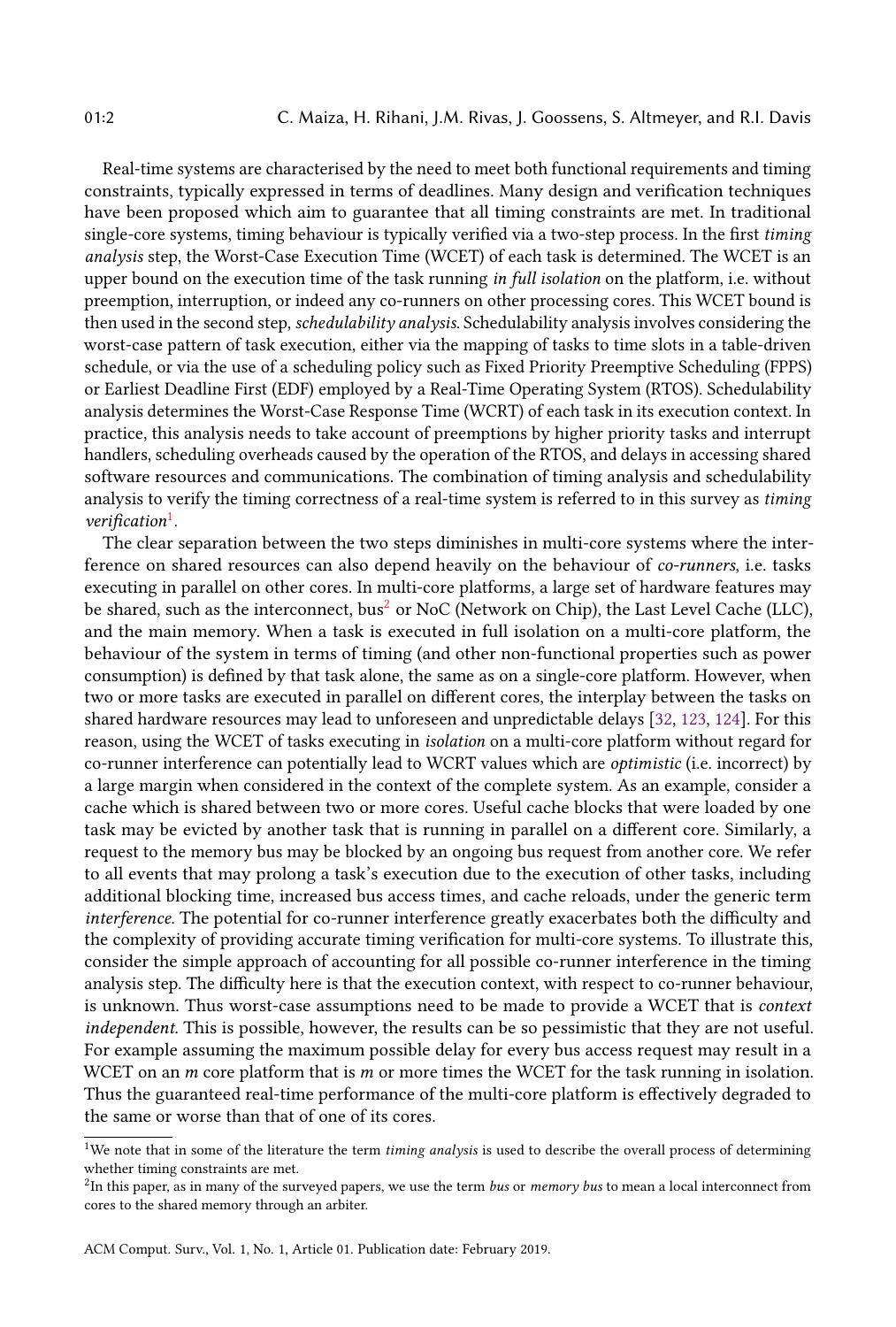At the other extreme, attempting to account for all possible patterns and interleaving of co-runner execution in a fully integrated approach to timing verification (combining both execution and scheduling considerations into a single analysis step) quickly becomes intractable due to combinatorial explosion in the number of possible states that need to be considered. Hence, timing verification for multi-core systems typically faces the trade-off between analysing all possible interplay between tasks on different cores to provide a tightly bounded result, and making simplifying assumptions to obtain an analysis that is tractable in term of its computational complexity.

A number of approaches have been proposed to deal with this problem. Approaches based on temporal isolation seek to bound the delays experienced by tasks executing on one core, independent of the behaviour of the tasks on the other cores. For example using Time Division Multiple Access (TDMA) bus arbitration leads to the same delays for bus access requests irrespective of whether or not there are any tasks running on the other cores. While this is advantageous in terms of making it simpler to compute worst-case delays and interference, there is a trade-off. Mechanisms that provide temporal isolation have the disadvantage that they typically do not permit efficient resource utilisation.

Techniques that ensure temporal isolation between cores provide timing composability, meaning that the timing behaviour of the tasks on one core may be verified without knowledge of the behaviour of the tasks on the other cores. An alternative approach is *interference analysis*, characterising the additional delays due to contention over shared resources. These additional delays can then be incorporated into timing analysis or schedulability analysis. Examples of interference analysis in single-core systems include the derivation of cache-related preemption delays and write-back delays, which can be incorporated into schedulability analysis.

Another challenge that timing verification for multi-core systems has to tackle is the problem of timing compositionality [53] (note this is different from timing composability). Timing compositionality depends on the decomposition of the system into components for analysis purposes. For example, the WCET of a task might be decomposed into two components, memory access time and processing time. If the local worst-cases for each component of the decomposition can be summed to obtain an upper bound on the overall worst-case timing behaviour, then the decomposition is said to be timing compositional. However, in multi-core systems, this is not always the case. Timing anomalies, such as the interaction between caches and pipelines, can mean that a local worst-case behaviour e.g. a cache miss may not always lead to the overall worst-case. Further, domino effects [53] can amplify and reinforce the effects of interference. For example preemption effects on a First-In First-Out (FIFO) cache can cause additional delays that are effectively unbounded with respect to the original perturbation.

Research on timing verification for multi-core systems has received increasing attention over the past ten years, with a number of often orthogonal and sometimes incompatible approaches introduced. In this survey we provide an overview of the main approaches proposed and a review of the specific methods published in the literature.

#### 1.1 Organisation

Research into timing verification of multi-core real-time systems can be classified into four main categories. This classification forms the basis for the four main sections of this survey. For ease of reference we have numbered these categories below to match the section numbering, starting at 2.

2 Full Integration: Research in this category considers full information about the behaviour of the various tasks executing on the different cores, including when they can execute and their individual resource demands. The detailed interference due to specific co-runners executing within specific time intervals is thus integrated into the analysis for every task. The timing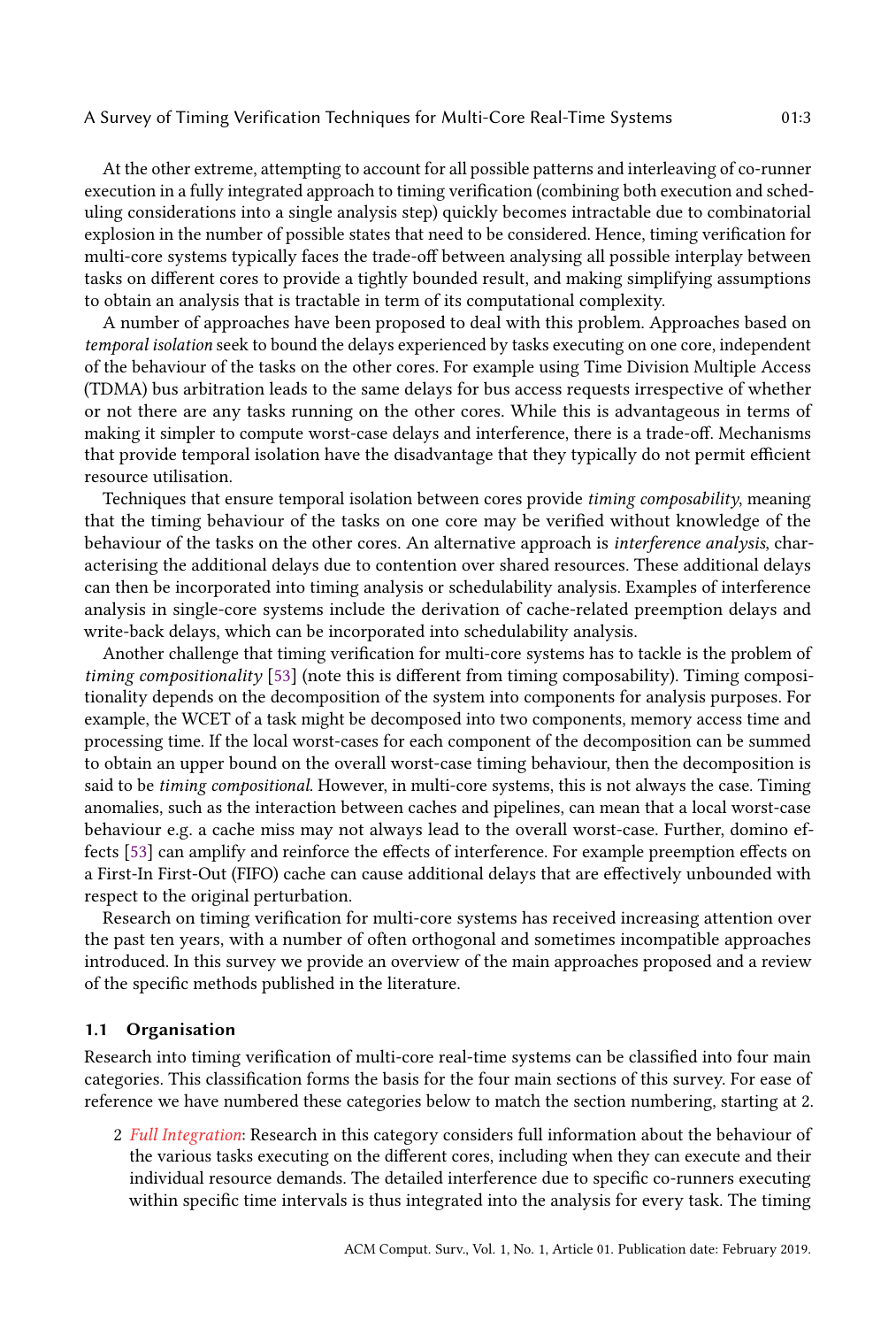analyses in this category are therefore context-dependent (i.e. the results for each task depend on the set of co-runners).

- 3 Temporal Isolation: Research in this category considers either partial or full temporal isolation achieved via software means such as phased task execution, memory bus regulation, or static offline scheduling; or via hardware means such as a TDMA bus arbitration and memory partitioning. The aim being to either upper bound or eliminate the interference from corunners that needs to be considered in the analysis. The timing analyses reviewed in this category are therefore context-independent (i.e. the results for each task are independent of the actual set of co-runners).
- 4 Integrating Interference Effects into Schedulability Analysis: Research in this category integrates the effects of co-runner interference and the use of shared hardware resources into schedulability analysis. In this case, the analysis may take into account the behaviour of the actual co-runners, or it may rely on worst-case assumptions that are valid for any co-runner. Thus both context-dependent and context-independent analyses are possible. For example both are possible when considering a bus with Round-Robin arbitration.
- 5 Mapping and Scheduling: Research in this category considers the mapping of tasks to cores and their feasibility in terms of both timing behaviour and memory requirements. Here, the processor and memory load on each core, as well as the impact of interference delays, influence the optimal placement of tasks.

Each of the main review Sections 2 to 5 starts with an overview and ends with a critique and perspectives on the research in that specific area. A few papers overlap this broad categorisation. In these cases, we provide a review in one section and a cross-reference to it in the other. Section 6 discusses the main advantages and disadvantages of techniques in the four main categories. It concludes with an identification of key open questions and important directions for future research. Supplementary material in Appendix  $\overline{A}$  provides a more detailed classification of the literature according to various characteristics and properties relating to: (i) the type of timing verification performed; (ii) the timing model used for the analysis; (iii) the hardware properties considered; (iv) the software properties considered.

Note, due to space limitations, we do not provide an overview of embedded multi-core architectures and hardware components; rather we assume that the reader has a basic working knowledge of these topics (see [111] for a state-of-the-art in the context of time-predictable embedded multicore architectures, and [115] for a discussion of more advanced Common-Off-The-Shelf (COTS) multi-cores).

It is interesting to note how research in the different categories has progressed over time. Figure 1 illustrates the number of publications in each of the four main categories in each two year interval from 2006/7 to 2016/17. (This figure is best viewed online in colour). A number of observations can be drawn from Figure 1. Firstly, the research topic is little more than a decade old. Of the 119 papers reviewed<sup>3</sup>, the oldest papers [7, 120] that we classified were published in 2006. Since 2006, the research intensity in this area has increased rapidly, with around 60% of the papers published in the last 4 years. We can also observe trends with respect to the approach taken to timing verification. Although the number of publications aiming for a fully integrated timing and schedulability analysis (see Section 2) remained largely constant over the past 10 years, all other categories have received increasing attention. In particular, the vast majority of the papers on temporal isolation (Section 3) and on mapping and scheduling (Section 5) have been published in the last 6 years.

 ${}^{3}{\rm Note}$  not all of the bibliography is classified papers, some are related work.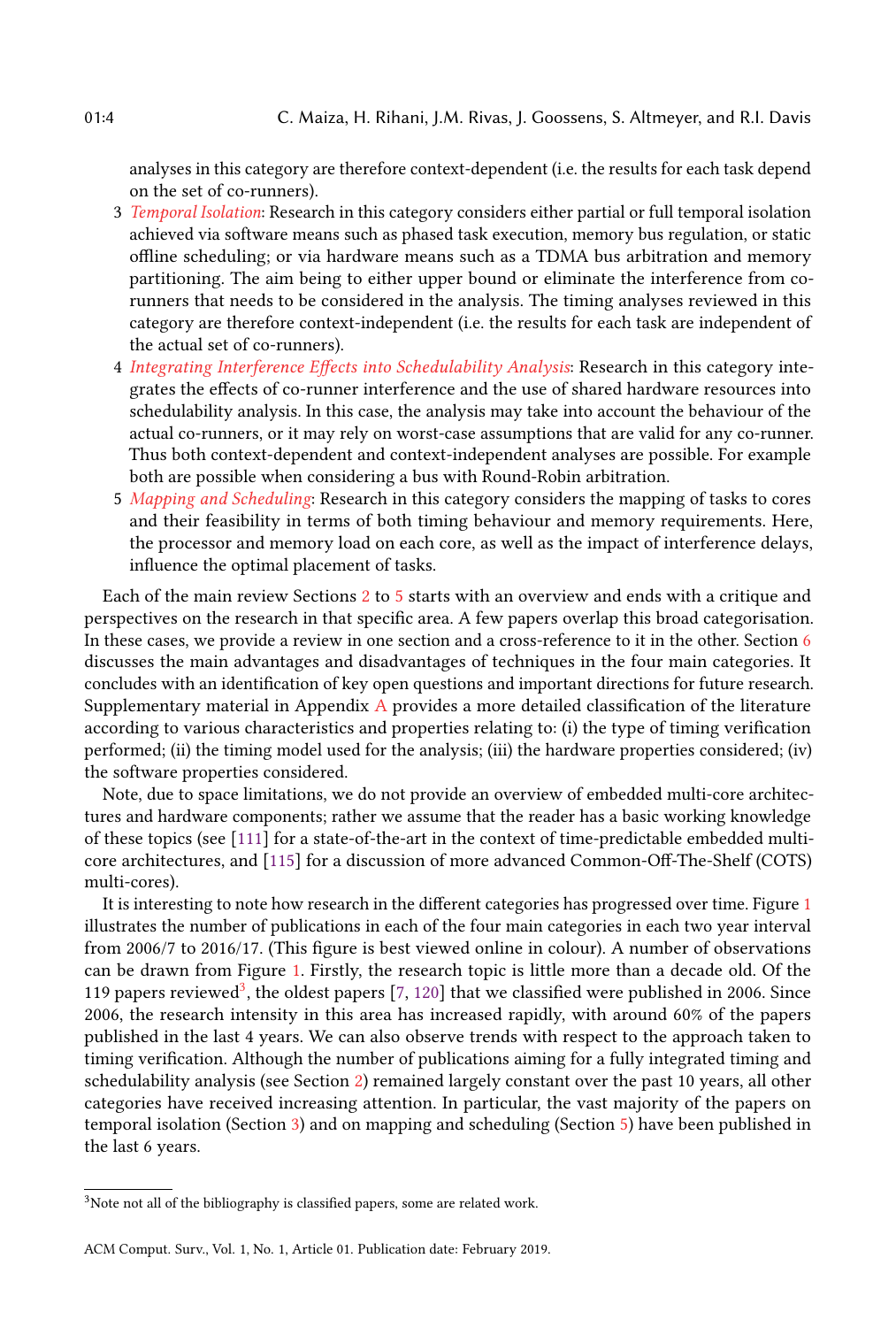

Fig. 1. Distribution of classified papers over the past 10 years

We note that the literature covers a large number of separate research threads (within which papers build on the same model and assumptions); however, these various threads of research are highly divergent with the different hardware and task models used meaning that sophisticated comparisons between different analysis results are out of reach.

# 1.2 Related Areas of Research and Restrictions on Scope

The scope of this survey is restricted to timing verification techniques for multi-core and manycore platforms that specifically consider the impact of shared hardware resources. The following areas of related research are outside of the scope of this survey: (i) works that introduce isolation mechanisms for multi-core systems, but rely on existing analysis for timing verification (examples include the work on the MERASA [94] and T-CREST projects [111], as well as work on shared cache management techniques (surveyed in  $[46]$ ) and cache coherence  $[47, 56]$ ; (ii) works that introduce mechanisms and analyses of the worst-case latencies for a particular component, for example predictable DDR-DRAM memory controllers $^4$  (comparative studies in [49, 57]), but rely on these latencies being incorporated into existing analyses for timing verification; (iii) scheduling and schedulability analyses for multiprocessor systems that consider only a simple abstract model of task execution times (surveyed in [38]); (iv) multiprocessor software resource sharing protocols; (v) timing verification techniques for many-core systems with a Network-on-Chip (NoC) (surveyed in [59, 70]) which consider only the scheduling of the NoC, or consider that tasks on each core execute out of local memory with the only interaction with packet flows being through a consideration of release jitter; (vi) measurement-based and measurement-based probabilistic timing analysis methods; (vii) research that focuses on timing verification of single-core systems. Further, the survey does not cover specific research into multi-cores with GPGPUs or re-configurable hardware.

#### 2 FULL INTEGRATION

Research in this category aims at a fully integrated analysis utilising information about both lowlevel timing behaviour and high level scheduling. Thus the works discussed in this section assume almost full knowledge of the task under analysis and those executed in parallel, often including the exact release times of all tasks. Consequently, the results are typically only valid for the exact scenario which is analysed. Two approaches are dominant: WCET analyses based on model-checking

<sup>4</sup>We note that Reduced Latency DRAM (RL-DRAM) is arguably better suited for use in real-time systems than DDR-DRAM due to reduced variability in access latencies, as shown by Hassan [55] in 2018.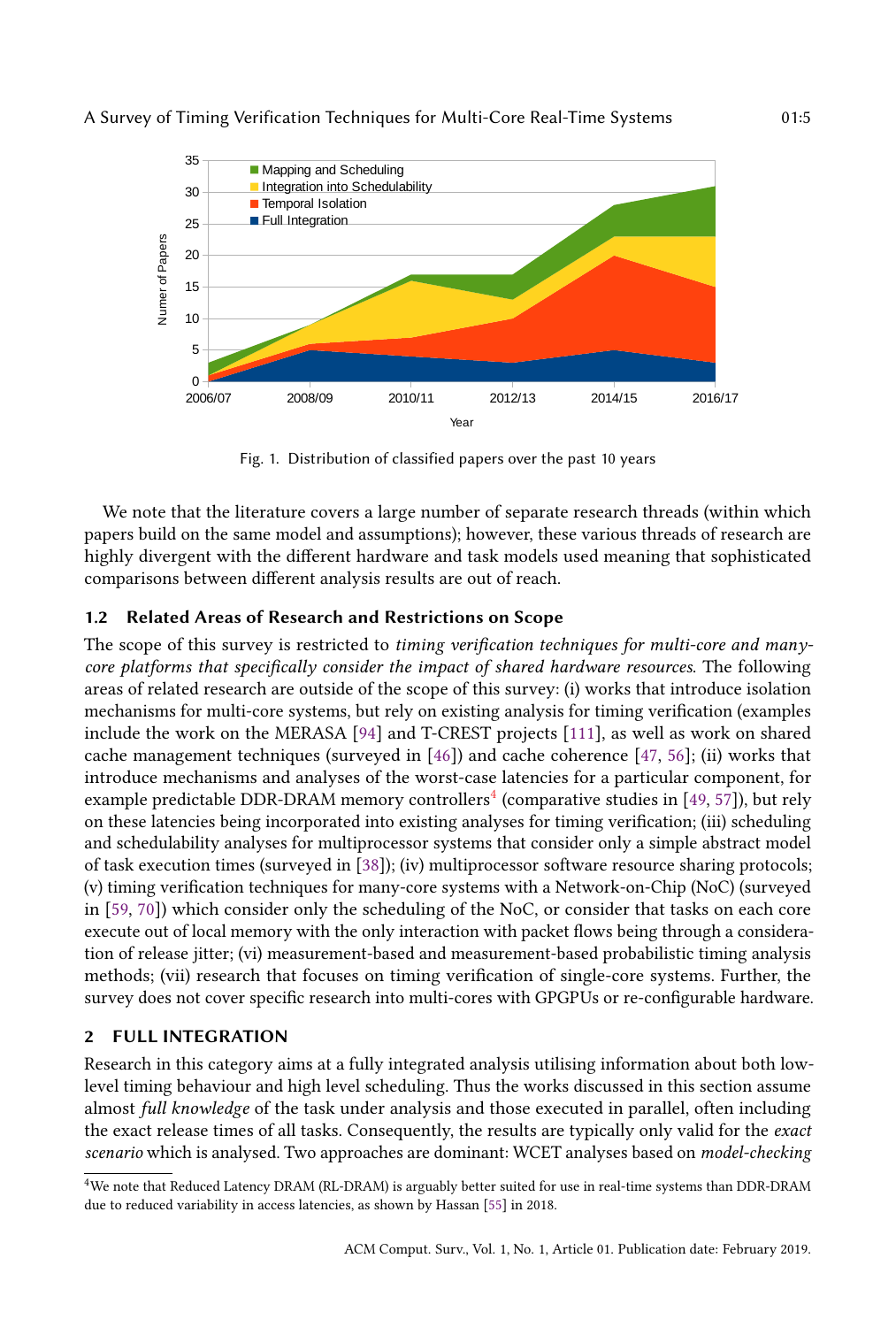and analyses based on an abstract processor state. The worst-case path (i.e. the path with the longest execution time) is often derived via Implicit-Path Enumeration Techniques (IPET) with an Integer Linear Programming (ILP) solver. We note that all of the works assume partitioned non-preemptive scheduling. Further, the schedule is often assumed to be fixed with synchronous task releases and limited or no release jitter. Below, we subdivide the literature into analyses that focus on: (i) shared memory (i.e. cache), (i) the bus or interconnect, (iii) both the interconnect and shared memory.

#### 2.1 Analysis of Shared Memory Only

Papers in this sub-category focus solely on the shared cache, while neglecting any interference on the common interconnect. Cache analyses either employ a complete model of the cache state, and thus use model checking to derive a cache hit/miss classification, or they employ an abstract cache state with a variant of abstract interpretation.

In 2008, Yan and Zhang [128] presented a cache analysis assuming private L1 and shared L2 caches. The analysis starts with a cache analysis assuming no interference, and then accounts for the additional L2 cache misses due to accesses from other tasks to the L2 cache. The analysis is implemented within CHRONOS and evaluated for direct-mapped instruction caches only. In 2009 Hardy et al. [54] extended this initial work to set-associative caches, multiple levels of caches, and an arbitrary number of competing cores. A further extension aims to reduce the cache interference via compiler optimisations which classify memory as reused and therefore cached, or not-reused, in which case accesses bypass the cache. Zhang and Yan [137] also presented an interference analysis for shared L2 instruction cache. They use an extended ILP and cache conflict graphs to model all possible interleaving of pairs of tasks with regard to cache accesses. These interleavings are more precisely defined than in [128], but this results in a scalability issue.

A WCET analysis based on model checking was presented by Gustavsson et al. [51] in 2010. The modelled architecture again features private L1, shared L2 caches, and a set of tasks, but no explicitly modelled interconnect. Instead, the authors assume dedicated memory ports per core. The core architecture is assumed to be trivial with fixed execution times per instruction and without any timing anomalies. UPPAAL is used as the model checker and despite the strong simplifications, the state-space explosion limits the applicability of the approach, even without modelling the program semantics.

Also in 2010, Lv et al. [82] combined abstract interpretation and model checking to provide a fully integrated analysis. Abstract interpretation is used to give a basic block timing model. Timed automata are then used to model the whole program and the shared bus. The authors consider a multi-core architecture with a local L1 cache and no code sharing between concurrent programs. Each L1 cache miss is considered as a shared bus access. The analysed shared bus arbiters are First-Come First-Served (FCFS) and TDMA, with the approach scaling better in the case of TDMA due to the timing isolation provided. UPPAAL is the model checker used in the experiments.

In 2016, Nagar et al. [86] presented a shared cache analysis with private L1 and shared L2 caches. The analysis determines the global worst-case arrival pattern for all accesses to the shared cache including the worst-case execution path. The analysis is therefore independent from the precise task release times, but still requires precise knowledge about all tasks executing on the other cores. The authors show that finding the worst-case interference pattern is NP-hard and thus as well as the exact analysis an approximation with linear complexity in the cache size is proposed. The analysis is implemented within the CHRONOS timing analyser.

#### 2.2 Analysis of the Interconnect Only

Papers in this sub-category focus solely on the common interconnect. Interference due to shared memory is either ignored or full isolation (spatial via cache partitioning, or temporal via TDMA) is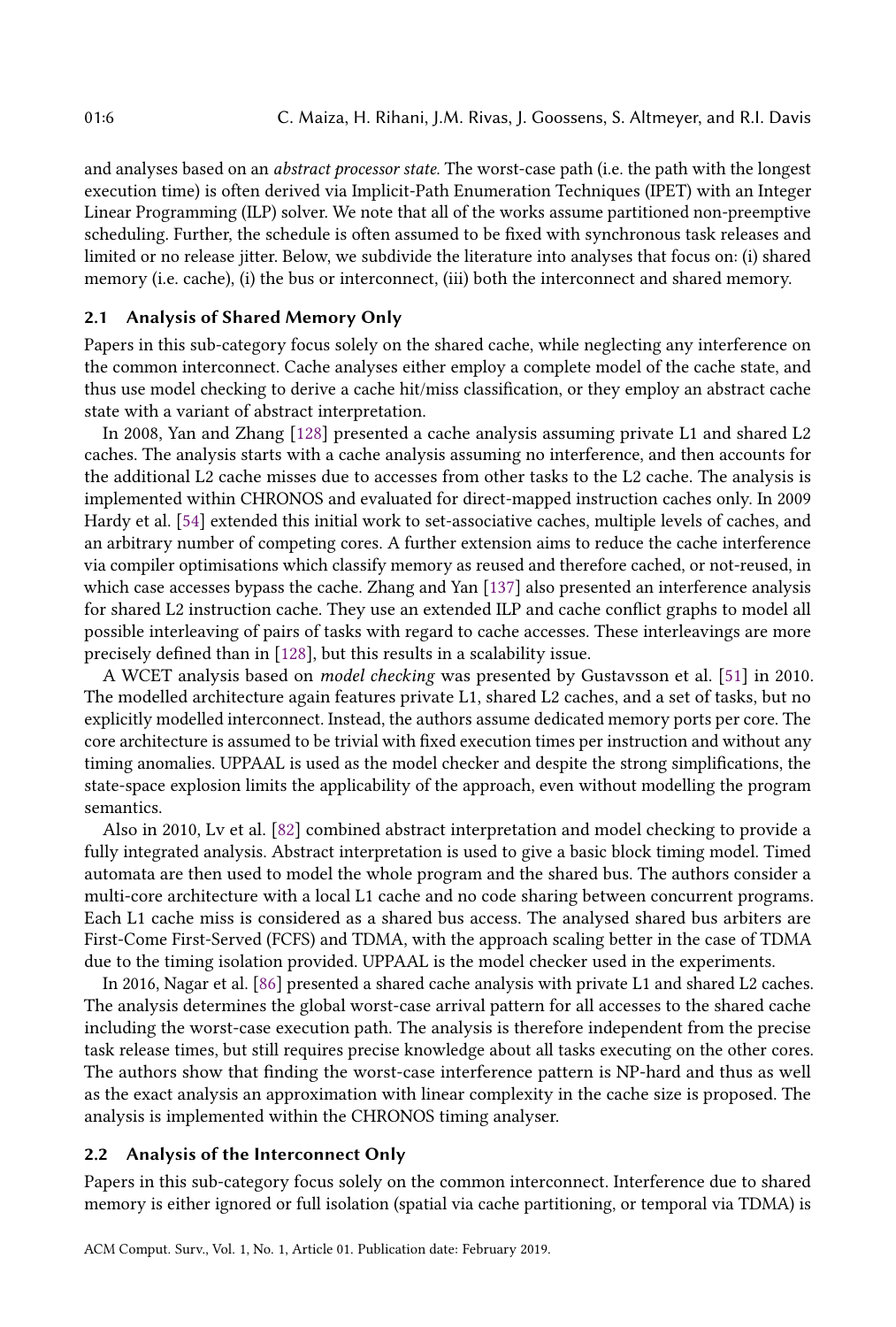assumed. In all papers, the delay due to the interconnect is precisely estimated and integrated into the worst-case execution time.

In 2010, Andersson et al. [8] presented an analytical method to calculate the WCET of tasks in a multi-core including contention on the shared bus. They assume no inter-task evictions (i.e. the shared cache is partitioned) and non-preemptive scheduling. Further, the memory arbitration is assumed to be work-conserving. The analysis formulation is based on an upper bound on the maximum number of bus requests from the tasks.

In 2015, Rihani et al. [103] used SAT Modulo Theory (SMT) to encode the whole execution of a task on a platform with TDMA bus arbitration. The novelty here is the encoding of the program semantics to gain precision in the WCET bound, taking infeasible execution paths into account. The bus access is modelled with an offset. The SMT-solver provides an execution path with correct semantics and WCET analysis.

In 2015, Jacobs et al. [62] proposed deriving WCET bounds for multi-core systems by integrating the bus delay into the pipeline analysis. The authors assume a shared bus policy with bounded blocking time (e.g. Round-Robin or TDMA). For a memory access over the shared bus, the entire range of possible blocking delays is considered, i.e. direct access to the bus, blocked for 1 cycle, 2 cycles, etc. In the so-called co-runner insensitive analysis, this scheme is applied to all bus accesses made by the analysed task, and assuming the entire range of blocking cycles. In the co-runner sensitive analysis, information about potential accesses from other task is considered to reduce the over-approximation. This assumes precise knowledge about when memory accesses of co-running tasks may occur.

Subsequently, in 2016, Jacobs et al. [63] presented a framework for the derivation of WCET analyses for multi-core systems. They point out that computing the WCET taking into account all possible inter-leavings of resource accesses is computational intractable. They make the key point that the vast majority of work assumes timing compositionality and hence first compute a basic bound without interference effects and then add an upper bound on direct interference effects. However, for real architectures that exhibit timing anomalies and domino effects, this is not sufficient. The key idea in the paper is to lift system properties to an abstract level, so that they can be applied to the abstract model of traces to identify sets of infeasible traces, thus making the analysis less pessimistic. The framework is instantiated and used to provide bounds for the Malardalen benchmarks for 2, 4, and 8-core platforms, with either local scratchpad or cache, and in-order or out-of-order execution.

Research that overlaps with this sub-category but is reviewed elsewhere in this survey includes the work of Dasari et al. [35, 36] and Kelter et al. [66–68] (see subsection 3.4).

### 2.3 Analysis of Shared Memory and Interconnect

Paper in this sub-category consider both the common interconnect and shared memory.

In 2008, Andrei et al. [10] presented a WCET analysis technique in conjunction with an algorithm to build a static (offline) schedule for the tasks and the TDMA bus in multi-core systems. The authors target a platform model where the cores have a private cache, and then through the shared bus can access another private memory, and a global shared memory. Only the private memories are cached. Inter-core communications are handled via the global shared memory. Additional tasks are added to handle the copy and writes to the global shared memory (i.e. explicit communications). A task can also produce implicit communications when a cache miss occurs, and the private memory must be fetched (with an access to the bus). The proposed technique iteratively constructs the schedule of tasks and incrementally defines the TDMA slot configuration, taking into account task execution time inflation due to bus accesses.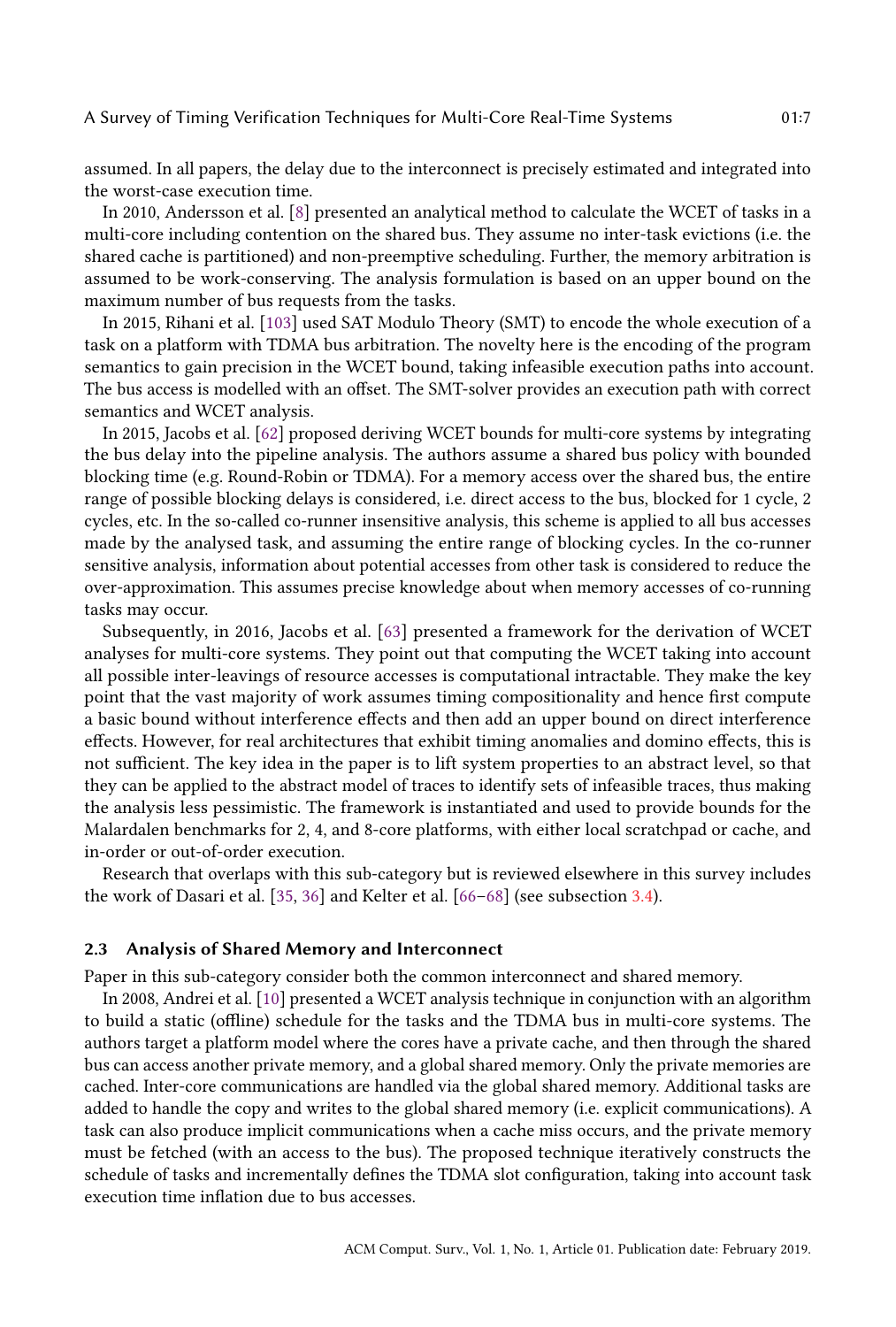An approach for worst-case response time analysis of a multi-core system with private L1 cache and shared L2 cache was developed by Li et al. [78] in 2009. The aim is to compute the worst-case L2 cache interference between tasks running on the different cores accounting for their lifetimes, i.e. the time intervals in which the tasks can be active. The model used is a synchronous one, with a Message Sequence Chart describing the interaction and precedence relations between tasks. Tasks are assumed to be partitioned to cores and run non-preemptively. The WCET includes the effects of interference on the L2 cache. An iterative process is used to calculate WCRTs, task lifetimes, and the amount of interference from overlapping execution due to tasks on the other cores.

In 2012, Dasari et al. [34] presented a method to estimate tight WCETs of tasks running on a multi-core system in which the bus arbitration is Round-Robin, and tasks are scheduled non preemptively under an unspecified non-work conserving policy. The work is divided into two parts. The first part presents an algorithm to compute an upper bound of the number of memory request by a core in any time window, considering the interference from every task at the same time (instead of analysing tasks independently and then adding their contributions). The actual schedule of jobs is unknown which adds pessimism to the computed worst-case ordering of jobs. A second contribution of the paper is to use the provided upper bound on the number of requests to enhance the classical WCET formula for systems with Round-Robin buses.

A full analysis from WCET to mapping with interference analysis was presented by Boniol et al. [17] in 2012. This work focuses on the implementation of synchronous applications on a multi-core platform. The architecture consists of cores with local L1 and L2 cache, a shared main memory with shared bus and DRAM controller. The timing analysis consists of a core and memory mapping/scheduling with slicing of the timing window. It takes into account the interference on the shared bus and memory controller. The interference analysis is based on timed automata. This paper also takes a holistic view on WCET and schedulability analysis, but differs from all other papers in this category in that it focuses on the schedulability analysis directly.

In two papers in 2012 [24] and 2014 [23], Chattopadhyay et al. presented a WCET analysis that includes interference on a shared TDMA-based Round-Robin bus and a shared L2 cache. The global analysis is based on an ILP formulation (execution graph) of each delay from the pipeline to the bus and cache interferences. The delays are expressed as an interval and combined through solving the ILP. The bus analysis uses an offset model introduced by Chattopadhyay et al. [26] together with the cache model. The earlier work [24] assumes a timing-anomaly free architecture, whereas the later one [23] supports architectures with timing anomalies and more sophisticated cache architectures.

In 2014, Kelter et al. [69] analysed the WCET of parallel tasks. They estimate the execution time with a known synchronisation of the task releases. From this release cycle, an execution graph is derived at a cycle level and the access to shared resource is evaluated depending on which task is requesting access at that time. It is an IPET based analysis (ILP system of constraints). There are three arbitration schemes modelled as part of the bus analysis: TDMA, Round-Robin and priority based. The platform under analysis is a multi-core based on an Arm7 pipeline with local cache or scratchpad, a shared bus to access shared memory. The authors mention that analysis of 8 cores was not possible due to scalability issues.

In 2016, Perret et al. [101] studied various sources of interference on COTS many-core platforms (similar to the Kalray MPPA-256). A realistic analysis is presented regarding the sources of interference between applications on their memory access path. The analysis focuses on local Static Random Access Memory (SRAM) banked memory, NoC, and global Double Data Rate Synchronous DRAM (DDR-SDRAM). The authors show and quantify the potential pessimism implied by a context-independent "worst-case-everywhere" calculation (i.e. with no assumptions about the competitors for each shared resource). They then propose recommendations for building viable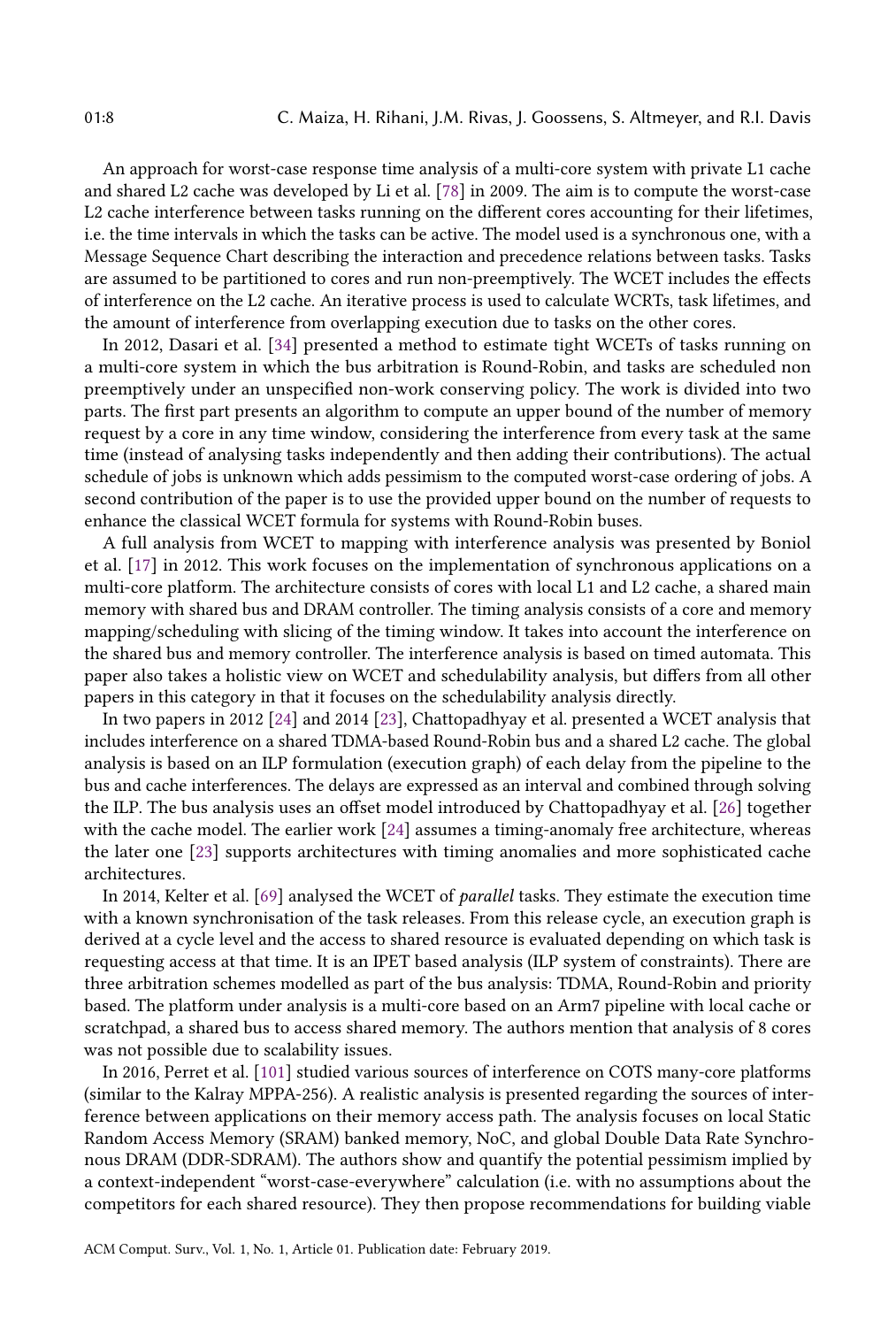execution models (complying to certain rules) in order to ease tight timing analysis (an extended version of these recommendations are presented by the same authors in [102]).

# 2.4 Critique and Perspectives

Only 20 papers fall into the category of full integration analysis, and interestingly, these papers were nearly all written by researchers from groups that focus on static timing analysis and have developed their own tools (e.g. OTAWA, Heptane, CHRONOS, aiT, WCC) in the past. The scheduling aspect on multi-core systems is largely ignored by these papers and instead the task schedule is assumed to be known, fixed, and non-preemptive. How the schedule can be determined without initially knowing the WCETs is not explained in any of these works. This leads to an implicit restriction: the exact schedule including the release time at which tasks start executing must be known or at least approximated a priori. Many approaches in this category make an even stronger assumption in that they assume precise release times [23, 51, 63, 69, 128]. Any variation in release times may therefore invalidate the results. Consequently, these approaches can only be used if either: (i) the operating system enforces the scenarios as analysed, or (ii) the analysis is repeated for all potential execution scenarios. In the first case, the system utilisation may be heavily reduced and it may even be infeasible to enforce the precise scenarios analysed, especially on large multicore system with asynchronous clocks. In the second case, the number of scenarios that must be analysed is prohibitively large, even for small task sets. This problem adds to the fundamental drawback of these approaches: The fully integrated approaches suffer from high complexity and thus low scalability. This is particularly the case for approaches based on model-checking, but also affects those based on implicit path enumeration. The problem exists considering strongly simplified processor models that only model memory or the interconnect; modelling both types of components, let alone realistic multicore architectures further exacerbates the computational complexity. It is debatable whether any of these approaches can be used to analyse realistically sized task sets on non-trivial (i.e. realistic) multi-core architectures.

The need for full system knowledge also forecloses, or at least greatly complicates, common and desirable design practices such as integration of 3rd party software and incremental verification.

# 3 TEMPORAL ISOLATION

Research in this category simplifies the problem of multi-core timing verification by shaping access to the main sources of inter-core interference, mainly the shared interconnect or memory bus. The basic idea is that by controlling access to the memory bus, contention can be avoided or bounded, and thus becomes more predictable and easier to integrate into a timing analysis formulation. The result is analyses that are not only easier to define, but are also less computationally demanding and thus more scalable, particularly when compared to the full integration approaches reviewed in the previous section. The research work in this area identifies the memory bus as the main source of inter-core interference that must be controlled, and relies on additional complementary techniques to manage shared cache and shared DRAM subsystems. Temporal isolation is sometimes combined with spatial isolation to improve resource sharing and utilisation while reducing the interference. Below, we subdivide the literature depending on how the access to the memory bus is controlled via: (i) phased execution model, (ii) memory bandwidth regulators, (iii) offline scheduling, (iv) hardware isolation, for example a TDMA bus.

# 3.1 Phased Execution Model

Research papers in this sub-category re-factor the tasks' code to create a new equivalent task with two types of disjoint phases: memory bound phases and computation bound phases. Each task typically starts by executing a memory phase in which all the data and instructions needed by the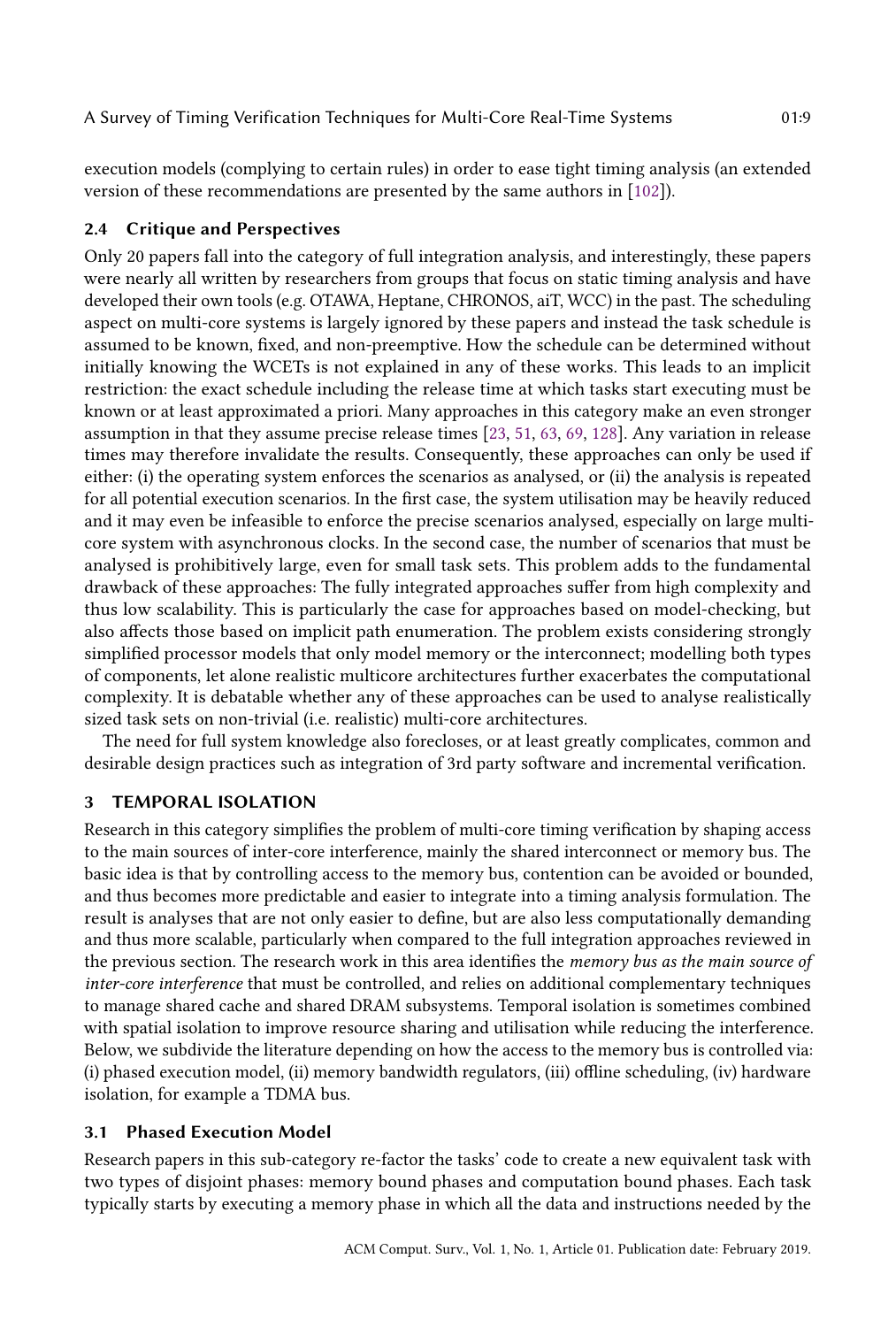task are read from main memory and stored in local private memory (e.g. cache or scratchpad). The subsequent computation phase can then perform the actual computation of the task using data and instructions that are readily available in the private memory, without any need to access the interconnect or shared main memory. Optionally, some models add a further memory phase at the end of each task to write back the updated data into the main memory. The phased execution of tasks is typically used in conjunction with a scheduling algorithm that exploits the fact that access to the shared main memory and bus are only going to occur during the memory phases of the tasks. Therefore the scheduler can avoid contention in the main memory by not overlapping memory phases in different cores. Such a schedule can be achieved for example by defining a global scheduler with a queue just for memory phases.

An initial relevant implementation of the phased execution concept can be found in the work of Pellizzoni et al. [97] in 2008. This paper presents a framework to schedule tasks taking into account contention in the shared memory induced by concurrent master I/O peripheral Direct Memory Access (DMA) transfers. The basic idea is to control when the peripherals can operate using a special hardware called a peripheral gate. A co-scheduling algorithm is proposed that tracks actual execution times of the tasks to determine their slack (difference to their execution budgets). These dynamic slack times are used to open the peripheral gates, making sure that the slack times are always non negative. Although the paper targets single core systems, its concepts can be applied to multi-core systems.

In 2011, Pellizzoni et al. [96] expanded the above ideas to define the PRedictable Execution Model (PREM). Under PREM, periodic tasks are decomposed into so-called predictable intervals and compatible intervals. Compatible intervals are reserved for those sections of code that cannot be re-factored into memory/computation phases, mainly due to the inability at compile time to determine which memory regions are accessed. From a scheduling stand-point, compatible intervals are treated as memory phases, since they can incur accesses to the bus. Experiments on a prototype test-bed validate the theory. In particular, execution is highly predictable and the WCET of memory bound tasks is significantly reduced.

Later works extend the ideas of PREM. In 2012 Yao et al. [129] proposed Memory Centric scheduling where *non-preemptive* memory phases are executed in defined time slots using a high level coarse grained TDMA schedule. The main idea behind the Memory Centric approach is to promote the priority of tasks that are in memory phases above those that are in execution phases. Fixed priority partitioned scheduling of tasks is assumed, and is extended to include priority promotion for memory phases. Cache partitioning is assumed to avoid any intra-core evictions. The TDMA memory scheduling provides isolation and thus single core equivalence. Hence the response time analysis provided only needs to consider the tasks executing on the same core as the task under analysis. The approach is effective when tasks have a high memory demand, but not when the memory demand of the tasks is low.

A comparison of different algorithms to schedule tasks that follow PREM was presented by Bak et al. [14] in 2012. The comparison is based on simulations performed on synthetic task sets, with different combinations of TDMA and priority based schedulers for the memory and computation phases. The authors conclude from the simulated scenarios that the best policy is to schedule the computation phases with EDF, and the memory phases in a least-laxity-first non-preemptive manner. The simulations confirm the benefits of the priority promotion of the memory phases over the computation phases, as was also shown analytically by Yao et al. [129].

In 2014, Alhammad et al. [4] proposed an offline static scheduling approach leveraging PREM. This work assumes a multi-core system with private LLC, or a partitioned shared cache. A static schedule of the memory and computation phases is constructed such that concurrent accesses to the shared memory are avoided. This eliminates delays due to concurrent accesses reducing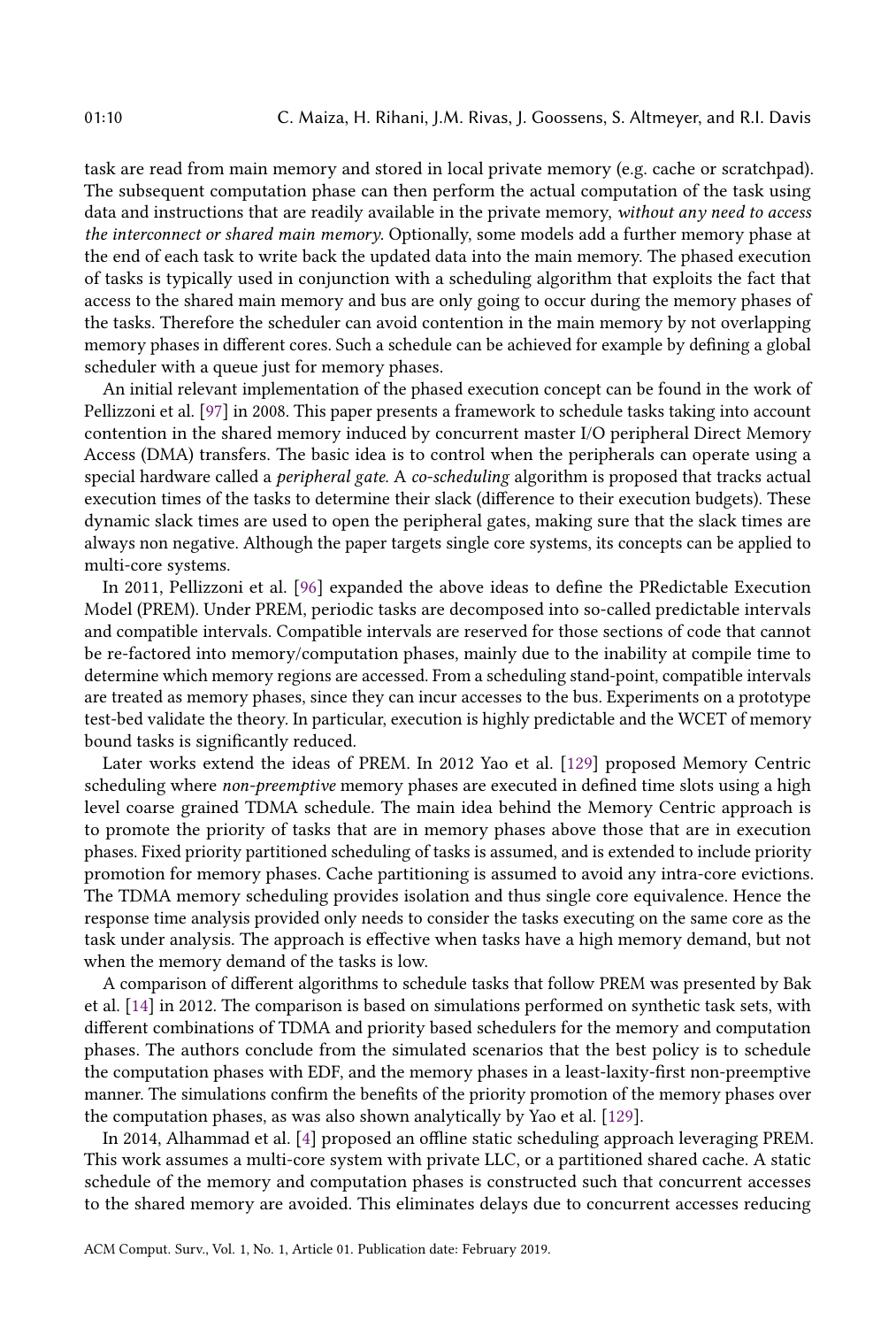WCETs. Later in 2014 Alhammad et al. [3] extended PREM to global non-preemptive scheduling (called gPREM). Under gPREM, a task can only run when no other task is executing its memory phase and at least one processor is idle. This scheduling algorithm ensures that only one memory phase is executed system-wide, and contrary to the memory-centric approach of Yao et al. [129], no priority promotion of memory phases is implemented.

Also in 2014, Wasly et al. [125] proposed a mechanism to partially hide the overheads induced by the memory phases by splitting the local double-ported memory into two partitions. The scheduling algorithm then ensures that, while a task is executing out of one local partition, the code and data for the next task to execute is placed in the other partition. A variation on fixed priority non-preeemptive scheduling is assumed. The policy divides time into intervals, with scheduling decisions only made at the start of an interval. At the start of an interval, the processor executes the ready task that was loaded into one of the partitions before the end of the previous interval. The interval ends once both task execution and DMA operations have completed. An upper bound worstcase response time analysis is presented for the scheduling policy. The evaluation is performed using a custom scratchpad controller that implements the required latency-hiding capabilities. The paper assumes isolation at the bus level (e.g. TDMA arbitration in the memory bus). An extension of this work for global scheduling, that does not assume isolation through TDMA was presented by Alhammad et al. [5] in 2015. In 2016, Tabish et al. [122] also reused this work and combined it with another set of isolation mechanisms (core private scratchpads, dedicated DMA channel using a TDMA schedule) to obtain predictable execution of an OS on a multi-core platform.

In 2014, Kim et al. [74] presented a method to construct offline (static) schedules of Integrated Modular Avionics (IMA) partitions for a multi-core system, with the objective of avoiding conflicts in I//O transactions. Each application is divided into three sequential non-preemptive phases: (i) device input, in which the input data of the device is copied into the main memory, (ii) processing of the data, and (iii) device output, in which the generated data is copied from the main memory to the output device. Each of these steps is executed as an IMA partition, and the I/O conflicts are avoided by executing the I/O partitions in a dedicated I/O core, which avoids overlapping I/O partitions. The paper presents a scalable heuristic to calculate the static schedule to meet the deadline and precedence constraints of the partitions. A previous work was presented in 2013 by the same authors [75] in which the I/O phases (called solo partitions in this work) can be mapped to any core, so the concept of defining an I/O core is not used. The authors find this generalized problem to be NP-complete, and propose two solutions. The first is solved with Constraint Programming, and has the restriction that partitions mapped to the same core in the initial single-core system must be mapped to the same core in the final multi-core system. The second solution relaxes this restriction, but restricts the I/O phases to have a unitary length.

In 2015 Melani et al. [85] analytically characterised the improvements that can be achieved by a phased execution scheme for global fixed task priority scheduling. The paper proposes the first exact schedulability test for this model, and concludes that EDF is not optimal in this case. This work also provides and proves correct the critical instant for phased execution and defines an exact worst-case response time analysis for fixed priority scheduling.

The Memory Centric scheduling approach [129] was extended to global scheduling in 2016 by Yao et al. [130] without relying on TDMA to schedule the memory phases. This work uses the concepts of virtual memory cores, and virtual execution cores. The idea is to limit the number of cores that can access memory at the same time, ensuring that the memory bandwidth is not saturated and the interference due to memory contention remains very small. A global fixed priority scheduler is used. The priority of memory phases is promoted over that of execution phases (of all tasks). Only the  $m_{memo}$  highest priority ready tasks in memory phases are permitted to execute at any given time. Other ready tasks in memory phases are blocked. Schedulability analysis is provided,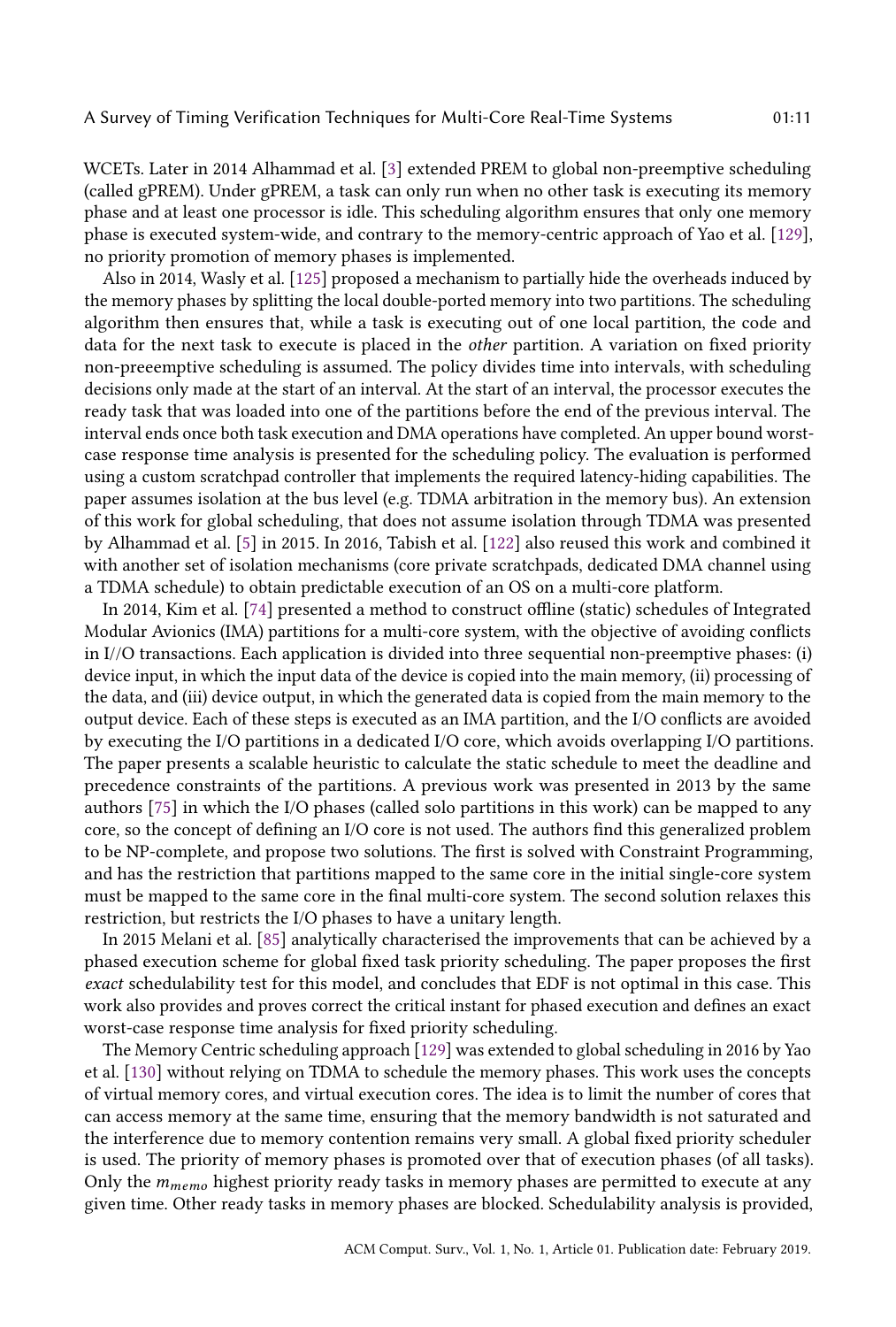which effectively assumes that the memory phases run on  $m_{memo}$  cores and the execution phases on the remaining cores. Evaluation shows that the approach outperforms a baseline (considering contention) when the slowdown of the latter due to memory contention is large.

In 2018, Pagetti et al. [93] proposed a compilation framework that extends the WCET-aware compiler (WCC) to also generate a mapping and a partitioned non-preemptive schedule. The execution model considered aims at eliminating interference by splitting tasks into sub-tasks representing data acquisition, execution, and replication phases. Moreover, the platform considered has a TDMA bus. Considering constraints from applications and platform descriptions, the framework uses an ILP solver to generate an off-line schedule of tasks mapped to each core.

# 3.2 Memory Bandwidth Regulators

Research papers in this sub-category consider systems where access to the memory bus is restricted. Since memory bus accesses (e.g. LLC misses) can occur at any point in task execution, control over access to the memory bus is achieved by implementing a memory bandwidth regulator, which operates in a similar way to a periodic server: each core is assigned a portion of the total memory bus bandwidth in terms of a budget, which is replenished periodically. When a core exhausts it memory bus bandwidth, then it is idled until the start of the next period. The effect of implementing a memory bandwidth regulator is that the interference from other competing cores can be easily bounded. Additionally, by assigning budgets that avoid overloading the memory bus, each task runs with a guaranteed memory bandwidth that effectively ensures that its execution is independent of the behaviour of tasks running on the other cores. Thus timing analysis for single-core systems can be adapted to the case of multi-core systems with memory bandwidth regulation.

In 2012, Yun et al. [135] (reviewed in Section 4.1) proposed memory regulation similar to the behaviour of a periodic server. Subsequently, in 2013, they introduced MemGuard [136], which provides synchronous (same period) regulation of all cores via performance counter overflow interrupts.

In 2013, Behnam et al. [16] presented the Multi-Resource Server (MRS). These servers regulate both the processing time and memory bandwidth. When any budget in the server is depleted, the server is stalled until its next replenishment period. The proposed analysis is based on a compositional framework. It performs a local analysis of the tasks within a server, and also validates the set of servers globally. The analysis has the important simplifying assumption that memory access delays are considered constant. This limitation was later lifted by Inam et al. [61] in 2015. Here, a global upper bound for DRAM latencies with First-Ready FCFS (FR-FCFS) arbitration is calculated and used, with different delays for private and shared memory banks taken into account. The analysis considers the worst case by assuming that tasks deplete the memory budget by issuing sequential memory requests at the beginning of the server period.

In 2014, Nowotsch et al. [90] introduced an interference-aware WCET analysis, coupled with run-time monitoring and enforcement. The schedule is assumed to be offline (static) and timetriggered (ARINC 653 standard). The WCET is composed of two parts: the core-local execution time assuming privileged access to shared resources, and an upper bound on the shared resource interference delay. This upper bound is guaranteed by the Operating System, which monitors resource usage and prevents execution if the resource budget is going to be exceeded. This way a limited form of temporal isolation is guaranteed. The authors describe under what circumstances a simple summation of the interference delay and core-local execution time results in a safe upper bound. Nowotsch et al. [89] extended their prior work [90]<sup>5</sup> by implementing a budget (i.e. capacity) re-claiming method. When a task exhausts its assigned capacity, the capacity usage of all the tasks

<sup>&</sup>lt;sup>5</sup>Note that although [90] was published after [89] it contains earlier work and is cited in [89].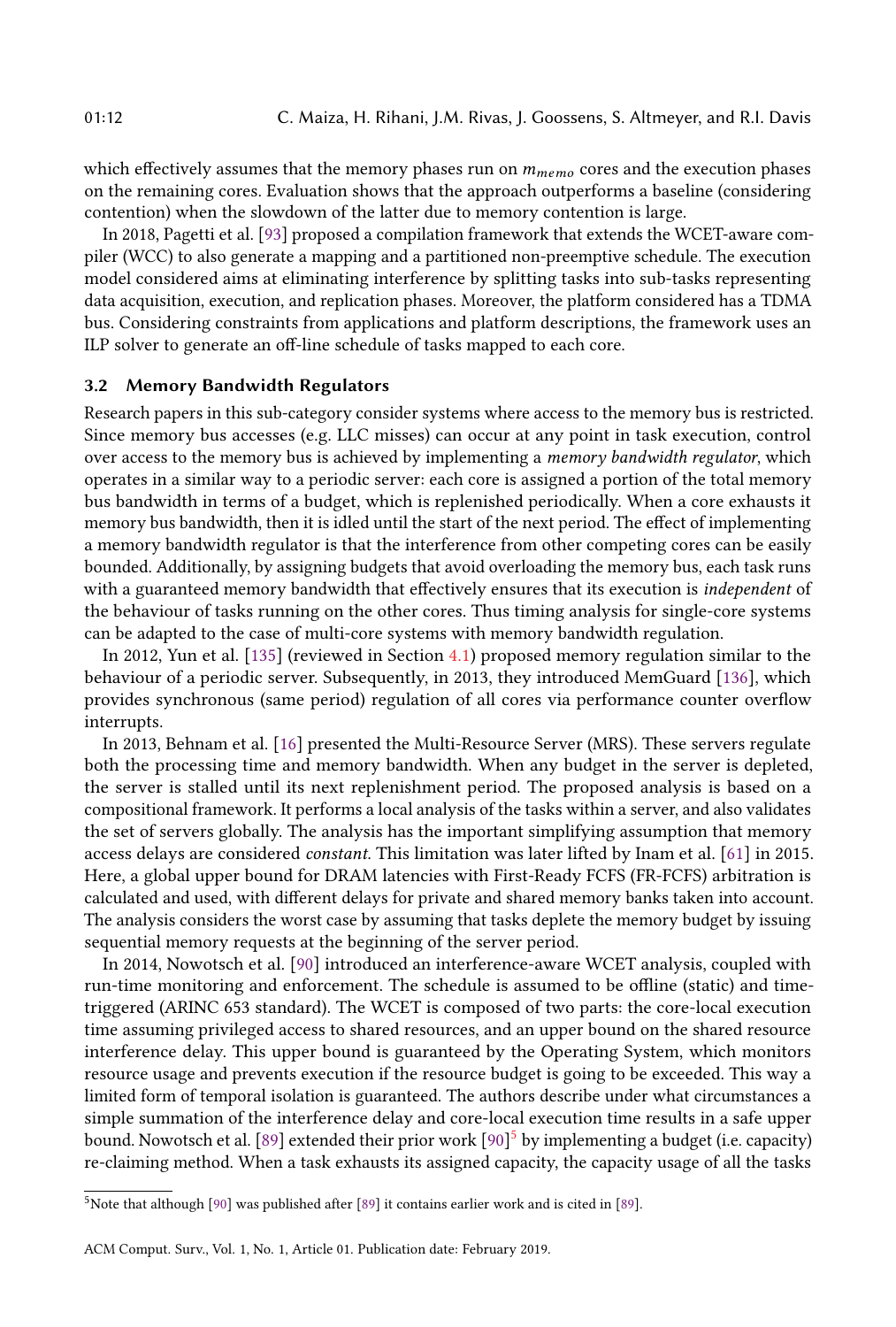is re-evaluated to determine if the suspended task can be granted some additional capacity to resume execution. As with the budget reclamation mechanisms implemented in Memguard [136], this approach aims at improving the average case while still providing a worst-case guarantee.

In 2015, Yao et al. [131] presented a WCET and schedulability analysis for multi-core systems with memory bandwidth regulators. Here, each core has a memory bandwidth budget (i.e. memory access time allowed per period) and a replenishment period. Cache is considered private or partitioned for each core. This work assumes a known WCET for each task running alone, and that this WCET can be divided into computation and memory access times. The analyses presented are based on the calculation of the stall time for the task under analysis, which can result from bandwidth regulation or from contention from other cores. One memory access can suffer interference at most once from each core. The stall time of the task under analysis is thus shown to be independent of the characteristics of the other tasks, thus achieving isolation via software means. For the WCET analysis proposed (which considers a task running alone in a core, but suffering interference from other cores), the authors show that tighter results can be obtained if the memory bandwidth replenishment periods of the cores are synchronised. The schedulability analysis is constructed by creating a synthetic task that includes the effects of all task instances in the relevant response-time analysis window. As a consequence, the WCET analysis can be applied to this synthetic task to obtain schedulability results. We note that this work considers a single constant memory access time. Subsequent work by Awan et al. [12] in 2018 extended the analysis from one to two memory controllers.

In 2015, Mancuso et al. [83] presented the Single Core Equivalence (SCE) framework which provides a means of isolation effectively exporting a set of equivalent single-core machines to the application. SCE methods are applied to the LLC, DRAM memory bandwidth, and shared DRAM banks. Profiling is used to determine the pages of each task's code that have most impact on the WCET and these pages are locked in the cache, thus avoiding any cross-core contention. The Memguard [136] mechanism is used to regulate the memory bandwidth allocation for each core in a given period. Thus once the capacity is reached in terms of the number of accesses, the core is idled until the next server period. Finally, the PALLOC tool [133] is used to assign disjoint sets of DRAM banks to applications running on different cores to exploit parallel accesses. The additional latency due to memory regulation is integrated into response time analysis assuming that memory bandwidth is equally distributed among the cores. Note, in contrast to the work of Yao et al. [131], this work considers minimum and maximum memory access latencies.

Also in 2016, Pellizzoni et al. [99] presented a schedulability analysis for memory bandwidth regulated systems with FR-FCFS memory arbitration. The analysis exploits knowledge of the restrictions on memory requests from competing cores to produce lower delay bounds. First, it performs a core-local analysis to determine the bandwidth requirements that a core needs to schedule its tasks. These requirements are called the schedulability envelope, and are defined as the memory budget required by the core, and the maximum memory budget that can be assigned to other cores. Second, a system analysis is performed to determine if the demands of all cores can be satisfied. The benefit is that each core can be developed independently, with no knowledge of the tasks running on the other cores. The authors define separate analyses for systems with read only regulation, and for systems with read/write regulation.

In 2017 Mancuso et al. [84] extended the SCE approach based on Memguard [136] by allowing different memory bandwidth budgets for the different cores. This work shows how to derive task WCETs as a function of the assigned memory budget, the execution time (not including memory requests) and the number of memory requests. Schedulability analysis is then given which utilises these WCET functions. The evaluation shows around 30% improvement in WCET compared to assigning equal budgets to all cores.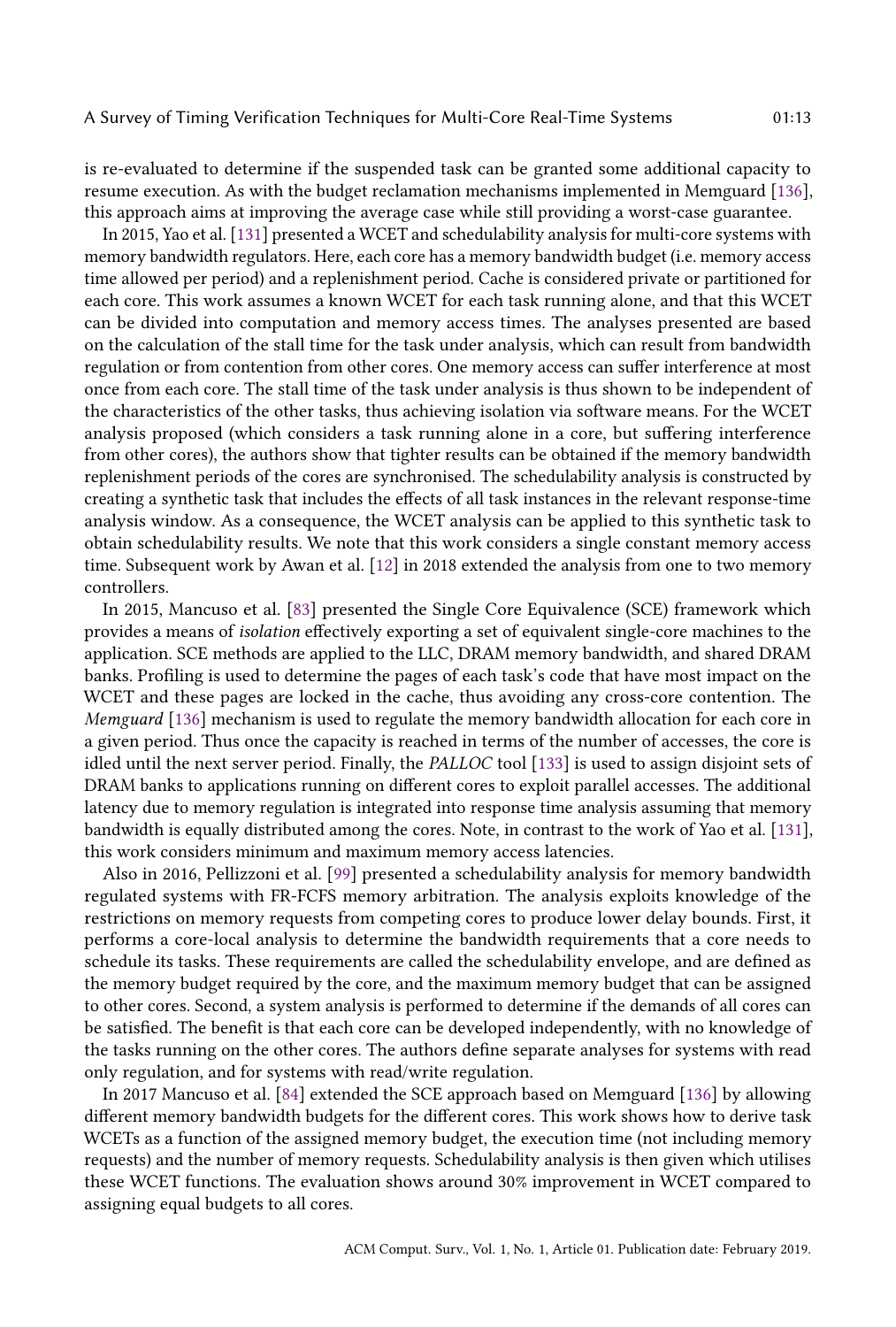In 2017, Agrawal et al. [1] tackled the problem of scheduling ARINC 653 partitions in a multi-core system taking into account memory contention. The computation and memory access budgets are given at the slot level instead of the partition level. Memory budgets for each slot are selected from a list of pre-defined budgets that depend on how many cores are active in the slot (when more cores are active then each core is given a lower memory budget). The offline (static) schedule and slot budget assignments are performed using an upper bound on the number of memory accesses for each partition and a WCET for execution in isolation. The worst-case memory access pattern is constructed by moving the memory accesses to the slots with lower memory budgets.

In 2018, Agrawal et al. [2] considered the case where the core memory bandwidth budgets can change arbitrarily over time. The analysis is constructed as an optimisation problem that aims to find the worst-case memory request distribution for each budget configuration. The evaluation is performed on an ARINC 653 type system. It shows that dynamic budget assignments dominate static budget assignments for the task sets studied. A simple heuristic is also provided to calculate dynamic and static budget distributions.

In 2018, Awan et al. [13] extended the SCE approach considering uneven memory regulation (assuming upper and lower bounds on the access time of a single memory transaction). The idea being to provide inter-server isolation even for servers on the same core. The budget assignment is obtained by solving an ILP system of constraints. The results show an improvement in terms of schedulability over previous approaches.

In 2018, Freitag et al. [41] presented an isolation technique using performance counters. The isolation proposed here differs from other works on memory bandwidth regulation in that one core is given priority over all others. Real-time guarantees can therefore only be provided for this dedicated real-time core, whereas all other cores are effectively executing tasks on a best-effort basis. Performance counters are used to track the progress of the real-time application on the dedicated core. As soon as the performance falls behind the statically predicted necessary progress to finish on time, other cores are either slowed down, or halted entirely to reduce the memory contention.

#### 3.3 Offline Scheduling

Research papers in this sub-category use offline static scheduling techniques whereby a table is generated that contains all the scheduling decisions for use at run-time such that concurrent accesses to shared resources (e.g. the memory bus) are controlled.

In a series of papers [43–45] from 2013 to 2016, Giannopoulou et al. build on top of non-preemptive Flexible Time-Triggered Scheduling (FTTS) with dynamic barriers to achieve partial isolation in a mixed-criticality system. The initial work [43] in 2013 considers offline scheduling and task mapping to cores, accounting for processing time and synchronous memory accesses, while ensuring coordination among cores such that tasks of different criticality levels are not executed at the same time. Simulated annealing algorithms are proposed for the task mapping and construction of the schedule. Worst-case response time analysis accounting for synchronous memory accesses is done via the Timed Automata and model checking methods described in [42]. Later work [44] in 2014 further develops the system design optimisation under FTTS for memory bank sharing. A simulated annealing framework is used to map tasks to cores, and data and communication buffers to shared memory banks. Finally a further generalisation in 2016 [45] considers scheduling and task/memory mapping for a clustered many-core taking into account delays due to memory banks local to the cluster and due to remote data copied from external memory. Task dependencies are supported, and tasks are also assumed to have a minimum degraded execution requirement that must be satisfied in all system criticality levels. Network calculus is used to bound the delays over the NoC, while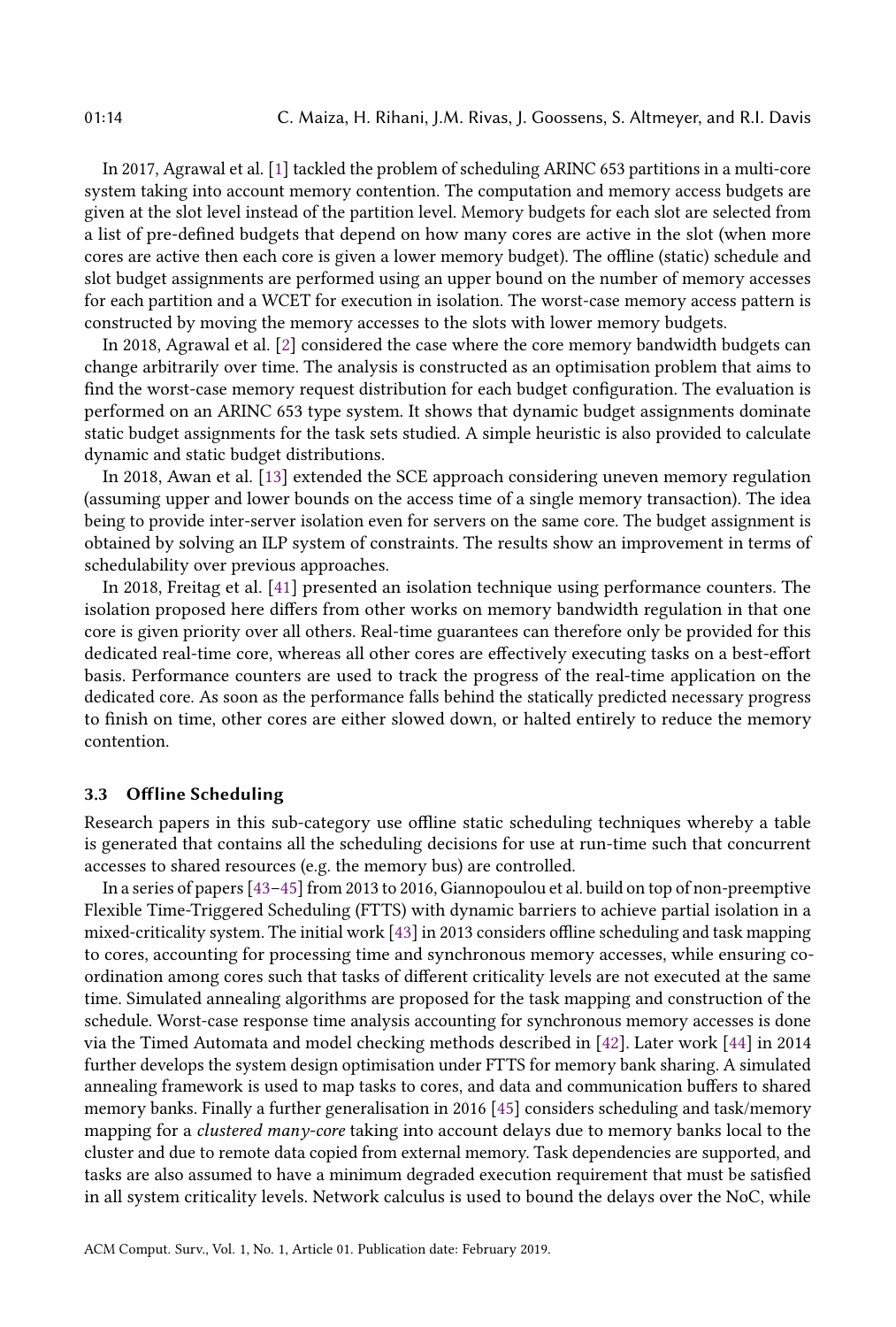task mapping to cores and shared memory mapping to local memory banks is optimised using a simulated annealing algorithm.

In 2016, Perret et al. [102] introduced an execution model that restricts the application behaviour to ensure temporal and spatial isolation between applications and to bound the WCET. The execution model consists of a set of rules that include spatial partitioning of the tasks, time-driven access to the NoC, and rules to share the DDRx-SDRAM banks.

In 2015, Carle et al. [19] proposed an automatic procedure for the design and implementation of data-flow programs on multiprocessors. Here, a task allocation algorithm is used to optimise the end-to-end response time. Temporal isolation is enforced between tasks allocated to different time frames, while a conservative upper-bound on the WCETs accounts for all delays due to accesses to shared resources by tasks in the same time frame.

In 2018, Carle and Casse [18] presented a method to derive a static schedule of unmodified binaries that minimise the execution time inflation due to inter-core interference. The standard IPET WCET technique is used to identify which instructions in the binary code are not guaranteed to always be hits and thus could suffer from interference. These instructions are called TIPs (Time Interest Points). Tasks are represented by a sequence of intervals, each with a constant execution time, separated by TIPs. A partial isolation approach is proposed. This involves building a static schedule using ILP that minimises interference, considering a constant cost per interference. The authors conclude that with this approach ILP is only applicable for relatively short tasks.

Research that makes use of offline (static) scheduling for the purposes of temporal isolation but is reviewed elsewhere in this survey includes the work of Alhammad et al. [4] (see Section 3.1) and Becker et al. [15] (see Section 5.1).

#### 3.4 Hardware Isolation

Research papers in this sub-category focus on WCET analysis in the context of hardware isolation mechanisms where interference either does not depend on the co-runners, or can be bounded independent of the behaviour of the co-runners. A TDMA or Round-Robin bus arbiter is the most popular way to ensure such hardware isolation, other approaches use memory partitioning / optimisation.

In 2007, Rosen et al. [105] proposed an approach that integrates system level static cyclic scheduling and WCET analysis. The main focus is on optimising the periodic schedule table of TDMA slots that give each core access to the bus, with the aim of minimising the latest termination time of a set of tasks represented by a task graph. A system level offline (static) schedule of tasks (executing on all cores) is constructed using a list scheduling approach. At each step, corresponding to the start of a task, the next segment of the bus schedule (up to the next completion of a task) is optimised according to a cost function which considers the WCETs of the currently active tasks and an estimate based on the conflict-free WCET of their successors. (Note the WCETs of the active tasks are dependent on the bus schedule and are recomputed for the different bus schedules examined as part of this optimisation step). Each WCET computation uses an ILP system that encodes accesses and the availability of the bus.

In a paper in 2011 [66] and the extension to it in 2014 [67], Kelter et al. presented WCET analysis in the context of multi-core systems with local instruction and data scratchpads connected via a shared TDMA bus to a global shared memory. The analysis takes the precise time offset between task execution and TDMA slots into account to bound the delay each memory access may suffer while waiting for the next TDMA slot. The analysis operates at the level of basic-blocks and formulates an offset graph that captures the dependencies between different memory accesses (i.e. the impact that delays to an earlier access can have on the timing of subsequent accesses). The offset graph is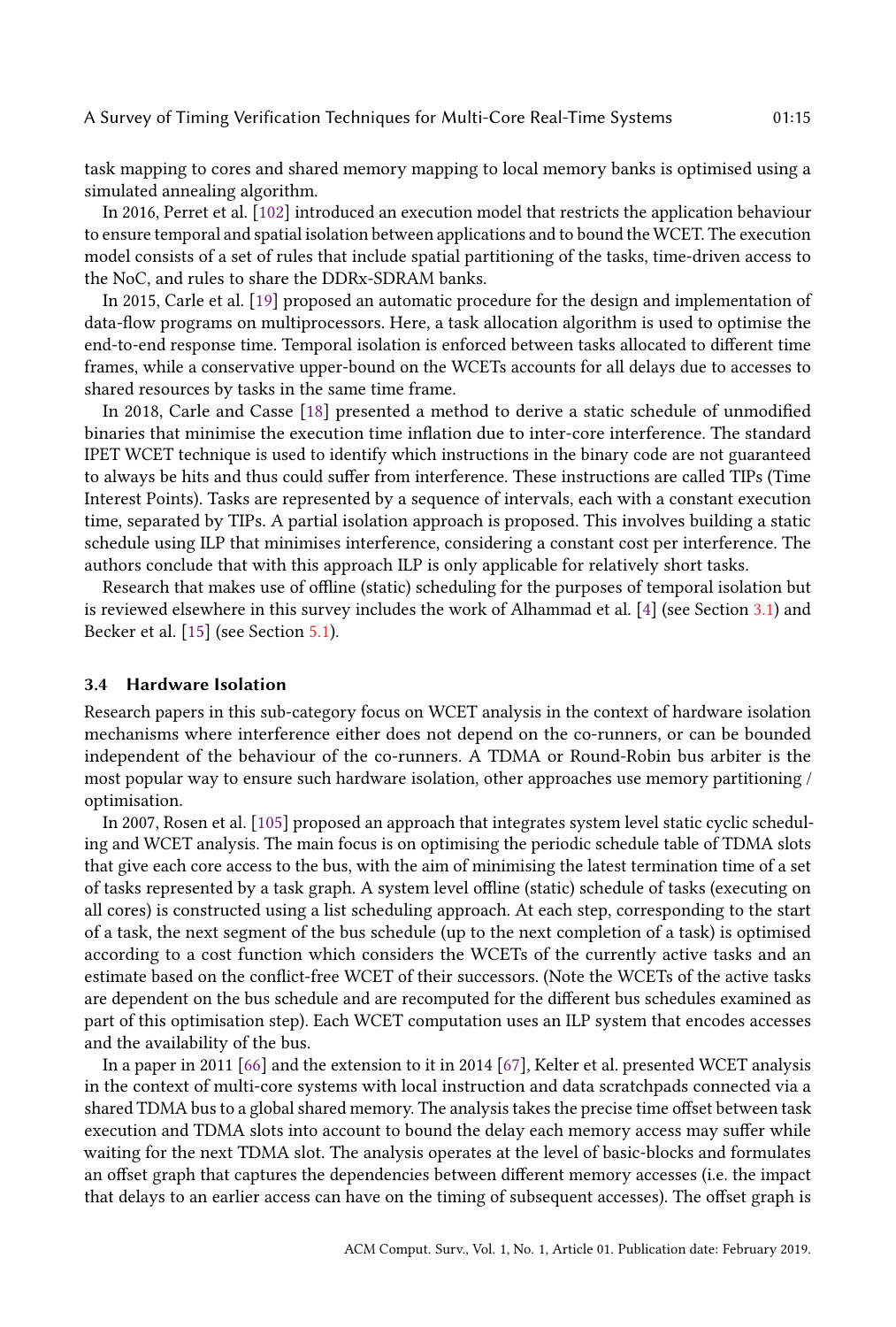used to encode the timing dependencies into an ILP system of constraints, and thus determine the WCET.

In 2011, Yoon et al. [132] introduced a WCET estimation depending on cache partitioning and bus configuration. The solving of a Mixed Integer Linear Programming (MILP) system of constraints leads to a WCET estimation and cache and bus configuration. The WCET estimation is separated into a local WCET estimation that does not depend on other cores or tasks, and an interference delay. For the bus, a configurable Round-Robin scheme is used where each core has an upper bound on the delay and different "rounds" are defined. For the cache, the notion of banks and columns are used to partition.

In 2013, Kelter et al. [68] derived formulae for the bounds on the worst-case bus access delay for four bus arbitration policies: Round-Robin, TDMA, priority division, and priority-based arbitration. They also compared the worst-case and average-case performance of these schemes. Building on this earlier work, in 2014 Kelter et al. [65] investigated two techniques to reduce WCETs in partitioned multi-core systems. First, they use a genetic algorithm to optimise the bus schedule (i.e. the number of slots and their length, assigned to each core) for a set of bus arbitration policies, including Round-Robin, TDMA, and priority-based. Second, they explore reordering instructions within basic blocks to better match the bus schedule. (The WCET bounds for each bus arbitration policy are estimated using the formulae from [68]). Overall, an improvement of up to 33% is observed. This technique also allows a trade-off between average-case and worst-case execution time.

A framework for memory contention analysis was introduced by Dasari et al. [35] in 2015. The focus of this work is on the shared resource access delay, with an upper bound on the number of accesses assumed to be provided for each task. (In the paper, this upper-bound is obtained from measurements, with regions of task execution used for a more fine-grained analysis). The shared bus arbiter is modelled by considering the earliest and latest available communication slots for the task under analysis. Mathematical models of the most widely used bus arbiters are provided. This work was extended by Dasari et al. [36] in 2016, considering cache partitioning to provide better isolation and hence obtain more precise timing bounds. The aim of the work is then to compute the WCETs of the tasks (executing concurrently) assuming specific bus policies, both work-conserving and non-work-conserving (e.g. TDMA), and fixed priority partitioned scheduling.

In 2016, Valsan et al. [123, 124] showed that partitioning the shared cache in COTS multicore processors that use non-blocking caches is not enough to ensure predicable execution time behaviour. (Non-blocking caches allow hits to still be served from the cache, while waiting for a miss to be served from main memory). The authors showed for three different COTS multi-core architectures that even when the global (LLC) cache is partitioned between cores, co-runners can cause up to a 21-fold increase in execution times compared with running alone. This is due to contention over Miss Status Holding Registers (MSHR). A combined hardware and software solution is presented which controls the memory level parallelism of each core and eliminates contention over MSHRs.

In 2017 Oehlert et al. [92] proposed an ILP formulation for WCET estimation and a Genetic Algorithm for selecting code to place in local scratchpad memory so as to reduce the WCET. This work is in the context of TDMA bus arbitration. In particular, the stall delays due to the TDMA cycle influence the optimal scratchpad allocation. The bus-aware approach that the authors propose is evaluated against a similar bus-unaware approach. For a dual-core, the new ILP method gives 23% lower WCET estimates on average, while the genetic algorithm resulted in higher WCETs. These results were more pronounced for more cores dues to the longer bus stall times.

Research that overlaps with this sub-category but is reviewed elsewhere in this survey includes the work of Lv et al. [82] (see Section 2.1), Rihani et al. [103] (see Section 2.2), Andrei et al. [10] (see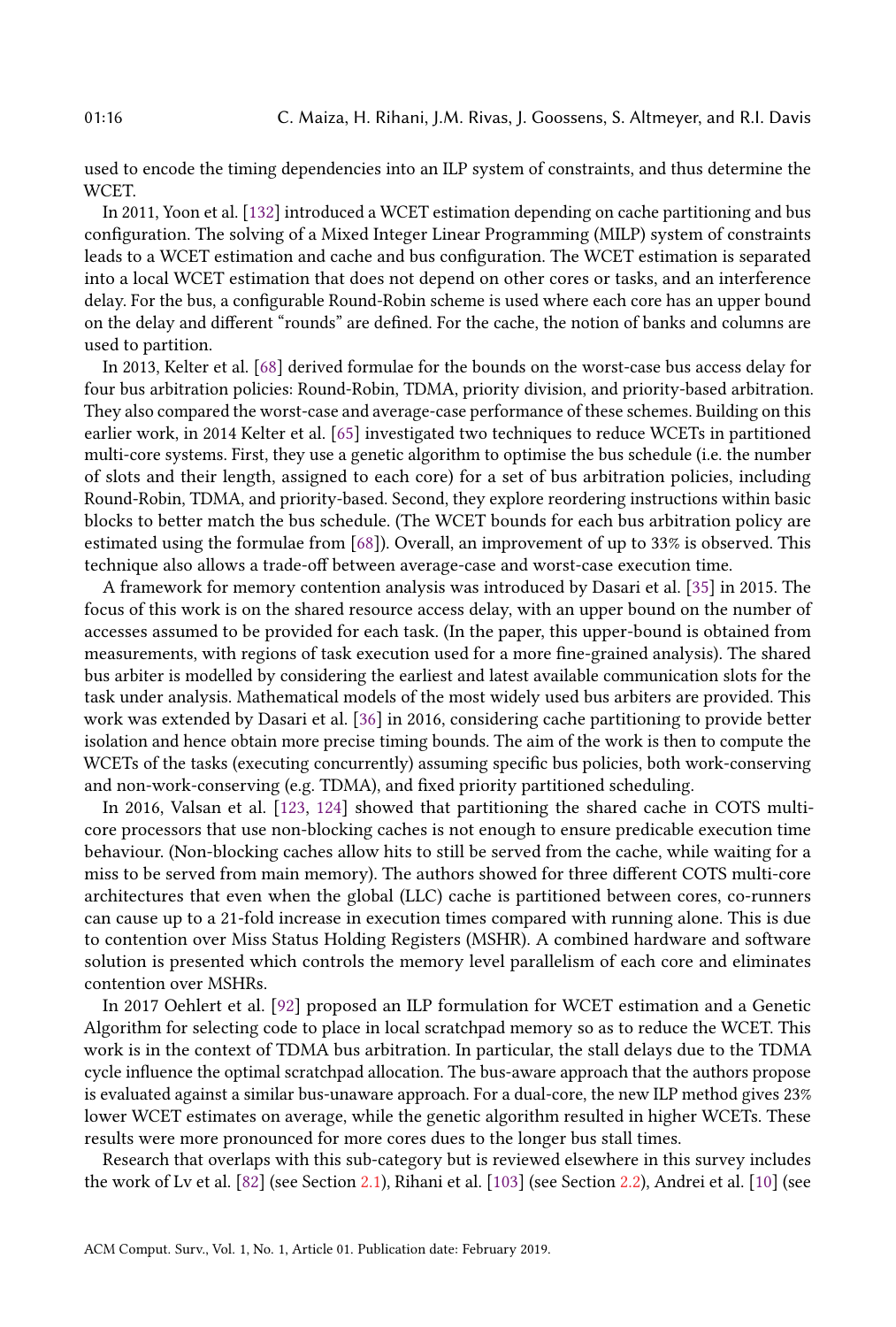Section 2.3), Suhendra et al. [121] and Chattopadhyay et al. [25] (see Section 4.2), and Schranzhofer et al. [112] (see Section 4.1).

#### 3.5 Critique and Perspectives

Research in this category relies on mechanisms that shape access to shared hardware resources, particularly the interconnect/memory bus, reducing or preferably eliminating contention. This shaping makes the system more predictable and greatly simplifies the analysis needed for timing verification. There are however a number of trade offs.

Research in the first sub-category makes use of the phased execution model which only allows a limited number of memory phases at the same time, usually only one, thus providing temporal isolation. Here the trade-offs include: (i) the code overheads added by the memory phases, (ii) the delays until the scheduler grants each memory phase access to the bus.

Research in the second sub-category makes use of memory bandwidth regulators. The main trade-off of this approach is that regulation effectively slows down task execution. With each task running as if the memory bus was always just below its saturation point, even when other cores are idle. This leads, in many cases, to not fully utilising the computing resources of the platform.

Research in the third sub-category makes use of offline scheduling to shape accesses and hence provide temporal isolation. As with single core systems, a lack of flexibility is the main trade-off for the high degree of predictability afforded by offline schedules. The system configuration may need to be completely re-computed for every change in the tasks.

Research in the fourth sub-category makes use of hardware isolation to shape accesses. The difficulty here is that hardware isolation techniques necessarily require specific hardware designs to be employed. Often hardware isolation, for example via a TDMA bus, comes at a cost in terms of using non-work conserving protocols that compromise the effective bandwidth that can be used. As a result such techniques are rarely employed in COTS multi-core systems. Partial isolation using arbitration policies such as Round-Robin means that interference can be bounded independent of the co-runners; however, typically the analysis is more pessimistic since a worst-case delay is assumed on every access.

In conclusion, the research described in this section shows that while techniques based on the concept of temporal isolation can lead to more predictable access to shared hardware resources and consequently simpler analysis for timing verification, the main trade-off is in not fully taking advantage of the system computing resources (i.e compromising throughput and average case performance). An open question is whether temporal isolation techniques and their analyses can be improved to allow better utilisation of the available hardware resources. The work of Hebbache et al. [58] in 2018 on dynamic bus arbitration schemes based on TDMA is an example of research in this direction. The approach proposed provides utilisation similar to that of work-conserving policies, while preserving the guarantees of TDMA in the worst-case.

#### 4 INTEGRATING INTERFERENCE EFFECTS INTO SCHEDULABILITY ANALYSIS

Research in this category aims to account for additional delays that impact task execution due to the arbitration policies used to access shared resources and the contention caused by co-running tasks on other cores. It does so by integrating these delays into schedulability analysis. Typically, the WCET for each task running in isolation (i.e. without contention for resources) is used as a baseline, with the effects of contention included as additional terms in the response time analysis or other schedulability test formulation. Many works consider a single shared resource such as the interconnect or memory bus, shared cache, or DRAM, while other papers integrate the effects of contention across multiple shared resources. Below we subdivide the literature depending on the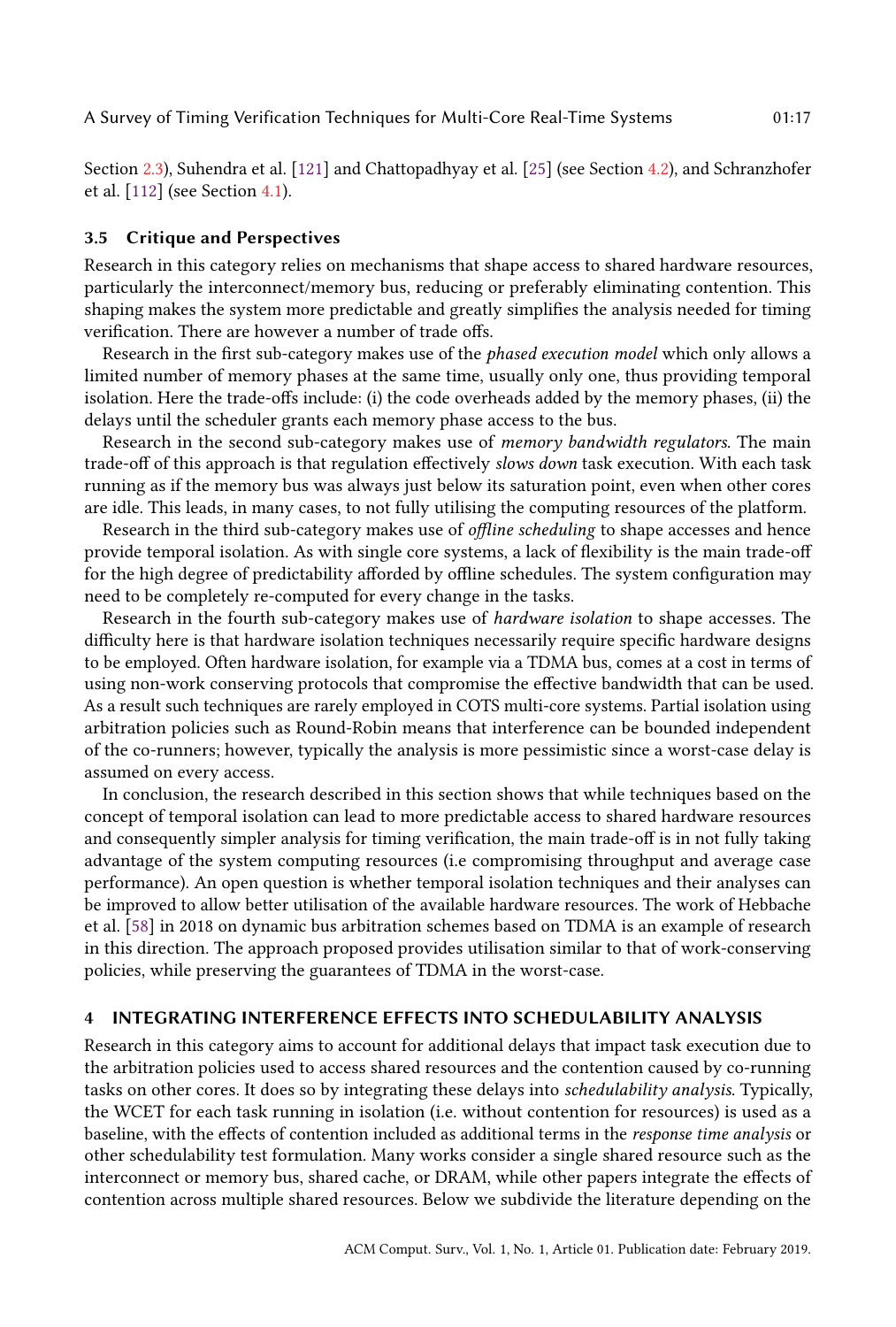interference considered: (i) interference contending for the memory bus, (ii) interference contending for memory (cache, scratchpads, or DRAM), (iii) interference contending for multiple resources.

#### 4.1 Interference Contending for the Memory Bus

Research papers in this sub-category focus mainly on analysing contention on the memory bus and how the effects of this can be integrated into schedulability analysis.

In a series of papers [107–110] from 2008 to 2011, Schliecker et al. considered the effect of resource accesses delays, due to co-runner contention, on the response times of tasks. The state-of-the-art for this thread of research is captured in the final paper [107], which generalises the approach to arbitrary shared resources with work-conserving arbitration policies. Schliecker et al. [107] use arrival curves to model the number of resource accesses from each task, using a minimum separation between accesses and a maximum number of accesses per job. This is extended to multiple tasks running on a single core. For each task, its WCRT is computed based on the task's baseline WCET (assuming no resource access delays), preemptions due to higher priority tasks on the same core, and delays due to accesses by the task itself, higher priority tasks on the same core, and also accesses due to tasks on other cores in the same time window. The overall framework uses an outer fixed point iteration to handle the dependencies between the WCRTs of tasks on different cores. The evaluation examines the performance of different types of interconnect, including a cross-bar, a FCFS bus, and a FCFS bus that supports two accesses in parallel. It shows that the proposed approach is much less pessimistic than assuming the worst-case delay for every bus access that a task makes.

Schranzhofer et al. published a series of three papers [112–114] during 2010 and 2011 based on the superblock model. In this model each task is represented by a sequence of superblocks, which may have branches and loops within them. The task set is assumed to be periodic and all execution on a core is assumed to be described by a sequence of superblocks (i.e. an offline static cyclic schedule). The first paper [112] considers TDMA bus arbitration. The second paper [113] provides worst-case completion time analysis for the superblocks and hence a schedulability test. It covers three models: (i) arbitrary memory accesses anywhere in the superblocks, (ii) dedicated phases where accesses only occur at the start and end of each superblock, and (iii) a hybrid where most accesses are in the acquisition and replication phases, but some accesses can take place in the intervening execution phase. The conclusion is that the dedicated model improves schedulability due to less contention. The third paper [114] extends the approach to an adaptive bus arbiter with both static and dynamic segments. The method uses a dynamic programming technique to compute the minimum amount of execution of a superblock which must have taken place to reach a particular frame in the arbitration schedule, considering the interference due to requests from tasks executing on other cores. The task WCRTs are then computed from this information.

In 2010, Pellizzoni et al. [98] also considered the superblock model. They assume that the maximum number of memory accesses made by an individual task (or by a set of tasks) in a given time interval can be upper bounded by an arrival curve. They derive arrival curves for both un-buffered accesses from a task which stalls waiting on the request and buffered accesses from DMA. A dynamic programming technique is then used to compute the maximum interference on the memory requests of a given task, and hence the worst-case delays due to memory bus interference under Round-Robin, fixed priority, or TDMA bus arbitration.

In 2012, Giannopoulou et al. [42] proposed a state-based response time analysis based on Timed Automata for multi-core systems using the superblock model. They model superblocks, static schedulers for the cores, and resource arbiters as Timed Automata with analysis provided via model checking. To improve scalability, each core is analysed separately, with interference from other cores abstracted via arrival curves.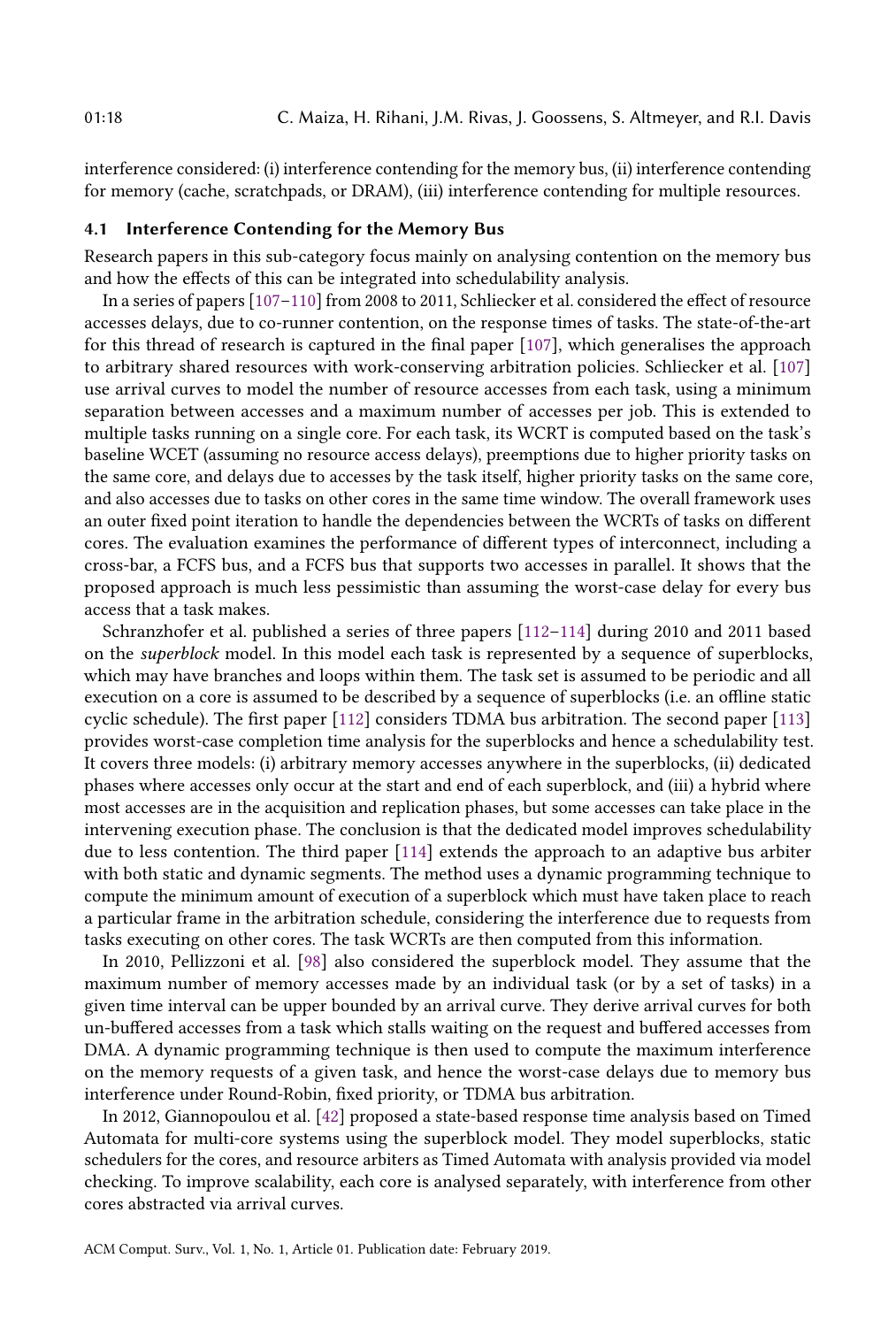Lampka et al. [77] published another paper using the superblock model in 2014. The approach in this paper relies on model checking and abstract interpretation combined with Real-Time Calculus. The aim here is to provide an upper-bound on the worst-case response time of concurrent tasks considering contention on shared memory. The authors first propose a method based on timed automata to precisely model the applications, the scheduler, shared resource accesses, and the arbitration policy used in the shared memory bus. Arbitration policies considered are Round-Robin, FCFS, and TDMA. The scalability of WCRT analysis is enhanced by abstracting the concurrent accesses to the shared resource with arrival curves from Real-Time Calculus.

In 2011, Dasari et al. [33] presented a response time analysis for partitioned tasks scheduled using fixed priority non-preemptive scheduling on a multi-core with a shared memory bus, which utilises a work-conserving arbitration policy. The bus contention from each task is modelled via a request function that returns the maximum number of bus requests that can be made by the task in a given time interval. The request function is computed by examining all paths through the code of the task and determining the pattern of accesses. Alternatively, it can be estimated via measurements using performance counters. The request function is integrated into schedulability analysis as an additional term in the WCRT equations. Since the request function for each task depends on the task's WCRT, an outer fixed point iteration is made over all tasks, until all response times converge to fixed values or a deadline is exceeded.

In 2012, Yun et al. [135] proposed a software method to control resource contention on a shared memory bus on COTS multi-cores. This work assumes a dedicated core which executes all critical real-time tasks. Contention due to tasks running on other cores is then limited by memory throttling. The idea is to set a budget of  $Q$  bus requests in any period  $P$ . If this budget is exceeded, as checked via performance counters, then the tasks on the non-critical core(s) are suspended until the period ends. The budget may be applied statically to individual cores or dynamically to a group of non-critical cores. The authors show how to incorporate an extra interference term into standard response time analysis to account for the interference from other cores. This term is limited via the parameters of the memory throttling. The evaluation shows that the dynamic approach is more effective and provides the non-critical cores with better performance, as they are throttled for less time.

# 4.2 Interference Contending for Memory

Research papers in this sub-category focus mainly on analysing contention over shared cache, while other works consider scratchpad memories and DRAM.

An allocation algorithm for placing instructions into local scratchpads and shared memory to reduce the WCET in multi-core systems was proposed by Suhendra et al. [121] in 2010. This algorithm also calculates scratchpad re-loading points to leverage the memory requirements of tasks with disjoint lifetimes. Each task can only access its own local scratchpad, and the latency of any access to memory (scratchpad or main memory) is considered bounded by a constant. This work also includes a response time analysis that takes into account the scratchpad allocation.

In 2011, Chattopadhyay et al. [25] presented an algorithm to allocate (at compile time) data variables into scratchpad and global shared memory in order to minimize the WCRT of the tasks. They provide a response time analysis that considers a scratchpad allocation, assuming an architecture where each core has a local scratchpad, and all scratchpads can be joined to form a virtual scratchpad space accessible by any core. The proposed allocation takes into account the delays to access the shared memory via a TDMA bus.

In 2009, Guan et al. [48] presented a cache-aware global fixed priority non-preemptive scheduling policy for multi-core systems with a shared L2 cache which can be partitioned at the level of cache blocks. When a core is idle, the policy selects the highest priority ready task to execute; however, the task only runs if sufficient L2 cache blocks are available, hence the policy is not work-conserving.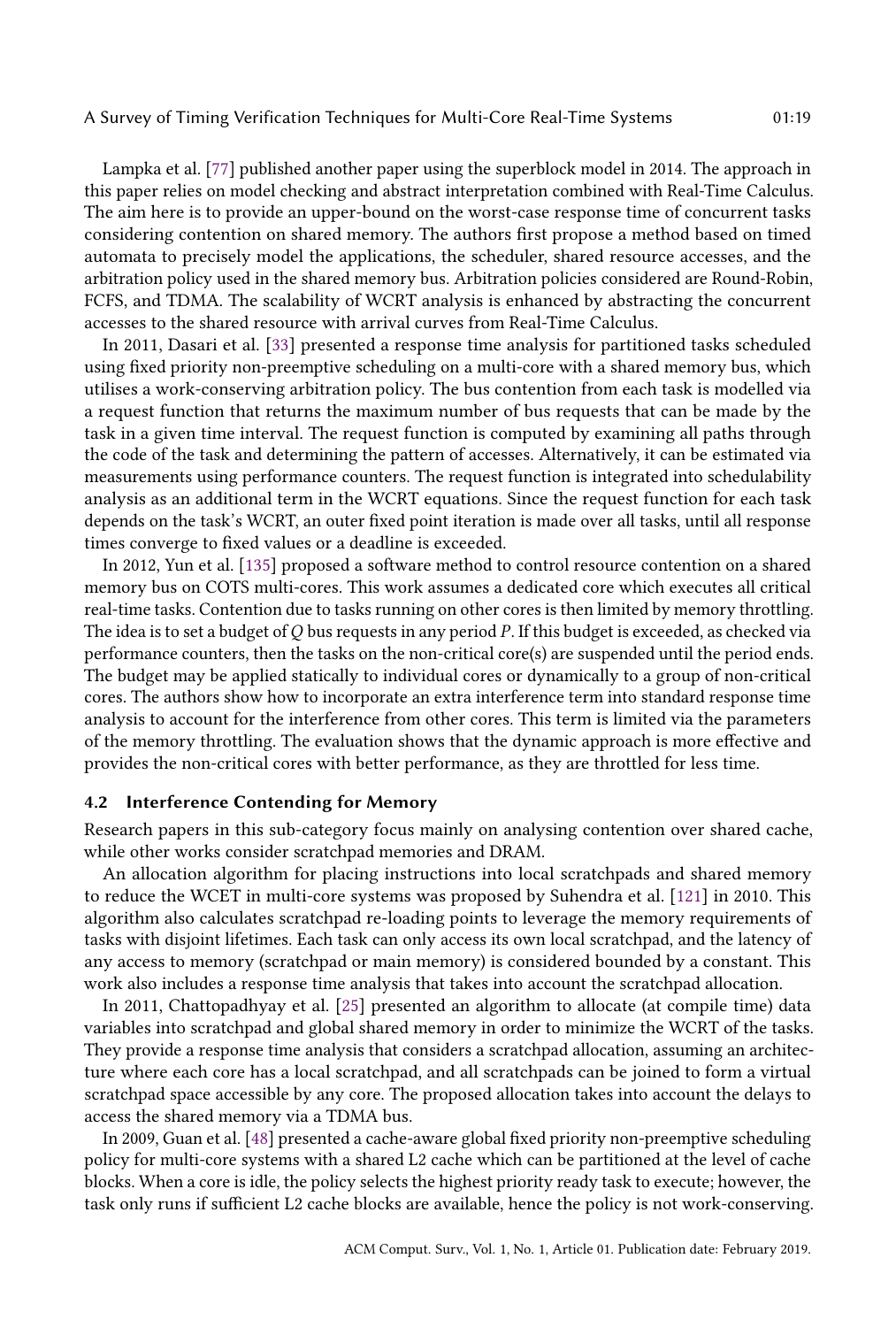The authors note that allowing lower priority tasks requiring fewer blocks to run ahead of higher priority tasks (i.e. making the policy work-conserving) could result in unbounded blocking. They present two schedulability tests for the policy, one which uses a Linear Programming formulation, and a second which uses a closed form approximation. Evaluation shows that the second test has good performance, similar to the first.

In 2012, Liang et al. [79] presented a worst-case response time analysis for concurrent programs running on a multi-core system with a shared instruction cache. They assume that communication between the tasks is based on message passing, with the structure of concurrent programs captured via graphs of message sequence charts. The analysis derived obtains lower WCRTs than previous shared-cache analysis methods. The authors also show the benefits of cache locking, which improves the task WCRTs through a reduction in the number of conflicts.

In 2017, Zhang et al. [138] integrated analysis of cache-related preemption delays into schedulability analysis for global EDF scheduling. The main extension over prior work (for single processor systems) is recognising that in an  $m$ -core system, the  $m$  tasks with the shortest deadlines will not be preempted. The evaluation shows that taking this into account results in a modest improvement in schedulability. We note that a single shared cache is assumed for all cores; however, there is no consideration of the cache interference that would inevitably occur due to tasks executing in parallel on different cores and sharing the same cache.

In 2017, Xiao et al. [126] considered interference on shared caches in a multi-core system with local L1 caches, and a shared L2 cache. The task model assumes non-preemptive fixed priority scheduling on each core and a static partitioning of tasks to cores. This results in only intercore interference on the shared cache (the processor bus is ignored). The authors propose an ILP formulation to bound the interference per task within its execution window. This interference is then included in the WCRT analysis, with the bound iteratively refined until a fixed-point is reached.

In a paper in 2014 [71] and the extension to it in 2016 [72], Kim et al. provided detailed analysis of memory interference due to contention for banked DRAM in COTS multi-core systems. The analysis takes account of the scheduling of DRAM access, different latencies due to closed/open rows (row hit, row conflict), and the FR-FCFS policy used by the DRAM controller. The model used assumes DRAM bank partitioning, with tasks allocated to the same core sharing the same bank partition. The analysis considers both inter-bank and intra-bank interference. Two approaches are taken to bounding the memory interference delay: request-driven, which uses only the parameters of the DRAM and processor, and job-driven, which uses only the parameters of the contending jobs, i.e. the number of memory requests. The interference delays are integrated into response time analysis for fixed priority preemptive scheduling. A task allocation algorithm is presented that aims to group memory intensive tasks together on the same core using the same DRAM bank partition, which substantially reduces contention. The evaluation shows that in the case of memory-intensive tasks there are large increases in response times if banks are shared. The proposed allocation algorithm is thus shown to be far more effective than prior works that perform allocation without considering memory requests.

In 2015, Yun et al. [134] identified that the work of Kim et al. [71] could be optimistic for modern COTS multi-core processors due to not considering that the same core can generate multiple outstanding memory requests. The authors propose a new interference analysis that takes into account multiple requests. The analysis also considers separate buffers for read and write requests. It is assumed that both the LLC and DRAM memory are partitioned. The experiments show that the analysis produces safe upper-bounds on the interference; however, they also highlight how COTS processors can induce pathological arrival patterns that greatly affect the worst-case delays.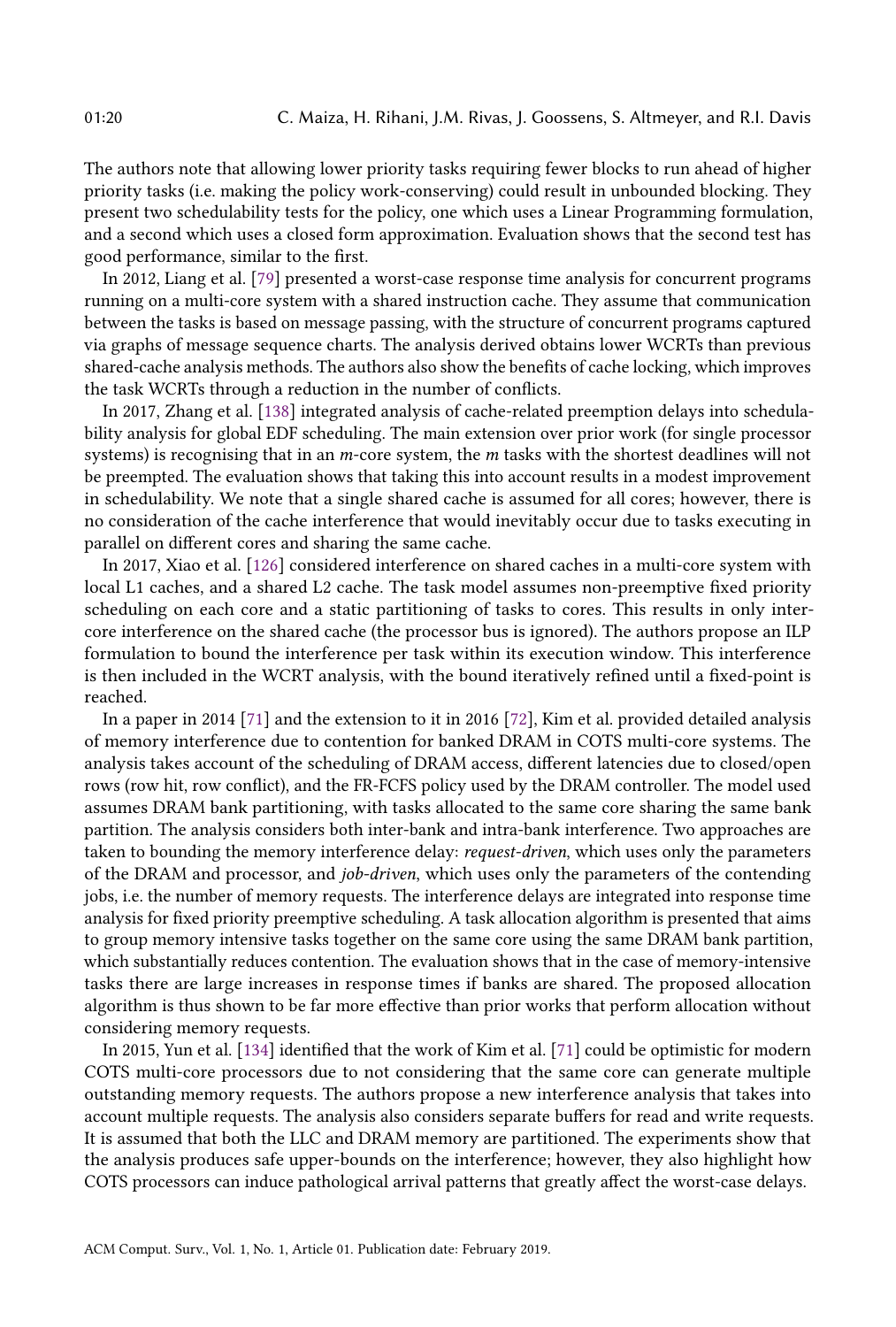Research that overlaps with this category but is reviewed elsewhere in this survey includes the work of Kafshdooz et al. [64] (see Section 5.1).

#### 4.3 Interference Contending for Multiple Resources

Research papers in this sub-category provide analysis which covers interference due to contention for a number of different resources.

In 2015, Altmeyer et al. [6] introduced a Multi-core Response Time Analysis (MRTA) framework for explicit interference analysis. This framework combines the resource demands that tasks place on difference types of resources, e.g. the CPU, cache, memory bus, DRAM etc. and how these demands are satisfied by the *resource supply* provided by those hardware components. The work was extended by Davis et al. [37] in 2017. The framework is instantiated for cold / warmed-up caches, static and dynamic scratchpads, a variety of memory bus arbitration policies, including: Round-Robin, FIFO, Fixed-Priority, Processor-Priority, and TDMA, and accounts for DRAM refreshes. The sporadic task model is used as a basis, extended to include RTOS context switch behaviour and interrupt handlers, and shared software resources. The analysis assumes partitioned fixed priority preemptive scheduling. The evaluation covers different types of local memory, and a comparison between predictable, isolation, and reference architectures. This shows that a predictable architecture with scratchpads and a fixed priority bus, can substantially outperform an equivalent isolation architecture with partitioned caches and a TDMA bus, in terms of guaranteed real-time performance. The analysis results are also compared to those obtained via simulation. The evaluation indicates that the memory bus is typically the main bottleneck, and that fixed priority arbitration on the bus is more effective than other policies.

Rihani et al. [104] built upon the MRTA framework [6, 37] in 2016, extending the approach to consider mono-rate task graphs describing Synchronous Data-Flow applications, and taking account of the times at which particular tasks can run. They also tailor the analysis to the behaviour of the hardware resources of the Kalray MPPA-256 many-core processor, in particular the complex multi-level bus-arbitration policies used. The authors propose a method to compute an offline (static) schedule for the tasks that is feasible, accounting for the interference on shared resources. Starting from a given mapping of tasks to cores, and an execution order for each task that provides initial release dates, the analysis computes task response times taking into account the shared bus arbitration policy, and the interference from co-runners. The evaluation shows that the use of memory banks, and a consideration of the time at which other tasks can run are both important in achieving effective real-time performance guarantees.

In 2016, Huang et al. [60] presented an approach to schedulability analysis for partitioned multicore systems using fixed priority preemptive scheduling, assuming contention for a shared resource. This analysis is based on recognising a symmetry between processing and resource access. A task can be viewed as executing and then suspending execution while it accesses the shared resource, or as accessing the resource and suspending access while it executes on the processor. The authors extend the standard sporadic task model with information about the amount of time for shared resource accesses and the maximum number of access segments. The analysis given compares well / improves upon the schedulability results obtained via the analysis of Altmeyer et al. [6]. It also provides performance only a little worse than the exact analysis for the phased-execution task model given by Melani et al. [85].

Cheng et al. [27], in 2017, built upon the analysis presented by Huang [60] extending it to systems with multiple memory banks which can be accessed independently and have a non-preemptive fixed priority arbitration policy. They assume that the total number of memory accesses and also the number of segments of consecutive accesses are known for each task. The authors observe that it is better to map all accesses from a single task to the same memory bank, since this reduces blocking,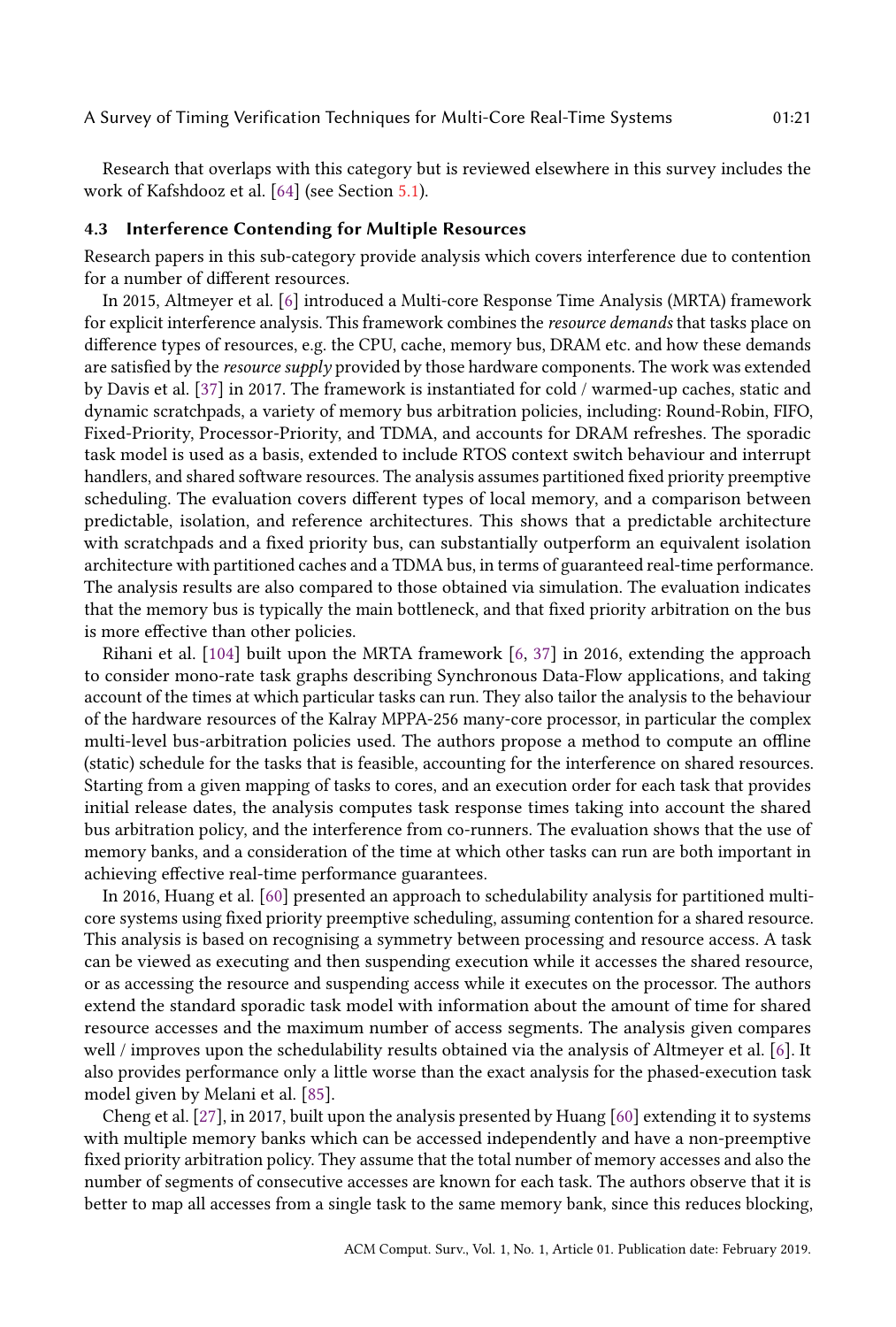and to also spread out the tasks among banks to reduce interference on accesses. The authors prove speedup and memory augmentation bounds for the task and bank allocation algorithms and the schedulability test that they propose. The evaluation considers a system similar to an island of the Kalray MPPA 256, with 8 cores and 8 memory banks. It shows that the proposed allocation algorithm significantly improves on the approach of Kim et al. [72] (see Section 4.2).

In 2016, Choi et al. [31] considered shared resource contention on a multi-core processor, with tasks that have dependencies (precedence relationships). Partitioned fixed priority preemptive or non-preemptive scheduling is assumed. The key idea is to model the maximum resource demand accounting for the separation between tasks and how they are clustered together and so execute in a particular order on specific cores. The resource demand function is then incorporated into response time analysis forming a nested iteration. Analysis of task clustering uses separation information based on the earliest and latest start and finish times for jobs and their precedence constraints to determine a fixed execution order for clusters of tasks. The evaluation shows that considering dependencies in this way has a useful impact in improving schedulability by reducing the resource demand in a given time window.

In 2018, Andersson et al. [9] presented a sufficient schedulability test with pseudo-polynomial complexity for partitioned fixed-priority preemptive scheduling on multi-core systems. Here, concurrent tasks are assumed to have co-runner-dependent execution times due to the effect of contention on shared resources. The system model proposed relies on a set of parameters, such as execution times, that can be obtained through static analysis or measurement-based methods. The evaluation of the approach is performed on a real-world multi-core by randomly generating tasksets and comparing the results of the schedulability test with measured execution times.

Also in 2018, Farshchi et al. [40] presented a memory design including RTOS-support for multicore architectures to provide bounded memory access times. To this end, a memory management unit (MMU) is designed to ensure hardware-based isolation of the shared cache, and a DRAM controller to provide dedicated access to the DRAM banks. The bounded memory access times are then exploited in a response-time analysis, assuming fixed-priority preemptive scheduling. The starting point for the analysis is the tasks' WCETs in isolation, and the number of memory accesses per task. The main focus of this work is on the hardware design, but it also provides a response-time analysis to showcase how the hardware-based isolation can be exploited.

In 2018, Saidi and Syring [106] used arrival curves to model memory access interference at three levels: (i) local scratchpad memory, (ii) DRAM, and (iii) DMA, for a many-core architecture with local interconnect to banked memory and an external main memory. The set of models (memory access, DRAM and DMA latency bounds, bank and rank interference) are used to estimate a global response time. The main novelties are the model of the data locality captured by extended event streams, and the memory access granularity and interleaving. The authors show that their approach leads to a precise worst-case response time bound.

Research that integrates interference across a number of shared resources into schedulability analysis but is reviewed elsewhere in this survey includes the work of Boniol et al. [17] (see Section 2.3), Mancuso et al. [83, 84] and Yao et al. [131] (see Section 3.2), and Skalistis et al. [116, 117] (see Section 5.3).

# 4.4 Critique and Perspectives

The state-of-the-art is reflected in the papers on explicit interference analysis, which is a highly extensible approach that can be tailored to cater for different types of resources, different arbitration policies, and different ways of scheduling tasks. The main advantage of the approach stems from the fact that it models interference by considering the total demand on each resource over a time window which equates to the response time of the task under analysis. This leads to much less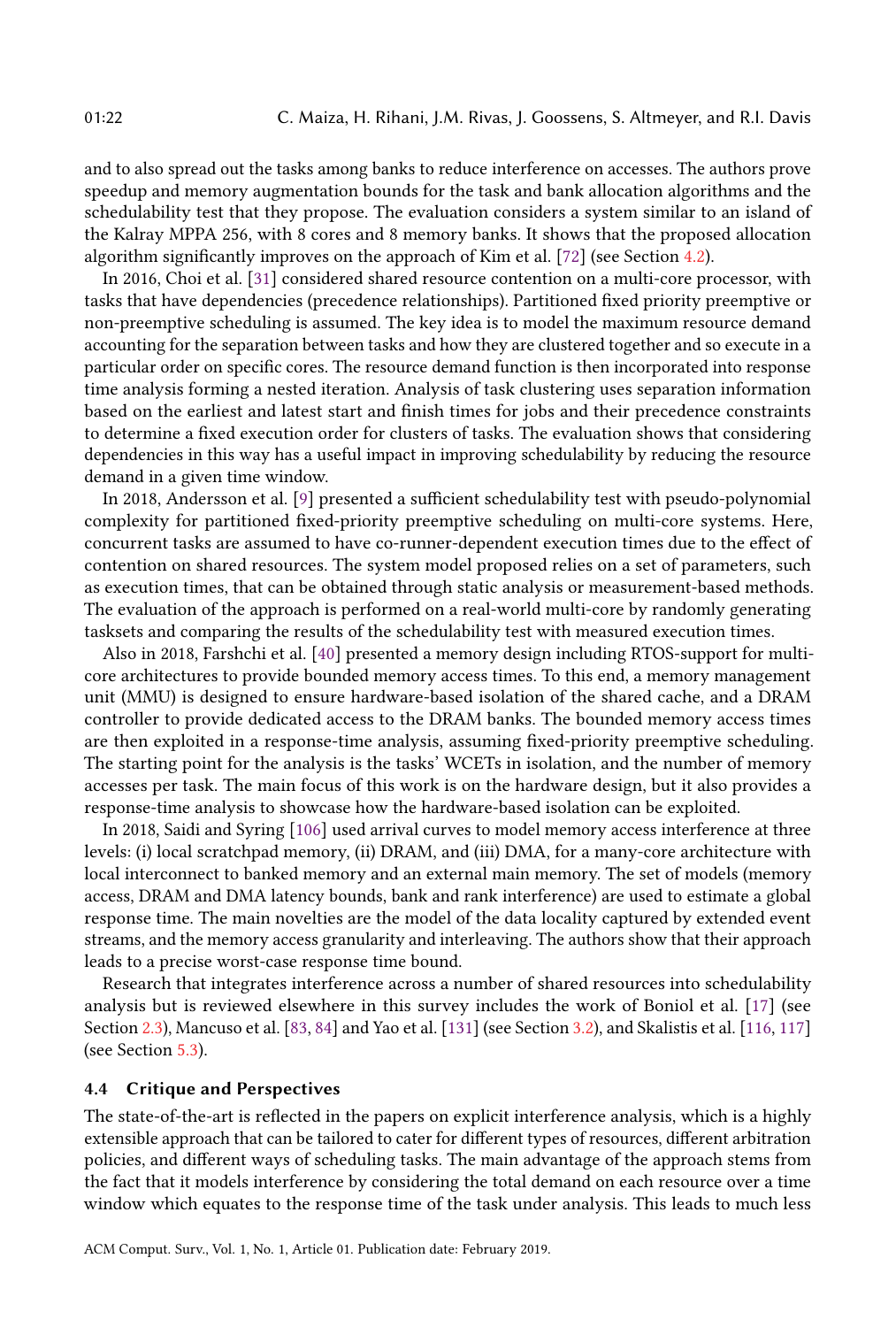pessimistic WCRTs than summing the worst-case resource delays over short time intervals, for example on a per access basis.

Many of the works which integrate the effects of contention over resources into schedulability analysis, suffer from an apparent circularity problem. The response times of tasks depend on the amount of resource contention, which in turn depends on the time interval considered (i.e. the response time of the task under analysis). This problem can however be solved via a nested fixed point iteration. Although this means that the analysis has pseudo-polynomial computational complexity, it is typically still feasible for practical sized systems. We note that explicit interference analysis is agnostic to the issues of timing composability. When used to analyse systems that provide some form of hardware or software isolation (for example a TDMA bus), then it does not require information about the resource demands of tasks on other cores. In contrast, with for example a Round-Robin bus, both time-composable and more precise non-time-composable analyses are possible.

Integrating the effects of contention into schedulability analysis has a significant advantage over integration into timing analysis; it can take into account the scheduling context. For example the set of potentially co-running tasks, the number of resource access requests that can occur within the response time of the task under analysis, and information about the pattern of requests can all potentially be integrated into the analysis, making it more precise.

Many of the research works in this area effectively consider serialised access to resources, and so do not take advantage of the overlap between processor and resource usage that often occurs in practice. For example, much of the literature assumes an atomic transaction bus, while many COTS multi-cores have a split-transaction bus. Parallelism (non-blocking caches, multi-bank DRAM, and memory controllers) is an important aspect of modern hardware, yet it is ignored by most of the analysis techniques surveyed. This current drawback represents a key opportunity to improve this form of analysis in the future.

#### 5 MAPPING AND SCHEDULING

Research in this category concerns mapping and scheduling techniques. Mapping is the procedure to assign, at design time, tasks to processors (i.e. partition the task set) and often also data to a part of the memory (e.g. scratchpads). The mapping problem is as complex as the bin-packing problem which is an NP-Hard problem. Consequently if  $P \neq NP$  then the problem cannot be solved exactly/optimally in polynomial time. Scheduling concerns the *run time* ordering and management of the assigned tasks. By construction the scheduling of each core can be considered to be independent thanks to the partitioning. Most of the papers reviewed define an optimisation criterion to express the efficiency of the solution. Different methods are considered to find an optimal solution, or to solve the problem sub-optimally using heuristics. Below we subdivide the literature depending on the main optimisation method used since papers often propose both exact and heuristic solutions: (i) ILP and MILP, (ii) Constraint Programming and Dynamic Programming, (iii) bin-packing, and (iv) Genetic Algorithms.

# 5.1 ILP and MILP

An integer linear programming (ILP) problem is a mathematical optimisation problem in which some or all of the variables are restricted to integers. The objective function (the function to optimise) and the constraints (other than the integer constraints) are linear.

In 2006, Suhendra et al. [120] presented an integrated algorithm to build an offline (static) schedule and map tasks in a theoretical multi-core system with scratch-pad memories. The solution is formulated as an ILP problem. It makes the simplifying assumption that access costs to global off-chip memory and remote scratchpad memories are constant. The approach calculates an optimal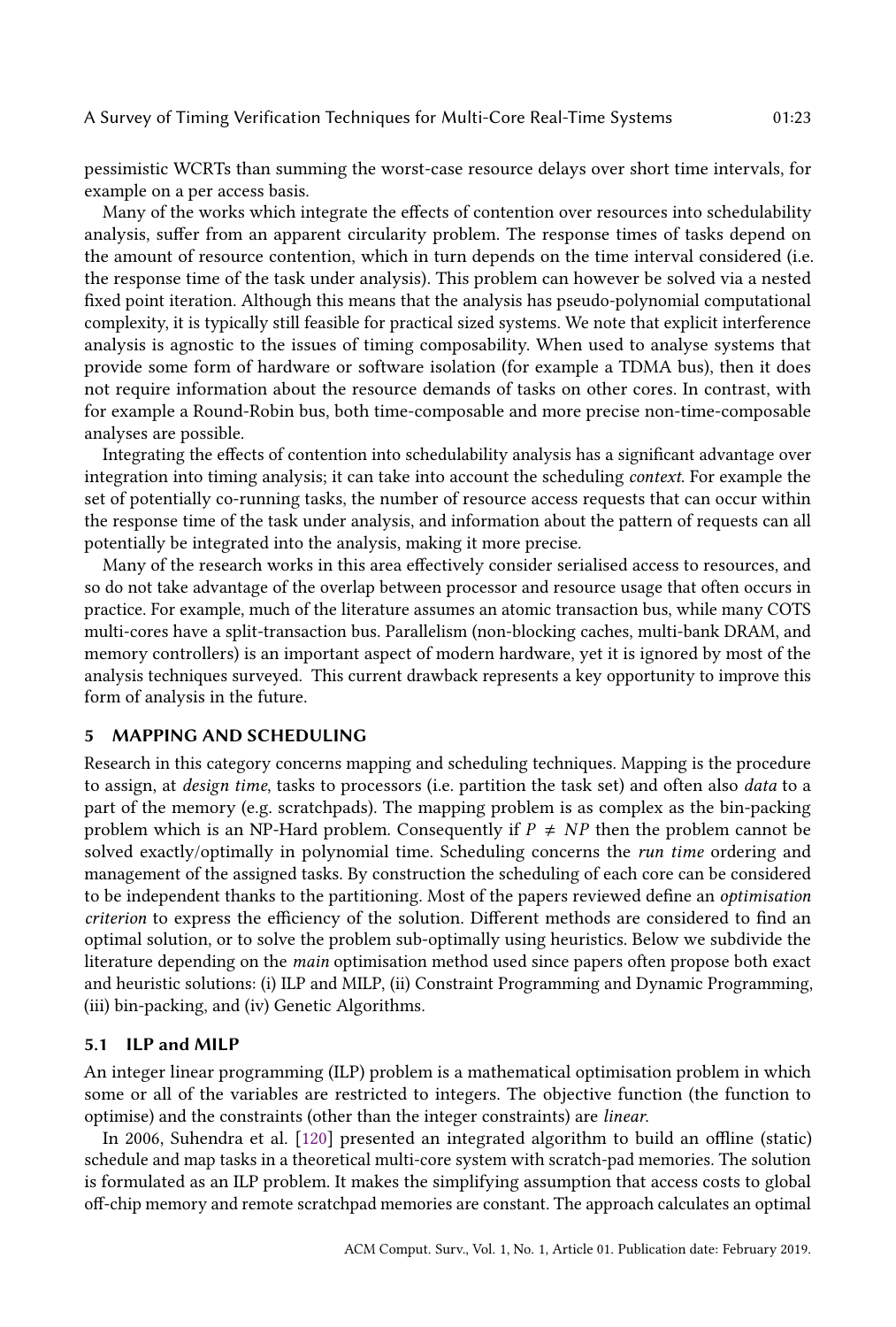partitioning and allocation of data to the scratchpads. The optimisation criterion is to minimise the initiation intervals of task graphs run under pipelined scheduling (i.e. a new instance of the task graph is initiated before the previous one has finished).

In 2012 [80] and a subsequent extension in 2015, Liu and Zhang [81] provided a WCET analysis/optimisation for multi-core systems with scratchpad memories, either as local memories, global memory or both. They focus solely on how to divide the scratchpad memory among the tasks in order to minimise the WCETs. This is done using an ILP-based partitioning algorithm, which assigns data objects to the shared scratchpad memories. Note the time to load/store data to other levels of memory is assumed to be statically bounded (i.e. the effect of the interconnect is ignored).

In 2013, Ding et al. [39] presented an ILP based optimization algorithm to perform task-to-core mappings aiming to minimize the WCRT of tasks by taking into account both the interference in the shared cache and a proper load balancing. They target applications modelled as a task graph and non preemptive scheduling.

In 2014, Kim et al. [76] described a scratchpad management technique for software managed multi-cores (SMM). SMMs have a scratchpad for each execution core. These cores can only directly access code from their scratchpad. Thus functions must be loaded into regions of the scratchpad before they can execute. The *mapping* of functions to regions of the scratchpad has an impact on the average-case and worst-case execution time of the program. The authors present two WCET-aware *mapping techniques.* The first technique can find the optimal mapping solution for WCET and is based on ILP. Because the number of function-to-region mapping choices grows exponentially with the number of functions in the program, this technique does not scale to large programs. Thus, they also present a polynomial-time heuristic that is scalable, but sub-optimal.

The trade-off between cache partitioning and cache sharing of the LLC for mixed-criticality systems was examined by Chisholm et al. [30] in 2015. The execution time bounds for the different criticality-levels are derived via measurements. The effect of cache partitioning/sharing are then added to these bounds depending on the size of the allocated partition. The paper presents a Linear Programming (LP) based optimisation of the LLC organisation to improve schedulability.

In 2015, Kafshdooz et al. [64] introduced a way to allow re-use of allocated Scratchpad Memory (SPM) space, whereby one task can release memory such that another task can allocate it. SPM allocation and task scheduling and mapping are formulated as an optimisation problem that is solved at design time. Two methods are proposed: (i) optimal solution with precise WCET estimation using ILP for small systems (2 cores) (ii) near-optimal solution using heuristics for larger systems (4 cores).

In 2016, Becker et al. [15] presented an approach to time-triggered scheduling for automotive łrunnablesž on a many-core platform (similar to the Kalyray MPPA 256). Bank privatisation is used to avoid contention between memory accesses from different cores (each core has a private bank). Runnables are assumed to have read-execute-write phases. The mapping executes each runnable non-preemptively, and ensures that accesses to the shared bank made in read and write phases do not overlap, thus avoiding contention on that shared memory. The mapping problem is formulated as an ILP. A Memory Centric Heuristic is also proposed and compared with a default Core Centric Heuristic, the former is significantly more effective, it is also much faster than the ILP for large systems representative of automotive applications.

If some decision variables are not discrete the problem is known as a mixed-integer linear programming problem (MILP) two recent contributions considered that method.

In 2016, Chisholm et al. [29] studied the  $MC^2$  framework which uses hardware management to provide isolation between tasks of different critically levels running on different cores. In particular, it allocates regions of LLC using way-locking and page colouring, and also partitions the DRAM banks. This work builds upon that framework, adding a consideration of shared data. Shared data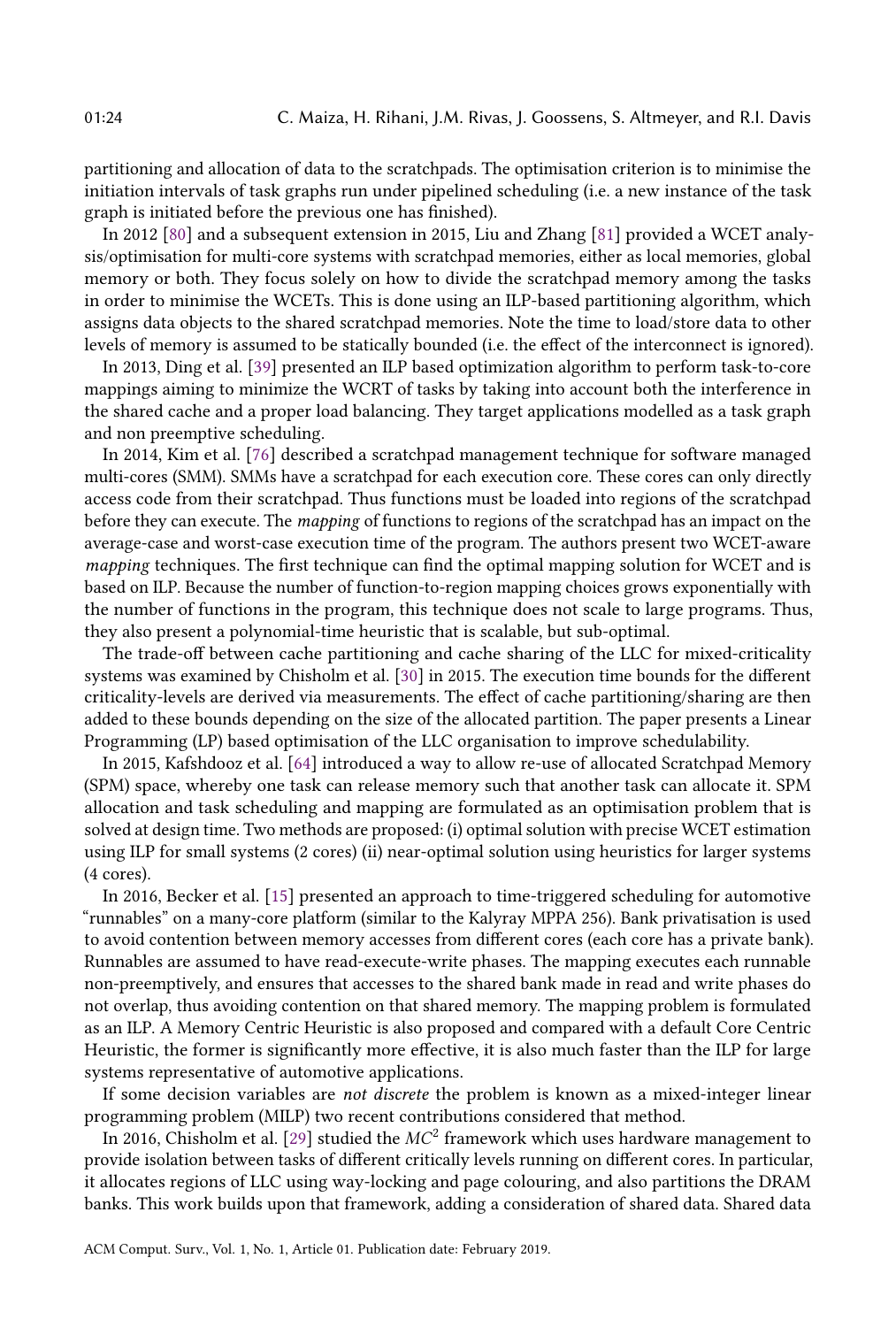is problematic, since it cuts across the isolation approach used. Three options are explored for lessening the impact of data sharing: (i) lock the shared buffer in the LLC, (ii) bypass the LLC so that the shared buffer is always accessed from memory, (iii) assign the tasks that share the buffer to the same core, so that accesses are effectively serialised and the buffer can then be cached. The MILP used in mapping tasks and regions of the LLC and DRAM in the  $MC^2$  framework is extended to include sizing of the amount of shared buffers locked in the LLC (the most effective method).

An integrated task scheduling and cache locking/partitioning approach was presented by Zheng et al. [139] in 2017. The processor consists of m homogeneous cores with local L1 caches and a shared L2 cache. Effects of the shared bus are ignored. The aim of this work is to schedule sporadic tasks with given release times and deadlines to the m-cores while simultaneously partitioning the L1 and L2 cache taking into account the task interference. Partitioning here means that each task is given a share of the cache in which it locks its cache content. The cache locking and partitioning is therefore dynamic. The scheduling algorithm *aims to avoid preemption*; if a task is executed non-preemptively it can use the entire L1-cache. The optimisation criterion is the number of preemptions. The results show that the multi-core cache locking and scheduling algorithm can improve over a simple extension of a single-core based cache-locking approach in terms of task response times.

#### 5.2 Constraint Programming and Dynamic Programming

Constraint programming is a programming paradigm based on relations between variables. The program deduces the solution to the problem based on these relations (the constraints). Dynamic programming a mathematical optimisation method, which can be used to reduce a complicated problem by breaking it down into simpler sub-problems in a recursive manner.

In 2016, Cheng et al. [28] considered the same model as Chang et al. [21] (see Section 5.3). They show that minimising the maximum core utilisation is NP-hard, and further that there is no polynomial time approximation algorithm (unless P=NP). They also show that minimising the maximum system utilisation (max of memory utilisation of a local memory and core utilisation) with no constraints on these values is also NP-hard. The authors propose a solution to the latter problem which achieves a lower bound approximation when the memory allocation is given. This solution is based on a method of optimal memory allocation to balance the memory and core utilisation of the tasks using dynamic programming. A greedy worst-fit algorithm is then used to allocate the tasks to cores. Evaluation shows that the proposed algorithm is effective and that the total local memory need only be 10–20% of the overall global memory requirement to achieve good performance.

The problem of mapping large applications on the Kalray MPPA platform so as to satisfy timing requirements while guaranteeing spatial and temporal isolation between applications was addressed by Perret et al. [100] in 2016. The properties to be guaranteed are: spatial partitioning inside compute clusters; isolated accesses to the NoC; offline pre-defined static buffers; and isolated accesses to the DDR-SRAM bank. The mapping problem is formulated using constraint programming (specifically the notion of conditional time-intervals), which is more scalable that existing ILP formulations of the problem. The aim of this work is to help application designers provide valid budgets for each application in terms of required processing, communication and memory resources. Note that this allocation approach is used in other work by Perret et al. [102] summarised in Section 3.3.

In two papers in 2016 [116] and 2017 [117] Skalistis et al. presented an interference based WCET analysis for data flow applications running on many-core platforms. The system is defined by a Unified System Model that includes a mapping of tasks to clusters, and adds communicating tasks that handle inter-cluster communications. From this model an initial WCET is obtained including an over-estimation of the inter-cluster and intra-cluster interference, which is used to perform an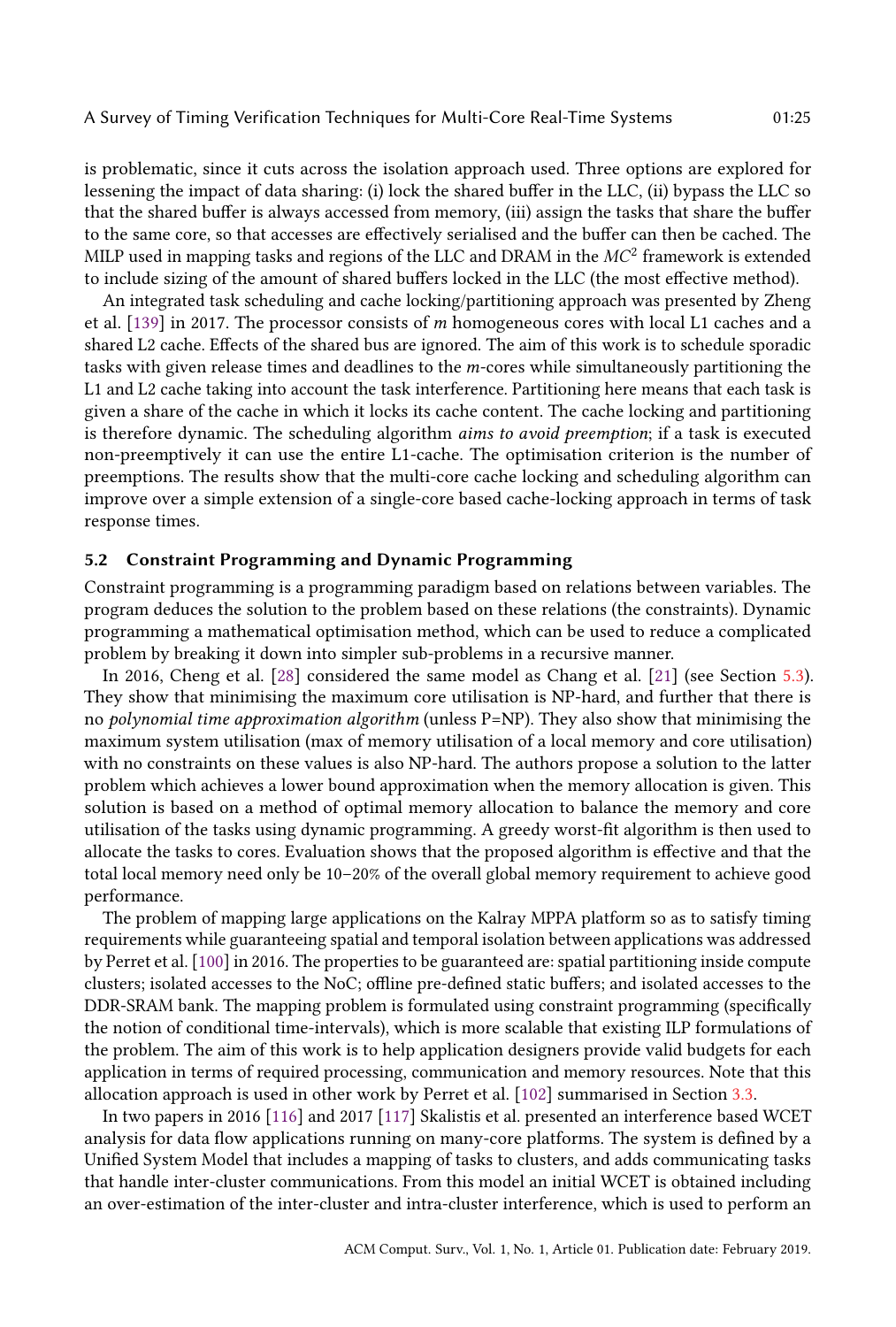initial mapping of tasks to resources, and a calculation of an offline (static) schedule using SMT solvers. An iterative method is then used that tightens the initial WCET estimation by eliminating impossible interference (i.e. from tasks that do not overlap in time and/or space). The schedule is recalculated making sure no new interference is added.

Research that overlaps with this category but is reviewed elsewhere in this survey includes the work of Kim et al. [74] (see Section 3.1).

#### 5.3 Bin-Packing

The task partitioning problem is a form of Bin-Packing problem: k objects of different sizes must be packed into a finite number of bins of capacity B in a way that minimises the number of bins used. In our context, objects correspond to tasks and bins correspond to processor cores. The problem is known to be strongly NP-Complete. Many heuristics have been developed, e.g. next-fit, best-fit, worst-fit etc. which are fast, but often yield sub-optimal solutions.

In 2006, Anderson et al. [7] considered identical multiprocessors with 2 levels of cache (L1 local, L2 global). The aim being to reduce L2 cache misses. The main idea is to group the various tasks (named megatasks) such that the tasks of the same megatask can be co-scheduled, i.e. the data does not exceed the L2 cache size. The paper proposes a hierarchical Pfair-based scheduler for tasks and megatasks. The evaluation shows that L2 cache misses are significantly reduced.

In 2011, Paolieri et al. [95] introduced an algorithm to allocate tasks to shared memories and cores. The allocation is in two steps: first, the algorithm pre-allocates tasks to cores assuming a "non-interfering" WCET; Second, the execution time is updated with interference costs. The aim is to minimise the resources assigned to the hard real-time tasks. The interference cost is estimated and stored in a matrix that is used to determine the interference delay depending on which cores the tasks are allocated to. The interference analysis takes into account the shared bus (Round-Robin) and a memory controller (DDR2-SDRAM). The cache memories (L1 and L2) are partitioned through bankization.

In 2012, Chang et al. [22] considered the problem of mapping tasks to identical multiprocessors with heterogeneous shared memory of two types: a fast scratchpad-like memory, and a slow DRAM like memory. The authors propose a two step method. First, two algorithms (dynamic programming and a faster greedy approach) are used to satisfy the memory requirements of the tasks for each memory type such that the maximum task utilisation is minimised. The WCET of the tasks are calculated using the tool aiT. Second, the tasks are ordered according to their utilisations in a non increasing manner, and then sequentially assigned to the lowest utilisation processor.

Later in 2015, Chang et al. [21] studied the problem of task allocation on an island or cluster based multi-core system, with each cluster having fast local memory, which can be partitioned between tasks running on the cores of the cluster. The authors present algorithms aimed at solving two problems: (i) task allocation to cores when the number of local memory blocks each task uses is also part of the allocation problem, (ii) when the number of local memory blocks required by each task is fixed. A large scale case study shows that typically relatively small local memories (in comparison to the total memory usage of the tasks) are sufficient to substantially improve schedulability. Further, when the designer is free to allocate the number of memory blocks for each task much more efficient solutions can be found.

In 2013, Kim et al. [73] presented an approach to cache management for multi-core systems. Their approach consists of three components: (i) *cache reservation* that ensures exclusive use of a number of partitions of the shared cache for each core, thus eliminating inter-core cache interference; (ii) cache sharing that enables tasks on the same core to share cache partitions (if necessary); and (iii) cache-aware task allocation that utilises the other two components to find an efficient allocation that ensures task schedulability. The authors show how the cache warm-up delays and cache-related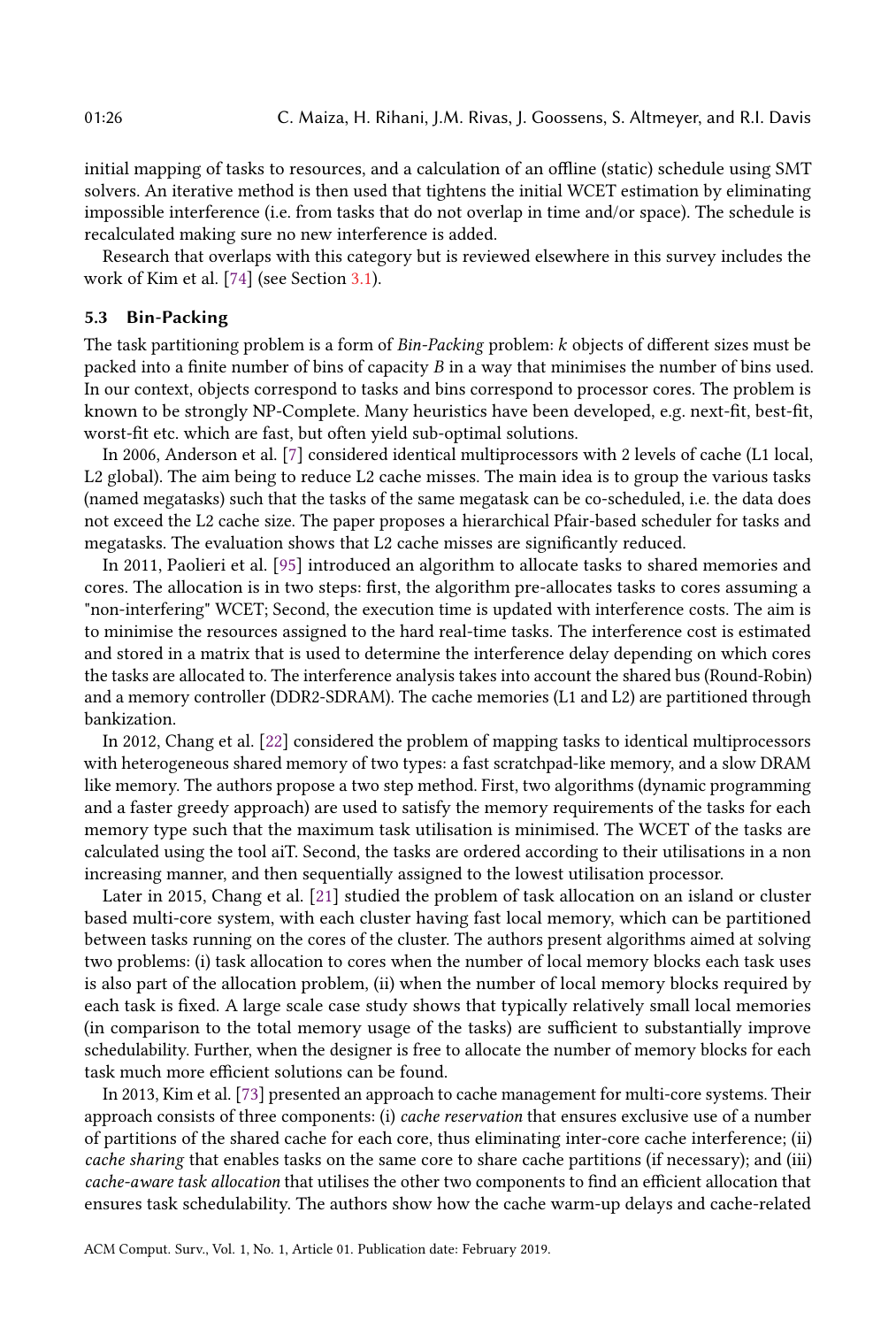preemption delays for their scheme can be integrated into response time analysis, assuming fixed priority preemptive scheduling of a subset of the tasks on each core. The cache-aware allocation algorithm sorts the tasks in order of decreasing utilisation, and employs a Best-Fit approach to allocation. The overall approach is software-based, using page colouring, thus it is applicable to COTS multi-cores.

In two papers in 2013 [88] and 2015 [87] Nikolic et al. study NoC-based many-core platforms. They consider the latencies of memory operations and propose two methods to obtain the upperbound on the worst-case memory traffic delays of individual applications. The main contribution is a formulation of the problem of mapping on many-core platforms under the limited migrative model where tasks can only execute on a subset of cores. The authors propose a method which consists of three stages. In the initial phase all high-priority applications are mapped, and are not be subject to changes in later phases. During the feasibility phase, all low-priority applications are mapped, with the primary objective being to derive a feasible solution where all the applications are mapped. Lastly, during the optimisation phase the feasible solution is improved.

In 2016, Xu et al. [127] presented a cache-aware global fixed priority preemptive scheduling algorithm for multi-core systems called gFPca. Only shared cache is considered, and it is assumed to be partitioned. Under gFPca, tasks are scheduled according to their priorities and the number of cache partitions they require, with cache partitions assigned to jobs at run-time. A formal analysis is provided, including the delays produced due to reloading the cache contents after each preemption.

Research that overlaps with this category but is reviewed elsewhere in this survey includes the work of Andrei et al. [10] (see Section 2.3), Alhammad et al. [3, 4] (see Section 3.1), Agrawal et al. [1] (see Section 3.2), Giannopoulou et al. [43–45], Carle et al. [19] (see Section 3.3), and Cheng et al. [27] (see Section 4.3)

#### 5.4 Genetic Algorithms

Genetic algorithms are a method of solving optimisation problems inspired by the process of natural selection.

In 2018, Still et al. [119] considered the problem of mapping tasks with their communication requirements to cores connected via a NoC. The authors note that all prior work on such mappings ignore the constraint that the tasks need to fit in the core's local memory. They explore three memory models for the requirements of tasks: (i) receiving only, (ii) sending and receiving, (iii) sending and receiving and code. A Multi-Objective Genetic Algorithm is used to perform the mapping. The authors note that convergence is somewhat slower with the additional memory constraint, but the method is still effective.

#### 5.5 Critique and Perspectives

The mapping and scheduling techniques reviewed in this section effectively target a more complicated problem than the pure timing verification approaches reviewed in the other sections: They combine the problem of the timing verification with the search for an optimal or a feasible mapping or scheduling solution so that the timing requirements can be met. For the approaches described in the other sections, the mapping and scheduling is typically assumed to be fixed a priori. In other words, these approaches often leave the question open, where the mapping comes from, or if the mapping is chosen reasonably. The mapping and scheduling techniques, on the other hand, typically resort to a more abstract view of the multi-core system. Often, only a single shared component, like the memory or the communication bus is modelled, and the interference on all other components is assumed to be subsumed into the task's execution time bound. Other mapping approaches resort to a highly abstract model of interference. In these cases it is often questionable, how reliable or precise the estimates are, on which the mapping and scheduling decisions are made.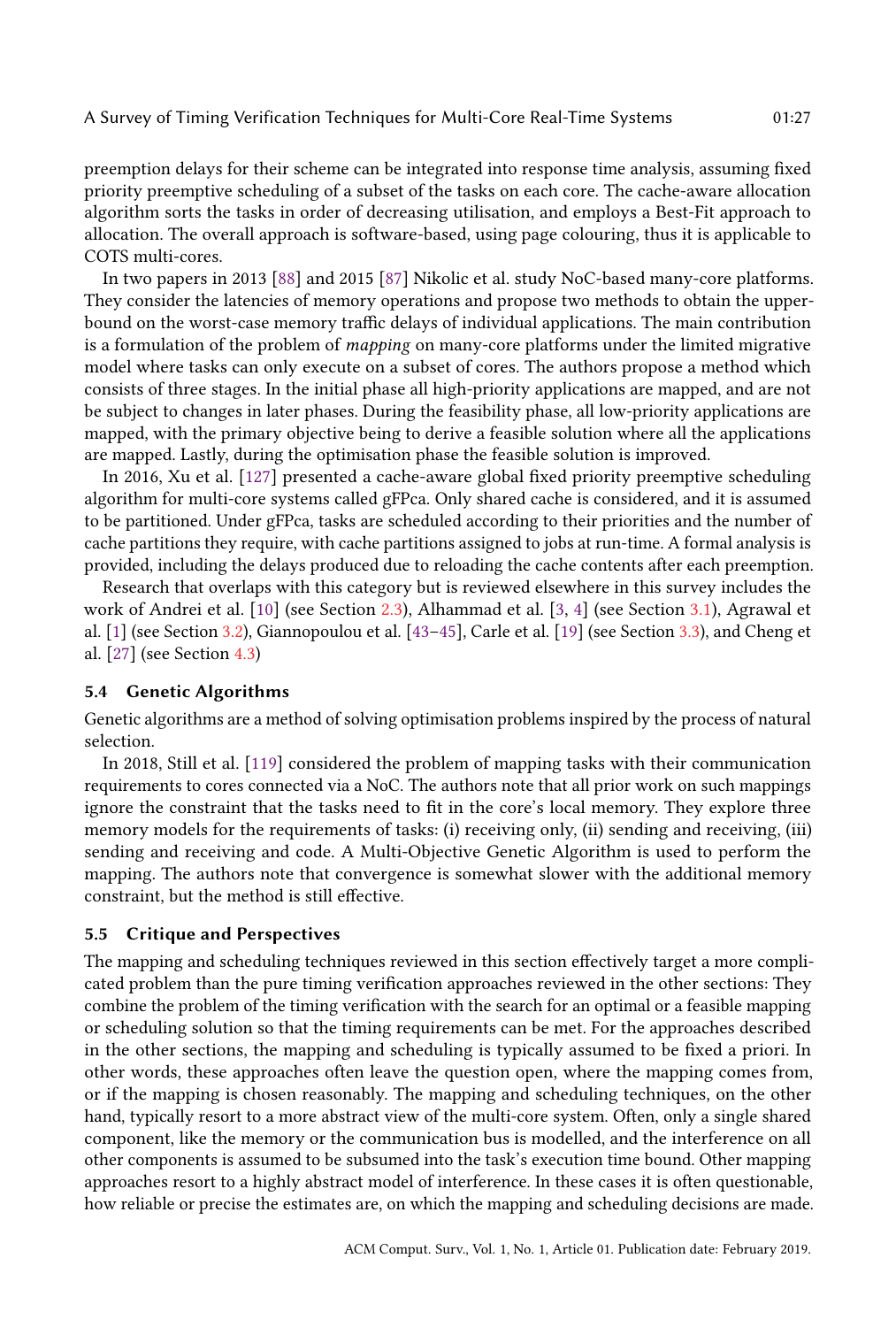A notable exception is the work of Anderson et al. [7], which provides measurements to show that the computed mapping indeed improves the system performance; however, showing that no deadline misses can occur is not the aim of this work.

Despite the high level of abstraction employed in most of the surveyed techniques, scalability remains an issue. The mapping and scheduling problems formulated in this category are often NP-hard in the number of tasks and/or cores, so approximation techniques are necessary for many-core architectures and also in some cases for multi-core systems.

The mapping and scheduling techniques complement the timing verification techniques presented in the earlier sections, answering the question about how to map and schedule tasks on the cores. However, due to the abstract view taken of the system, they do not as yet provide a satisfying stand-alone solution to the overall allocation and timing verification problem. This is an area which merits further research.

# 6 OBSERVATIONS DISCUSSION AND CONCLUSIONS

In this section, we discuss the advantages and disadvantages of the main approaches used and their potential in providing a high level of guaranteed real-time performance. Finally, we conclude by identifying key open questions and important directions for future research.

#### 6.1 Discussion

The present is a time of transition and transformation, with major industrial sectors such as automotive and aerospace moving cautiously forwards from using single-core processors to using multi-core processors in their deployed systems. These efforts are however being severely hampered by the difficulties in applying the techniques used in the analysis of past single-core systems to the rapidly evolving hardware platforms of the future. This problem is so serious that it has led to the practice of disabling all but one core severely undermining the advantages of using high performance multi-core platforms.

The problem is that the hardware platforms used for real-time systems are transforming. Firstly, there is no longer a single type of resource that needs to be considered in verifying worst-case timing behaviour, but rather multiple resource types (processors, co-processors and Graphical Processing Units (GPUs), memory hierarchies including data and instruction cache and scratchpads, inter-connects and networks, and I/O devices etc). Secondly, for valid commercial reasons of reduced cost, increased average-case performance and energy efficiency, the vast majority of COTS hardware platforms share resources between multiple cores. For example, the LLC, memory bus and DRAM are typically shared between a set of cores to realise Symmetric Multi-Processing (SMP), which is specifically targeted to optimise the average case. On the other hand, since different application tasks run in parallel on different cores, this gives rise to contention over the shared resources and hence the possibility for co-runner interference that can be difficult to predict. This greatly exacerbates both the difficulty and the complexity of providing accurate timing verification. In the subsections below, we discuss the potential for the main analysis approaches surveyed to solve this problem.

6.1.1 Full Isolation and the Traditional Two Step Approach. The traditional two-step approach to timing verification for single-core systems (i.e. timing analysis followed by schedulability analysis) can be used to a certain extent for multi-core systems. For example, timing analysis developed for single-core systems can be used to provide WCET information for tasks executing in isolation on a multi-core. It can also be used to bound WCETs when shared resource accesses are subject to delays which can be tightly bounded in a context-independent manner, as is the case with a TDMA bus. The problem here is that such full isolation limits the available bandwidth even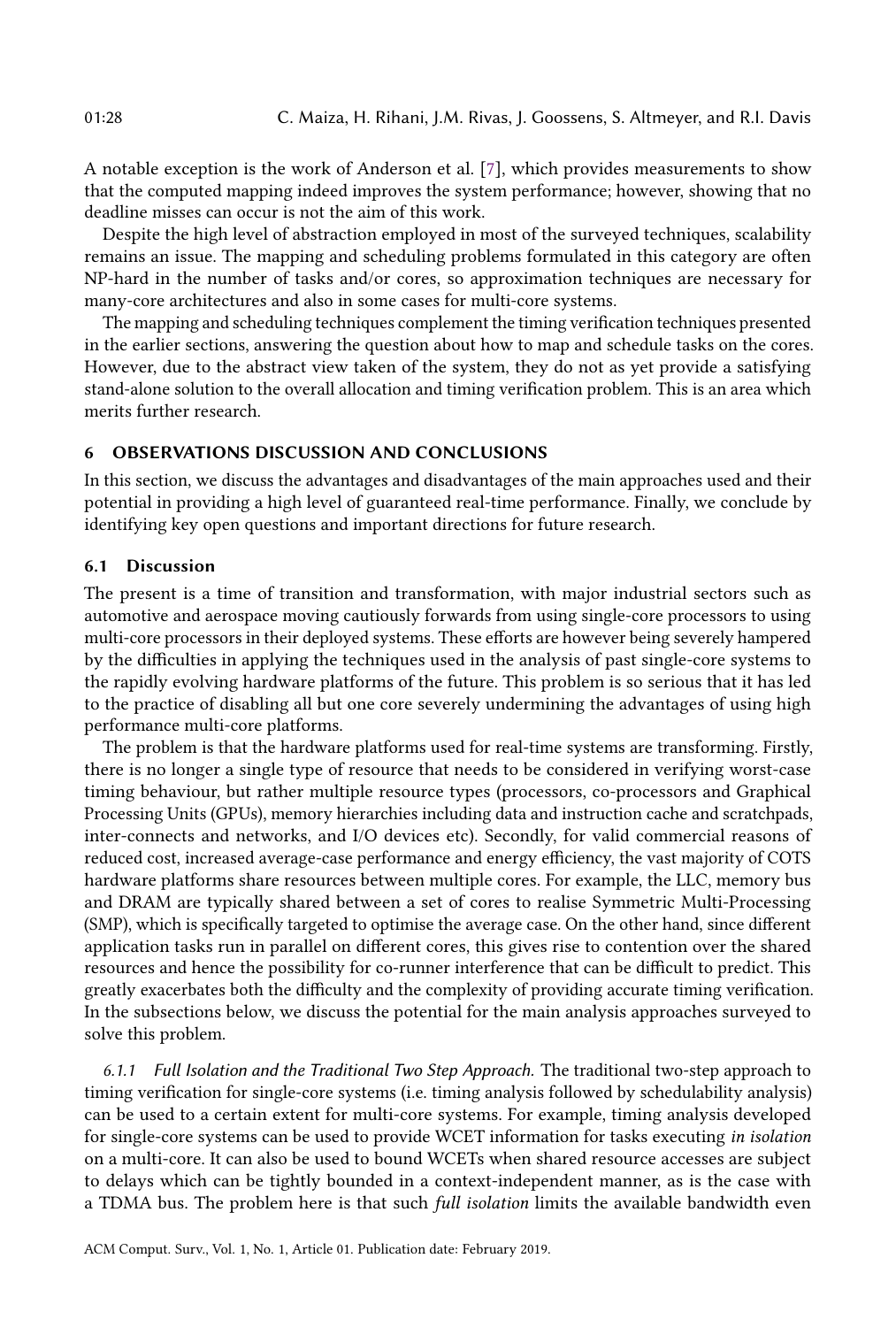when other cores are not using the resource. Effectively the resource is no longer shared, it is divided. This is heavily detrimental to average-case performance and power consumption, which is why non-work-conserving protocols such as TDMA are rarely if ever used in COTS multi-core processors, even though TDMA is favoured in many research papers. While arbitration protocols such as Round-Robin can result in better average-case behaviour in practice, two-step analysis must rely on worst-case context-independent assumptions and can therefore only provide heavily degraded guarantees in this case.

In our view, the traditional two-step approach breaks down when applied to complex COTS multi-core systems, due to excessive pessimism. It may, however, remain applicable for some specialised high-integrity systems reliant on special purpose multi-core hardware that has been specifically designed to provide full temporal isolation. In such systems the trade-off in performance is worthwhile to ease predictability. Such temporal isolation also fully supports timing composition, as it facilitates the timing verification of an application on one core independent of the applications running on the other cores.

6.1.2 Full Integration. At the opposite extreme to the traditional two-step approach and full isolation are the approaches based on full integration. Such approaches attempt to account for all possible patterns of interleaving of co-runner execution by combining both timing analysis and schedulability analysis of all resources into a single step. Fully integrated approaches thus require detailed information about all co-runners and their precise release times, which must be enforced by the operating system. While full integration offers the promise of precise analysis, these approaches suffer from serious problems of complexity, due to an exponential explosion in the number of states examined. As a result, they are unlikely to scale to advanced real-time systems built on COTS multi-core hardware platforms. The need for full details of all co-runners is also at odds with the use of 3rd party software and design practices such as incremental verification. A fully integrated approach is also problematic when considering applications of different criticality, since the guaranteed performance of a high-criticality application on one core may be reliant on the behaviour of low-criticality applications on other cores. This dependency would require all applications to be developed to the standard required by the highest criticality application, which is both impractical and prohibitively expensive.

Over the past 10 years, there have been relatively few papers published on fully integrated analysis, with a downward trend in terms of the proportion of the overall research in the area surveyed over recent years. This could be an indication that the fully integration approach has entered the diminishing returns stage while the research community has identified other more practical and promising avenues of research.

6.1.3 Partial Isolation and Limited Interference. As indicated above, fully integrated analysis of multi-core systems where applications access multiple shared resources as well as the processing cores faces potentially insurmountable problems of complexity and scalability. As a consequence, many research works take a divide and conquer approach, breaking the analysis problem down into a number of simpler ones. This is achieved by either assuming context-independent upper bounds for delays on resource accesses, or by enforcing either complete or partial isolation from the effects of co-runner contention. When the hardware architecture does not provide the means for such isolation, then it can be obtained through software techniques by controlling the time or frequency at which shared resource accesses can be made from each core. This can be done via phased execution models (separating and scheduling memory access and processing phases), memory bandwidth regulation (limiting the number of co-runner resource accesses), and via offline (static) scheduling (separating when different tasks run on different cores). We note that more than half of the papers studied consider some form of partial isolation and limited interference.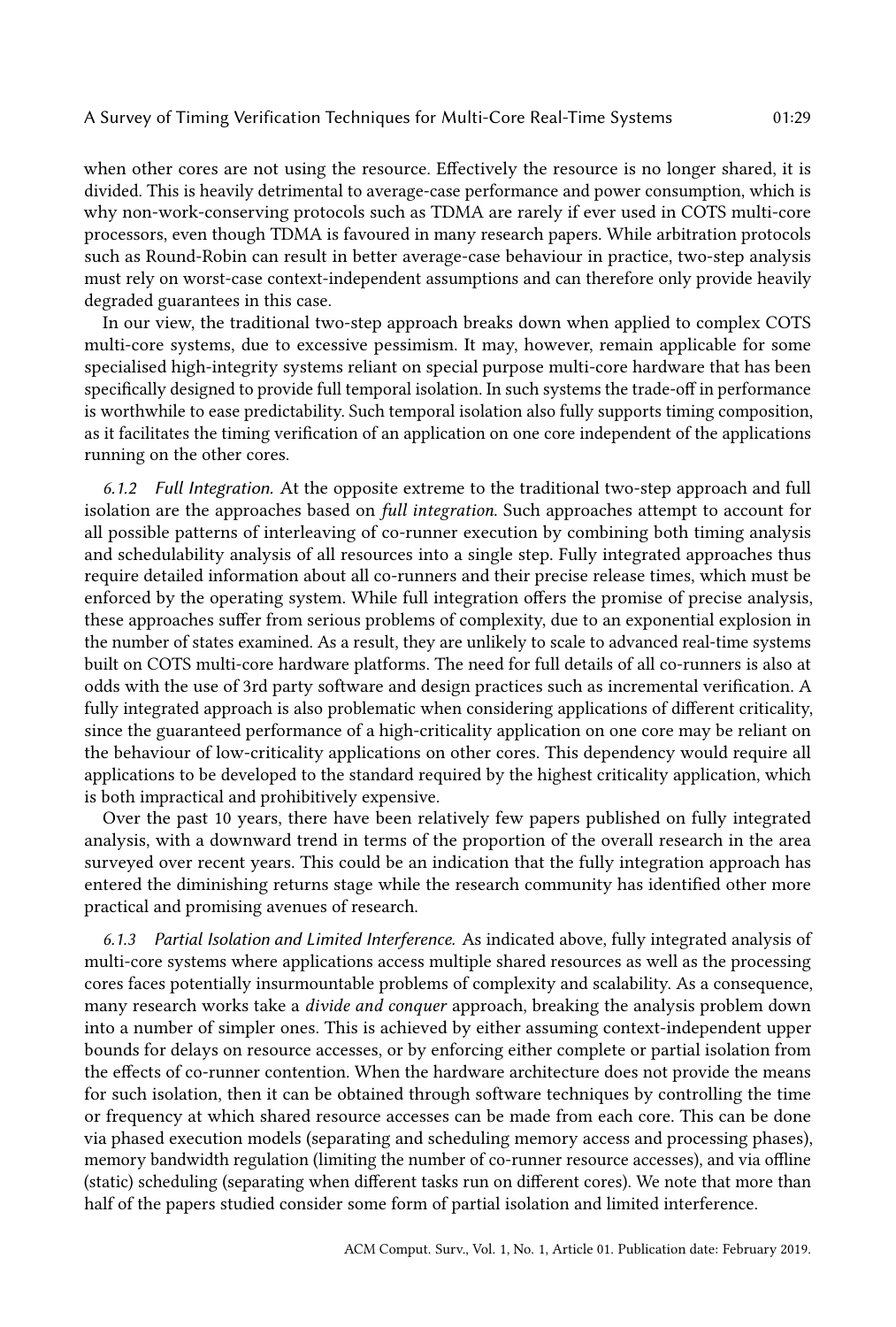Partial isolation techniques provide more predictable access to shared hardware resources and consequently simpler analysis for timing verification (compared to full integration approaches). The main trade-off is that the isolation mechanisms used still compromise average-case performance and energy consumption, with the software techniques also adding overheads. Worthwhile gains in guaranteed performance can however be obtained compared to full isolation approaches. Further, by controlling the bandwidth or timing of shared resource accesses, co-runner interference can be bounded independently of the actual behaviour of the co-runners, thus supporting time composability. An open question with temporal isolation techniques is whether the techniques and their analyses can be improved to allow better utilisation of the available computation resources.

6.1.4 Integrating Interference into Schedulability Analysis. Integrating the effects of co-runner interference into the timing analysis of a task has the disadvantage that the delays included typically have to assume the worst-case context-independent values, which can be highly pessimistic. In reality, the worst-cases delays may occur only rarely on some very specific accesses, but cannot possibly occur on every access. An alternative approach is to integrate the effects of co-runner contention over shared resources into schedulability analysis. This has two key advantages. First, interference from co-runners can be modelled by considering the total resource demand over the response time of each task, which typically leads to much less pessimistic analysis than assuming the worst-case delays for every individual resource access. Second, the analysis can take into account the scheduling context, i.e. the specific set of possible co-runners and the resource accesses that they can make. We note here that both time-composable and more precise non-time composable analyses are possible. An open problem identified in the literature is about how to take into account the overlaps in accesses to different resources (e.g. processing cores, interconnect, and memory). Integration of co-runner interference into schedulability analysis is a promising approach to reducing the pessimism in timing verification of multi-core systems. Research in this area is exhibiting an increasing trend with a large number of papers published over the past 4 years.

6.1.5 The Hypothesis of Timing Compositionality. The idea of timing compositionality depends on the decomposition of the system into components for analysis purposes. For example, the WCET of a task might be decomposed into the memory access time and the processing time. If the local worst-cases for each of these components can be summed to obtain an upper bound on the overall worst-case timing behaviour, then the the decomposition is said to be timing compositional. The papers reviewed in this survey (particularly those that integrate interference effects into schedulability analysis) typically assume, either explicitly or implicitly, a timing compositional architecture, free of any timing anomalies or domino effects [53]. This is a strong hypothesis, since as far as we know, there is currently no proof that  $any$  existing COTS multi-core hardware platform has this property. Research presented by Hahn et al. [52] in 2016 introduced a method to bound the effects of timing anomalies, opening the door to potentially using current COTS platforms as if they were timing compositional. Such techniques are necessary to validate the approaches that rely on the timing compositionability of the underlying hardware, since they would otherwise not be applicable to real-world systems.

# 6.2 Conclusions

In the future (2020 onward), real-time systems will involve multiple, concurrent, complex applications with a variety of different criticality levels, executing on advanced hardware platforms. These hardware platforms will consist of multiple cores, perhaps interconnected in small clusters or islands that are themselves connected to other clusters. The cores will be a mix of different types with different performance characteristics, able to execute at different speeds with different levels of energy consumption. The cores will also share many different types of hardware resources,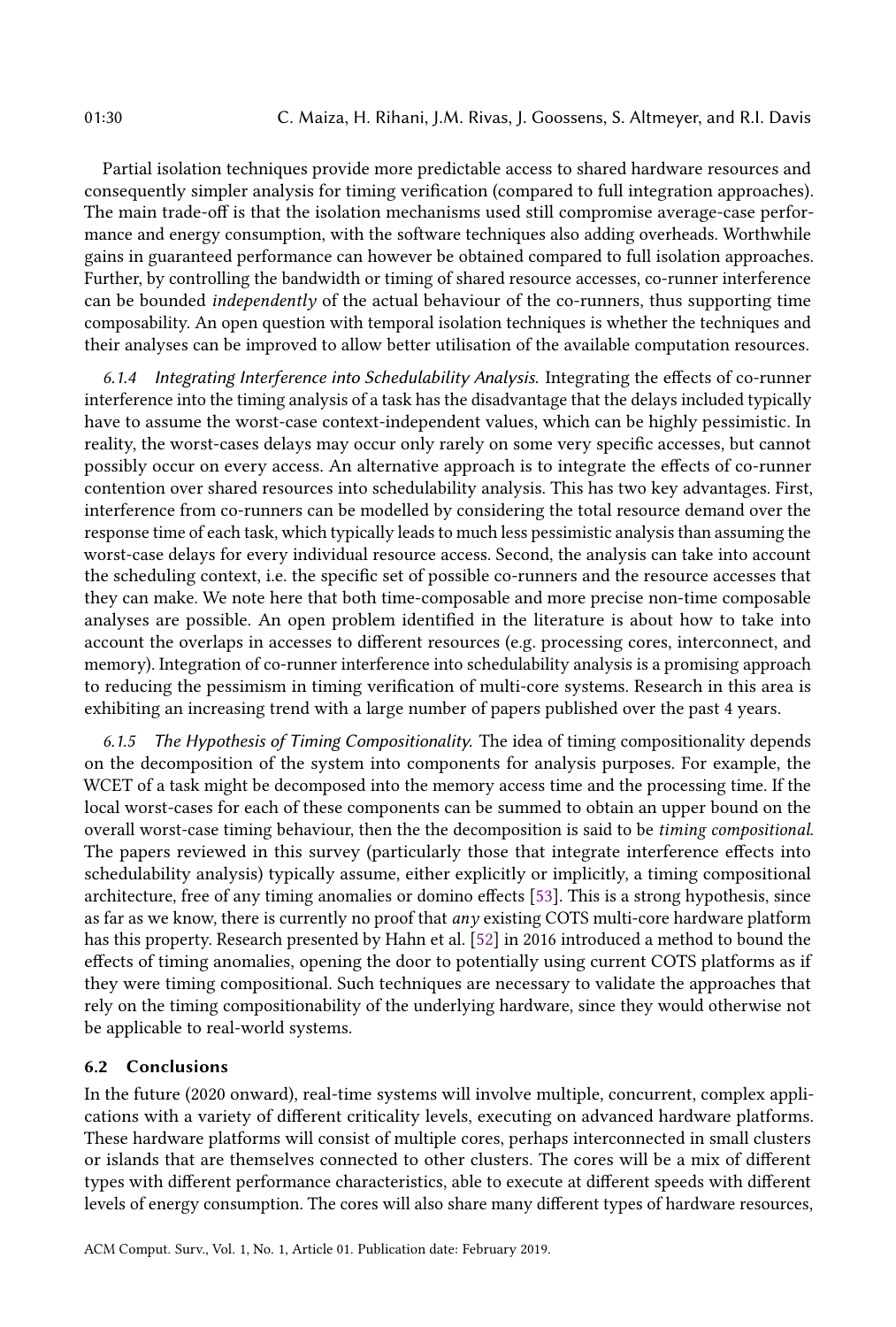including memory hierarchies that are composed of multiple levels of cache or scratchpads, and main memory that is composed of multiple banks that can be accessed in parallel, as well as a variety of different I/O and communications devices. Such systems will need to be robust, resilient to faults, adaptable and flexible to changes in their environment and operating conditions. For instance, they will be able to reconfigure in the event of failure or damage to components, and in the more extreme situations, they will gracefully degrade.

In our opinion, we have reached a point where it is arguably no longer possible to deliver mass-market future-proof real-time systems relying only on static approaches (e.g. static resource allocation, bandwidth provision). Instead, the real-time requirements of such systems could be guaranteed via the use of a collection of dynamic run-time strategies that mitigate interference, underpinned by off-line analysis techniques that guarantee real-time performance. These strategies include dynamic resource allocation and bandwidth regulation, dynamic reconfiguration and re-scheduling; adaptive and anytime algorithms that tailor execution demands to the available resources; and control over core processing speeds. The key idea being that a supervisory system could closely monitor performance, and if it detects that an application could potentially violate its timing constraints then take appropriate steps, via the use of control mechanisms and policies, to ensure that such a timing violation cannot occur. During operation of the system, these dynamic mechanisms would be sufficient to ensure that no timing violation can occur with strong guarantees provided via offline analysis. Such a dynamic approach could also provide substantial improvements in average-case performance and energy consumption over approaches based on isolation while also supporting timing composition.

Before this future can be realised in a reliable, cost-effective and energy-efficient way, the following long term open questions must be addressed:

- (1) How to characterise, in a precise way, application resource demands and platform resource supplies;
- (2) How to detect that an application may be heading for a timing violation, and what policies and control mechanisms to apply as a guaranteed preventive step to ensure timing correctness;
- (3) How to provide explicit, integrated interference analysis that delivers holistic timing verification for complex, adaptive real-time systems, accounting for the regulation and countermeasures applied by the supervisory system;
- (4) How to ensure that the developed systems are robust to small changes in resources, and resilient to larger ones, thus providing graceful degradation;
- (5) How to ensure extensibility for new applications, upgrades and modifications;
- (6) How to optimise hardware platform configurations so that worst-case performance can be guaranteed, with minimal if any reduction in average-case performance.
- (7) How to analyse systems with heterogeneous cores (e.g. FPGA, GPU) and speeds;
- (8) How to leverage variable processing speeds to provide guaranteed timing behaviour while also minimising energy consumption and heat dissipation on realistic multi-core platforms;
- (9) How to provide timing verification for multi-core systems where global or semi-partition scheduling and task migration is supported;
- (10) How to provide timing verification for many-core platforms that do not rely on isolation techniques.

For high-integrity systems built on advanced multi-core or many-core architectures, compliance with standards, and/or certification is typically required. The approach taken in the guidance issued in the Position Paper CAST32-A Multi-core Processors [20], for the avionics domain, focuses on łRobust Resource and Time Partitioningž and hence approaches based on isolation or at least partial isolation. Similarly, in the automotive domain, the ISO26262 standard [91] focuses on "Freedom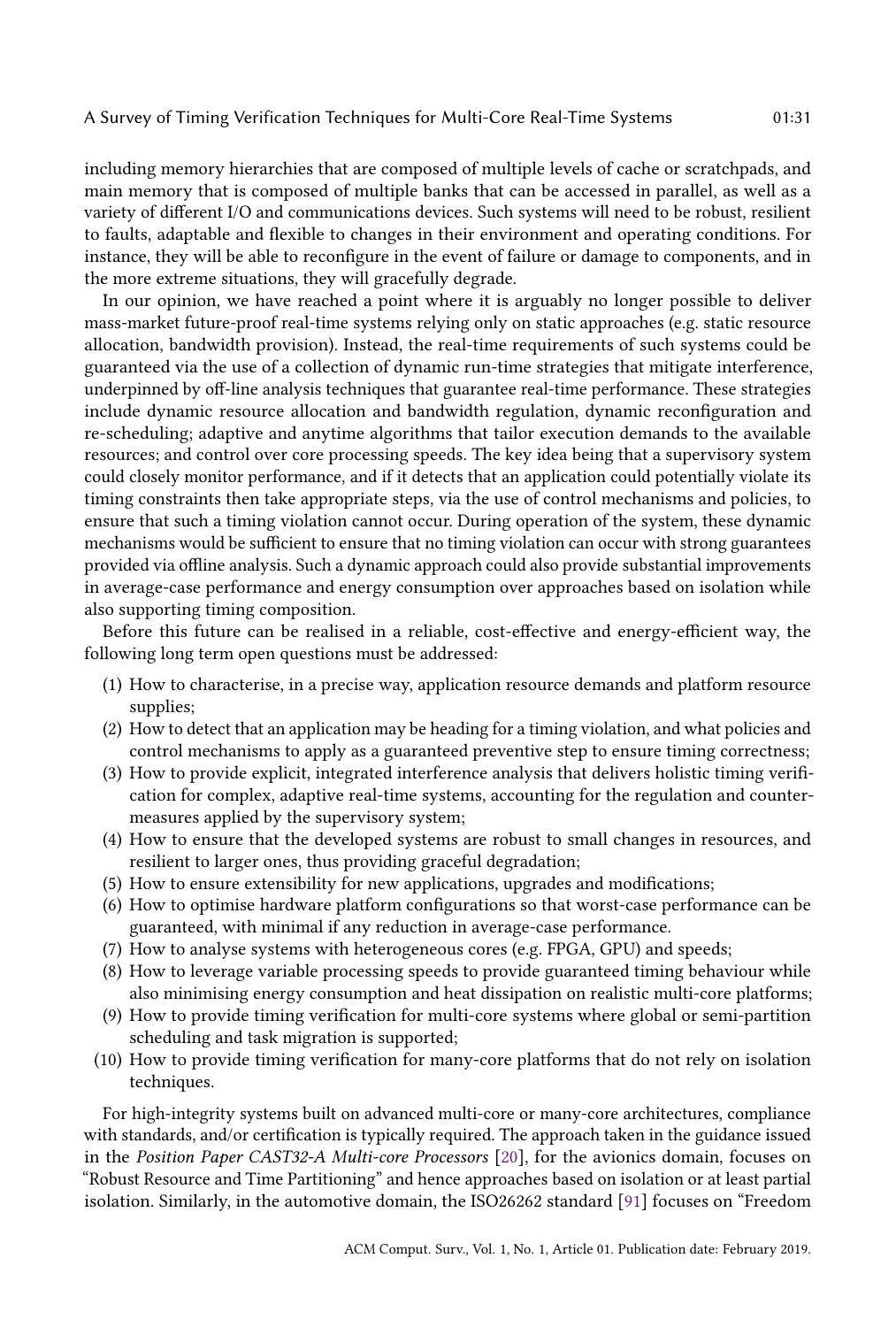From Interferencež in the temporal domain. A final open question is how the relevant standards and certification requirements can adapt to enable the deployment of the complex multi- and many-core systems envisaged at the start of this section. Here, it is clear that a co-evolution of both techniques and certification standards / guidelines is needed.

To conclude, in this survey we recognise that there is intense interest in the real-time research community to embrace and exploit the potential benefits of multi-core systems. Although significant progress have been made during the last decade, there are still many important unanswered questions and open issues that need to be fully resolved.

#### ACKNOWLEDGMENTS

The authors would like to thank Sophie Quinton for the interesting discussions that were the origin of this paper and Leandro Indrusiak for interesting discussions on the state-of-the-art research on analysis of NoCs. The research that went into writing this paper was funded in part by the ESPRC grant MCCps (EP/P003664/1), the Innovate UK grant SECT-AIR (113099), and by the Wallonia Region (Belgium) BEWARE grant PARTITA (1610375). EPSRC Research Data Management: No new primary data was created during this study

#### REFERENCES

- [1] A. Agrawal, G. Fohler, J. Freitag, J. Nowotsch, S. Uhrig, and M. Paulitsch. 2017. Contention-Aware Dynamic Memory Bandwidth Isolation With Predictability in COTS Multicores : An Avionics Case Study. Proceedings of the Euromicro Conference on Real-Time Systems (ECRTS) 2 (2017), 1–2.
- [2] A. Agrawal, R. Mancuso, R. Pellizzoni, and G. Fohler. 2018. Analysis of Dynamic Memory Bandwidth Regulation in Multi-core Real-Time Systems. In Proceedings of the IEEE Real-Time Systems Symposium (RTSS). 230–241.
- [3] A. Alhammad and R. Pellizzoni. 2014. Schedulability analysis of global memory-predictable scheduling. In Proceedings of the IEEE & ACM International Conference on Embedded Software (EMSOFT). 1–10.
- [4] A. Alhammad and R. Pellizzoni. 2014. Time-predictable execution of multithreaded applications on multicore systems. In Proceedings of the Conference on Design, Automation and Test in Europe (DATE). 1–6.
- [5] A. Alhammad, S. Wasly, and R. Pellizzoni. 2015. Memory efficient global scheduling of real-time tasks. In Proceedings of the IEEE Real-Time and Embedded Technology and Applications Symposium (RTAS). 285–296.
- [6] S. Altmeyer, R. I Davis, L. Indrusiak, C. Maiza, V. Nelis, and J. Reineke. 2015. A Generic and Compositional Framework for Multicore Response Time Analysis. In Proceedings of the International Conference on Real-Time Networks and Systems (RTNS). 129–138.
- [7] J. H. Anderson, J. M. Calandrino, and U. C. Devi. 2006. Real-Time Scheduling on Multicore Platforms. In Proceedings of the IEEE Real-Time and Embedded Technology and Applications Symposium (RTAS). 179–190.
- [8] B. Andersson, A. Easwaran, and J. Lee. 2010. Finding an Upper Bound on the Increase in Execution Time Due to Contention on the Memory Bus in COTS-based Multicore Systems. SIGBED Rev. 7, 1, Article 4 (Jan. 2010), 4 pages.
- [9] B. Andersson, H. Kim, D. de Niz, M. Klein, R. Rajkumar, and J. Lehoczky. 2018. Schedulability Analysis of Tasks with Corunner-Dependent Execution Times. ACM Transactions on Embedded Computing Systems 17, 3 (2018), 71:1–71:29.
- [10] A. Andrei, P. Eles, Z. Peng, and J. Rosen. 2008. Predictable Implementation of Real-Time Applications on Multiprocessor Systems-on-Chip. In 21st International Conference on VLSI Design (VLSID 2008). 103–110.
- [11] M.A. Awan, P.F. Souto, K. Bletsas, B. Akesson, and E. Tovar. 2018. Mixed-criticality Scheduling with Memory Bandwidth Regulation. In Proceedings of the Conference on Design, Automation and Test in Europe (DATE).
- [12] M.A. Awan, P.F. Souto, K. Bletsas, B. Akesson, and E. Tovar. 2018. Worst-case Stall Analysis for Multicore Architectures with Two Memory Controllers. In Proceedings of the Euromicro Conference on Real-Time Systems (ECRTS). 2:1–2:22.
- [13] M. A. Awan, P. F. Souto, B. Akesson, K. Bletsas, and E. Tovar. 2018. Uneven memory regulation for scheduling IMA applications on multi-core platforms. Real-Time Systems (16 Nov 2018).
- [14] S. Bak, G. Yao, R. Pellizzoni, and M. Caccamo. 2012. Memory-Aware Scheduling of Multicore Task Sets for Real-Time Systems. In Proceedings of the IEEE International Conference on Embedded and Real-Time Computing Systems and Applications (RTCSA). 300–309.
- [15] M. Becker, D. Dasari, B. Nicolic, B. Åkesson, V. Nélis, and T. Nolte. 2016. Contention-Free Execution of Automotive Applications on a Clustered Many-Core Platform. In Proceedings of the Euromicro Conference on Real-Time Systems (ECRTS). 14–24.
- [16] M. Behnam, R. Inam, T. Nolte, and M. Sjödin. 2013. Multi-core Composability in the Face of Memory-bus Contention. SIGBED Rev. 10, 3 (Oct. 2013), 35–42.

ACM Comput. Surv., Vol. 1, No. 1, Article 01. Publication date: February 2019.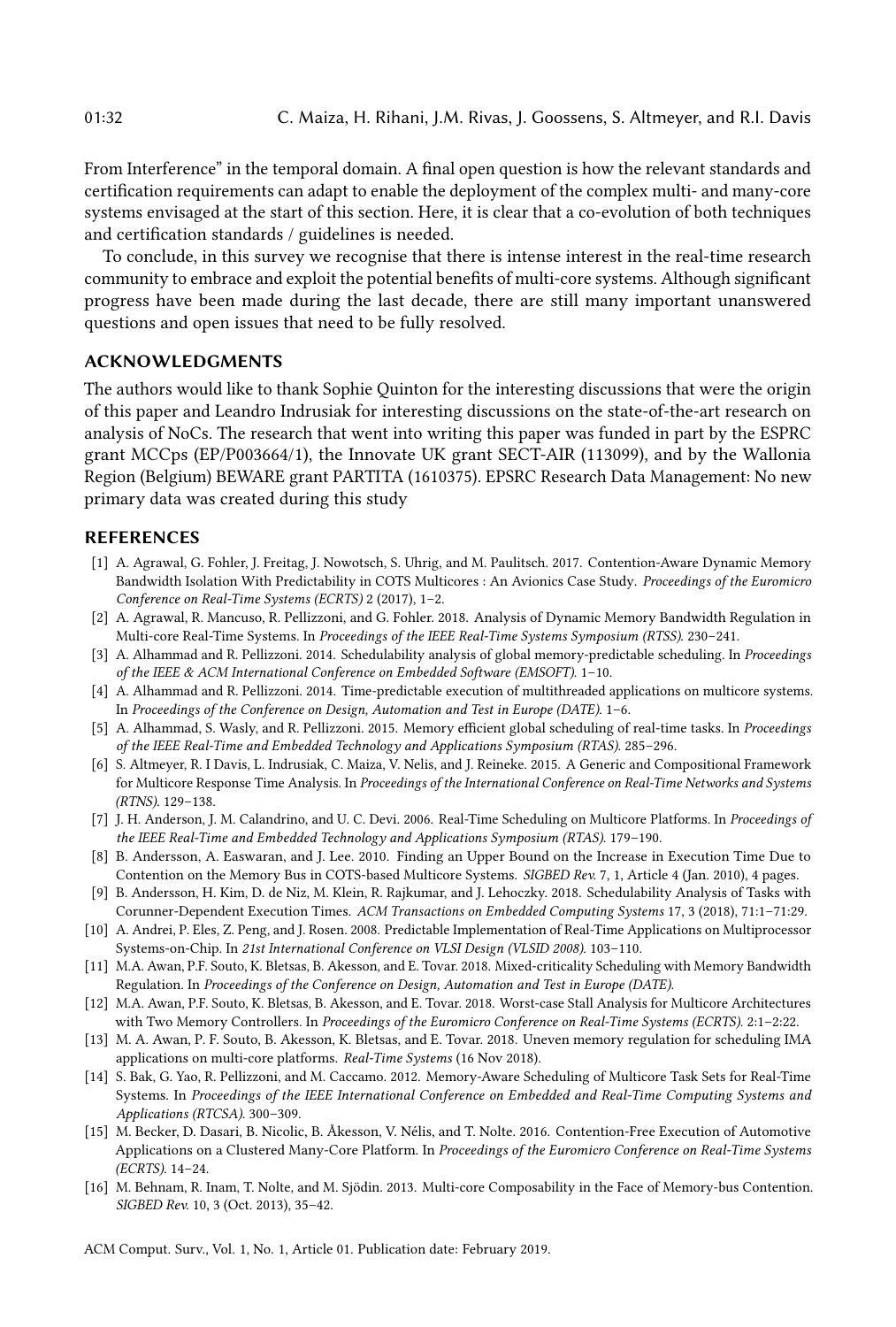- [17] F. Boniol, H. Cassé, E. Noulard, and C. Pagetti. 2012. Deterministic Execution Model on COTS Hardware. In Architecture of Computing Systems - ARCS 2012. 98-110.
- [18] T. Carle and H. Cassé. 2018. Reducing Timing Interferences in Real-Time Applications Running on Multicore Architectures. In Proceedings of the Workshop on Worst-Case Execution Time Analysis (WCET), Vol. 63. 3:1–3:12.
- [19] T. Carle, D. Potop-Butucaru, Y. Sorel, and D. Lesens. 2015. From Dataflow Specification to Multiprocessor Partitioned Time-triggered Real-time Implementation. Leibniz Transactions on Embedded Systems (LITES) 2, 2 (2015), 01:1--01:30.
- [20] Certification Authorities Software Team (CAST). 2016. Position Paper CAST-32A Multi-core Processors. Technical Report.
- [21] CW. Chang, JJ. Chen, TW. Kuo, and H. Falk. 2015. Real-Time Task Scheduling on Island-Based Multi-Core Platforms. IEEE Transactions on Parallel and Distributed Systems 26, 2 (Feb 2015), 538–550.
- [22] C. W. Chang, J. J. Chen, W. Munawar, T. W. Kuo, and H. Falk. 2012. Partitioned scheduling for real-time tasks on multiprocessor embedded systems with programmable shared srams. In Proceedings of the tenth ACM international conference on Embedded software. ACM, 153–162.
- [23] S. Chattopadhyay, L.K. Chong, A. Roychoudhury, T. Kelter, P. Marwedel, and H. Falk. 2014. A unified WCET analysis framework for multicore platforms. ACM Transactions on Embedded Computing Systems (TECS) 13, 4s (2014), 124.
- [24] S. Chattopadhyay, C. L. Kee, A. Roychoudhury, T. Kelter, P. Marwedel, and H. Falk. 2012. A Unified WCET Analysis Framework for Multi-core Platforms. In Proceedings of the IEEE Real-Time and Embedded Technology and Applications Symposium (RTAS). 99–108.
- [25] S. Chattopadhyay and A. Roychoudhury. 2011. Static Bus Schedule Aware Scratchpad Allocation in Multiprocessors. SIGPLAN Not. 46, 5 (April 2011), 11–20.
- [26] S. Chattopadhyay, A. Roychoudhury, and T. Mitra. 2010. Modeling Shared Cache and Bus in Multi-cores for Timing Analysis. In Proceedings of the 13th International Workshop on Software and Compilers for Embedded Systems (SCOPES  $'10$ ). ACM, 6:1--6:10.
- [27] SW. Cheng, JJ. Chen, J. Reineke, and TW. Kuo. 2017. Memory Bank Partitioning for Fixed-Priority Tasks in a Multi-core System. In Proceedings of the IEEE Real-Time Systems Symposium (RTSS). 209–219.
- [28] S. W. Cheng, C. W. Chang, J. J. Chen, T. W. Kuo, and P. C. Hsiu. 2016. Many-Core Real-Time Task Scheduling with Scratchpad Memory. IEEE Transactions on Parallel and Distributed Systems 27, 10 (Oct 2016), 2953–2966.
- [29] M. Chisholm, N. Kim, B. C Ward, N. Otterness, J.H. Anderson, and F.D. Smith. 2016. Reconciling the tension between hardware isolation and data sharing in mixed-criticality, multicore systems. In Proceedings of the IEEE Real-Time Systems Symposium (RTSS). IEEE, 57–68.
- [30] M. Chisholm, B. C. Ward, N. Kim, and J. H. Anderson. 2015. Cache Sharing and Isolation Tradeoffs in Multicore Mixed-Criticality Systems. In Proceedings of the IEEE Real-Time Systems Symposium (RTSS). 305–316.
- [31] J. Choi, D. Kang, and S. Ha. 2016. Conservative modeling of shared resource contention for dependent tasks in partitioned multi-core systems. In Proceedings of the Conference on Design, Automation and Test in Europe (DATE). 181–186.
- [32] D. Dasari, B. Akesson, V. Nelis, M. A. Awan, and S. M. Petters. 2013. Identifying the sources of unpredictability in COTS-based multicore systems. In Proceedings of the IEEE International Symposium on Industrial Embedded Systems (SIES). 39–48.
- [33] D. Dasari, B. Andersson, V. Nelis, S. M. Petters, A. Easwaran, and J. Lee. 2011. Response Time Analysis of COTS-Based Multicores Considering the Contention on the Shared Memory Bus. In International Conference on Trust, Security and Privacy in Computing and Communications. 1068–1075.
- [34] D. Dasari and V. Nelis. 2012. An Analysis of the Impact of Bus Contention on the WCET in Multicores. In Proceedings of the IEEE International Conference on High Performance Computing and Communication. IEEE Computer Society, Washington, DC, USA, 1450–1457.
- [35] D. Dasari, V. Nelis, and B. Akesson. 2015. A framework for memory contention analysis in multi-core platforms. Real-Time Systems (2015), 1–51.
- [36] D. Dasari, V. Nelis, and Benny Akesson. 2016. A framework for memory contention analysis in multi-core platforms. Real-Time Systems 52, 3 (01 May 2016), 272–322.
- [37] R. I Davis, S. Altmeyer, L. S Indrusiak, C. Maiza, V. Nelis, and J. Reineke. 2017. An extensible framework for multicore response time analysis. Real-Time Systems (2017).
- [38] R. I. Davis and A. Burns. 2011. A Survey of Hard Real-time Scheduling for Multiprocessor Systems. ACM Comput. Surv. 43, 4, Article 35 (Oct. 2011), 44 pages.
- [39] H. Ding, Y. Liang, and T. Mitra. 2013. Shared cache aware task mapping for WCRT minimization. In 2013 18th Asia and South Pacific Design Automation Conference (ASP-DAC). 735–740.
- [40] F. Farshchi, P. K. Valsan, R. Mancuso, and H. Yun. 2018. Deterministic Memory Abstraction and Supporting Multicore System Architecture. In Proceedings of the Euromicro Conference on Real-Time Systems (ECRTS). 1:1–1:25.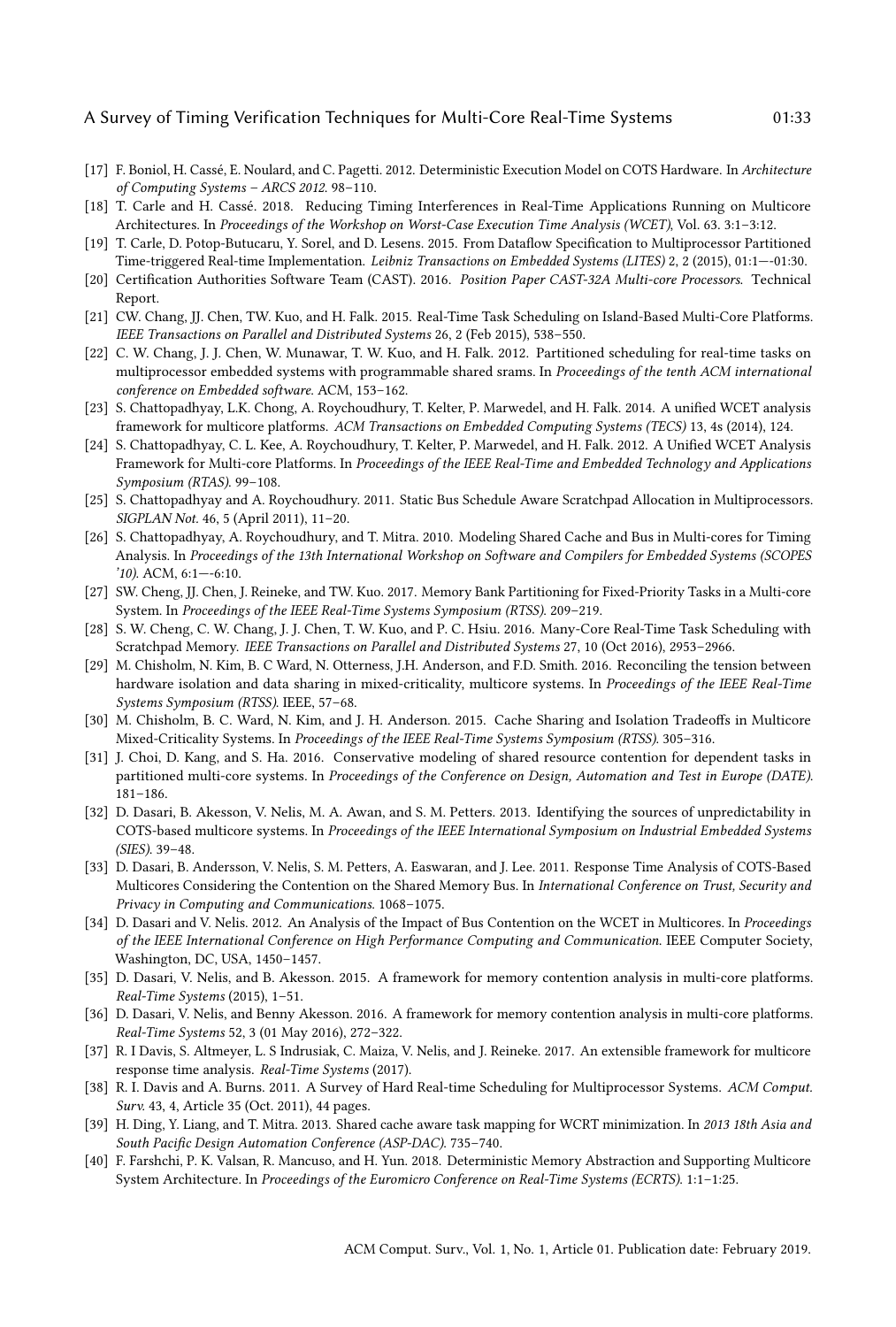- [41] J. Freitag, S. Uhrig, and T. Ungerer. 2018. Virtual Timing Isolation for Mixed-Criticality Systems. In Proceedings of the Euromicro Conference on Real-Time Systems (ECRTS), Vol. 106. 13:1–13:23.
- [42] G. Giannopoulou, K. Lampka, N. Stoimenov, and L. Thiele. 2012. Timed model checking with abstractions: Towards worst-case response time analysis in resource-sharing manycore systems. In Proceedings of the tenth ACM international conference on Embedded software. ACM, 63–72.
- [43] G. Giannopoulou, N. Stoimenov, P. Huang, and L. Thiele. 2013. Scheduling of mixed-criticality applications on resourcesharing multicore systems. In Proceedings of the IEEE & ACM International Conference on Embedded Software (EMSOFT).  $1 - 15$ .
- [44] G. Giannopoulou, N. Stoimenov, P. Huang, and L. Thiele. 2014. Mapping mixed-criticality applications on multi-core architectures. In Proceedings of the Conference on Design, Automation and Test in Europe (DATE). 1–6.
- [45] G. Giannopoulou, N. Stoimenov, P. Huang, L. Thiele, and B.D. de Dinechin. 2016. Mixed-criticality scheduling on cluster-based manycores with shared communication and storage resources. Real-Time Systems 52, 4 (2016), 399–449.
- [46] G. Gracioli, A. Alhammad, R. Mancuso, A. A. Fröhlich, and R. Pellizzoni. 2015. A Survey on Cache Management Mechanisms for Real-Time Embedded Systems. ACM Comput. Surv. 48, 2, Article 32 (Nov. 2015), 36 pages.
- [47] G. Gracioli and A. A. FrÃűhlich. 2014. On the Influence of Shared Memory Contention in Real-Time Multicore Applications. In Brazilian Symposium on Computing Systems Engineering. 25–30.
- [48] N. Guan, M. Stigge, W. Yi, and G. Yu. 2009. Cache-aware Scheduling and Analysis for Multicores. In Proceedings of the IEEE & ACM International Conference on Embedded Software (EMSOFT). 245–254.
- [49] D. Guo, M. Hassan, R. Pellizzoni, and H. Patel. 2018. A Comparative Study of Predictable DRAM Controllers. ACM Transactions on Embedded Computing Systems 17, 2, Article 53 (Feb. 2018), 23 pages.
- [50] Z. Guo, Y. Zhang, L. Wang, and Z. Zhang. 2017. Work-in-Progress: Cache-Aware Partitioned EDF Scheduling for Multi-core Real-Time Systems. In Proceedings of the IEEE Real-Time Systems Symposium (RTSS). 384–386.
- [51] A. Gustavsson, A. Ermedahl, B. Lisper, and P. Pettersson. 2010. Towards WCET Analysis of Multicore Architectures Using UPPAAL. In Proceedings of the Workshop on Worst-Case Execution Time Analysis (WCET). 101–112.
- [52] S. Hahn, M. Jacobs, and J. Reineke. 2016. Enabling Compositionality for Multicore Timing Analysis. In Proceedings of the International Conference on Real-Time Networks and Systems (RTNS). 299–308.
- [53] S. Hahn, J. Reineke, and R. Wilhelm. 2013. Towards Compositionality in Execution Time Analysis Definition and Challenges. In Proceedings of the Workshop on Compositional Theory and Technology for Real-Time Embedded Systems (CRTS).
- [54] D. Hardy, T. Piquet, and I. Puaut. 2009. Using Bypass to Tighten WCET Estimates for Multi-Core Processors with Shared Instruction Caches. In Proceedings of the IEEE Real-Time Systems Symposium (RTSS). 68–77.
- [55] M. Hassan. 2018. On the Off-Chip Memory Latency of Real-Time Systems: Is DDR DRAM Really the Best Option?. In Proceedings of the IEEE Real-Time Systems Symposium (RTSS). 495–505.
- [56] M. Hassan, A. M. Kaushik, and H. Patel. 2017. Predictable Cache Coherence for Multi-core Real-Time Systems. In Proceedings of the IEEE Real-Time and Embedded Technology and Applications Symposium (RTAS). 235–246.
- [57] M. Hassan and R. Pellizzoni. 2018. Bounding DRAM Interference in COTS Heterogeneous MPSoCs for Mixed Criticality Systems. In Proceedings of the IEEE & ACM International Conference on Embedded Software (EMSOFT).
- [58] F. Hebbache, M. Jan, F. Brandner, and L. Pautet. 2018. Shedding the Shackles of Time-Division Multiplexing. In Proceedings of the IEEE Real-Time Systems Symposium (RTSS). 456–468.
- [59] S. Hesham, J. Rettkowski, D. Goehringer, and M. A. Abd El Ghany. 2017. Survey on Real-Time Networks-on-Chip. IEEE Transactions on Parallel and Distributed Systems 28, 5 (May 2017), 1500–1517.
- [60] W.H. Huang, J.J. Chen, and J. Reineke. 2016. MIRROR: Symmetric Timing Analysis for Real-Time Tasks on Multicore Platforms with Shared Resources. In Proceedings of the Design Automation Conference (DAC). 1–6.
- [61] R. Inam, M. Behnam, T. Nolte, and M. Sjödin. 2015. Compositional analysis for the Multi-Resource Server. In Proceedings of the IEEE Conference on Emerging Technologies Factory Automation (ETFA). 1–10.
- [62] M. Jacobs, S. Hahn, and S. Hack. 2015. WCET analysis for multi-core processors with shared buses and event-driven bus arbitration. In Proceedings of the International Conference on Real-Time Networks and Systems (RTNS). 193–202.
- [63] M. Jacobs, S. Hahn, and S. Hack. 2016. A framework for the derivation of WCET analyses for multi-core processors. In Proceedings of the Euromicro Conference on Real-Time Systems (ECRTS). 141–151.
- [64] M.M. Kafshdooz and A. Ejlali. 2015. Dynamic Shared SPM Reuse for Real-Time Multicore Embedded Systems. ACM Trans. Archit. Code Optim. 12, 2, Article 12 (May 2015), 25 pages.
- [65] T. Kelter, H. Borghorst, and P. Marwedel. 2014. WCET-aware scheduling optimizations for multi-core real-time systems. In Proceedings International Conference on Embedded Computer Systems: Architectures, Modeling, and Simulation (SAMOS XIV). 67–74.
- [66] T. Kelter, H. Falk, P. Marwedel, S. Chattopadhyay, and A. Roychoudhury. 2011. Bus-Aware Multicore WCET Analysis through TDMA Offset Bounds. In Proceedings of the Euromicro Conference on Real-Time Systems (ECRTS). 3–12.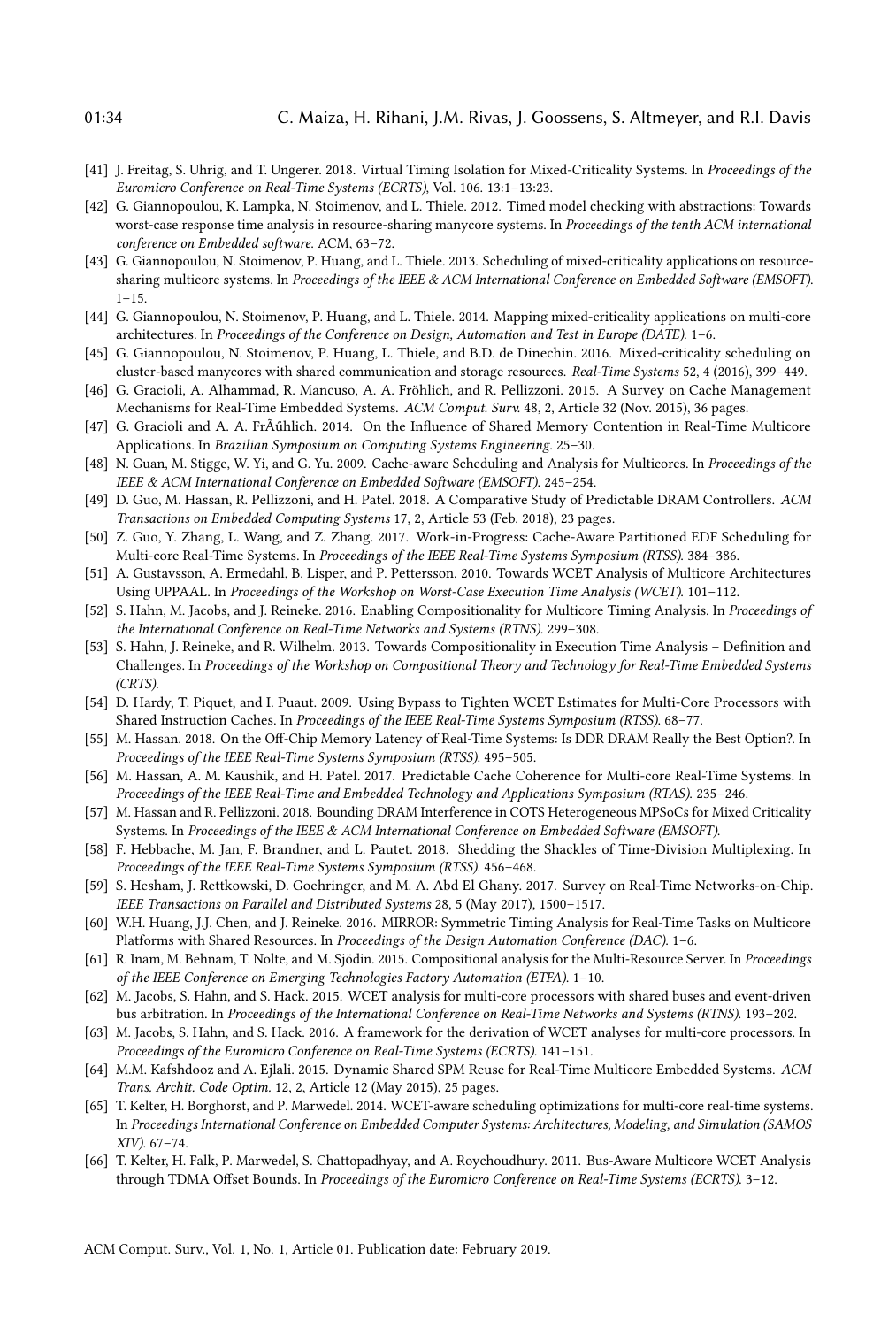- [67] T. Kelter, H. Falk, P. Marwedel, S. Chattopadhyay, and A. Roychoudhury. 2014. Static Analysis of Multi-core TDMA Resource Arbitration Delays. Real-Time Systems 50, 2 (2014), 185–229.
- [68] T. Kelter, T. Harde, P. Marwedel, and H. Falk. 2013. Evaluation of resource arbitration methods for multi-core real-time systems. In Proceedings of the Workshop on Worst-Case Execution Time Analysis (WCET), Vol. 30. 1–10.
- [69] T. Kelter and P. Marwedel. 2015. Parallelism Analysis: Precise WCET Values for Complex Multi-Core Systems. In Formal Techniques for Safety-Critical Systems. 142–158.
- [70] A.E. Kiasari, A. Jantsch, and Z. Lu. 2013. Mathematical Formalisms for Performance Evaluation of Networks-on-chip. ACM Comput. Surv. 45, 3, Article 38 (July 2013), 41 pages.
- [71] H. Kim, D. De Niz, B. Andersson, M. Klein, O. Mutlu, and R. Rajkumar. 2014. Bounding memory interference delay in COTS-based multi-core systems. In Proceedings of the IEEE Real-Time and Embedded Technology and Applications Symposium (RTAS). 145–154.
- [72] H. Kim, D. De Niz, B. Andersson, M. Klein, O. Mutlu, and R. Rajkumar. 2016. Bounding and Reducing Memory Interference in COTS-based Multi-core Systems. Real-Time Systems 52, 3 (May 2016), 356–395.
- [73] H. Kim, A. Kandhalu, and R. Rajkumar. 2013. A Coordinated Approach for Practical OS-Level Cache Management in Multi-core Real-Time Systems. In Proceedings of the Euromicro Conference on Real-Time Systems (ECRTS). 80–89.
- [74] JE. Kim, MK. Yoon, R. Bradford, and L. Sha. 2014. Integrated Modular Avionics (IMA) partition scheduling with conflict-free I/O for multicore avionics systems. Proceedings - International Computer Software and Applications Conference (2014), 321–331.
- [75] JE. Kim, MK. Yoon, S. Im, R. Bradford, and L. Sha. 2013. Optimized scheduling of multi-IMA partitions with exclusive region for synchronized real-time multi-core systems. In Proceedings of the Conference on Design, Automation and Test in Europe (DATE). 970–975.
- [76] Y. Kim, D. Broman, J. Cai, and A. Shrivastaval. 2014. WCET-aware dynamic code management on scratchpads for Software-Managed Multicores. In Proceedings of the IEEE Real-Time and Embedded Technology and Applications Symposium (RTAS). 179–188.
- [77] K. Lampka, G. Giannopoulou, R. Pellizzoni, Z. Wu, and N. Stoimenov. 2014. A formal approach to the WCRT analysis of multicore systems with memory contention under phase-structured task sets. Real-Time Systems 50, 5 (2014), 736-773.
- [78] Y. Li, V. Suhendra, Y. Liang, T. Mitra, and A. Roychoudhury. 2009. Timing Analysis of Concurrent Programs Running on Shared Cache Multi-Cores. In Proceedings of the IEEE Real-Time Systems Symposium (RTSS). 57–67.
- [79] Y. Liang, H. Ding, T. Mitra, A. Roychoudhury, Y. Li, and V. Suhendra. 2012. Timing analysis of concurrent programs running on shared cache multi-cores. Real-Time Systems 48, 6 (2012), 638–680.
- [80] Y. Liu and W. Zhang. 2012. Exploiting multi-level scratchpad memories for time-predictable multicore computing. In 2012 IEEE 30th International Conference on Computer Design (ICCD). 61–66.
- [81] Y. Liu and W. Zhang. 2015. Scratchpad Memory Architectures and Allocation Algorithms for Hard Real-Time Multicore Processors. *JCSE* 9 (2015).
- [82] M. Lv, W. Yi, N. Guan, and G. Yu. 2010. Combining Abstract Interpretation with Model Checking for Timing Analysis of Multicore Software. In Proceedings of the IEEE Real-Time Systems Symposium (RTSS). IEEE Computer Society, 339–349.
- [83] R. Mancuso, R. Pellizzoni, M. Caccamo, L. Sha, and H. Yun. 2015. WCET (m) estimation in multi-core systems using single core equivalence. In Proceedings of the Euromicro Conference on Real-Time Systems (ECRTS). IEEE, 174–183.
- [84] R. Mancuso, R. Pellizzoni, N. Tokcan, and M. Caccamo. 2017. WCET Derivation Under Single Core Equivalence With Explicit Memory Budget Assignment. In Proceedings of the Euromicro Conference on Real-Time Systems (ECRTS).
- [85] A. Melani, M. Bertogna, V. Bonifaci, A. Marchetti-Spaccamela, and G. Buttazzo. 2015. Memory-Processor Co-Scheduling in Fixed Priority Systems. In Proceedings of the International Conference on Real-Time Networks and Systems (RTNS). 87–96.
- [86] K. Nagar and Y. N. Srikant. 2016. Fast and Precise Worst-Case Interference Placement for Shared Cache Analysis. ACM Transactions on Embedded Computing Systems 15, 3 (mar 2016), 1–26.
- [87] B. Nikolic and S.M. Petters. 2015. Real-time application mapping for many-cores using a limited migrative model. Real-Time Systems 51, 3 (01 Jun 2015), 314–357.
- [88] B. Nikolic, P. M. Yomsi, and S. M. Petters. 2013. Worst-case memory traffic analysis for many-cores using a limited migrative model. In Proceedings of the IEEE International Conference on Embedded and Real-Time Computing Systems and Applications (RTCSA). 42–51.
- [89] J. Nowotsch and M. Paulitsch. 2013. Quality of Service Capabilities for Hard Real-time Applications on Multi-core Processors. Proceedings of the International Conference on Real-Time Networks and Systems (RTNS) (2013), 151–160.
- [90] J. Nowotsch, M. Paulitsch, D. Bühler, H. Theiling, S. Wegener, and M. Schmidt. 2014. Multi-core interference-sensitive WCET analysis leveraging runtime resource capacity enforcement. In Proceedings of the Euromicro Conference on Real-Time Systems (ECRTS). 109–118.
- [91] nternational Organization for Standardization. 2011. ISO 26262 Road Vehicles Functional Safety. Technical Report.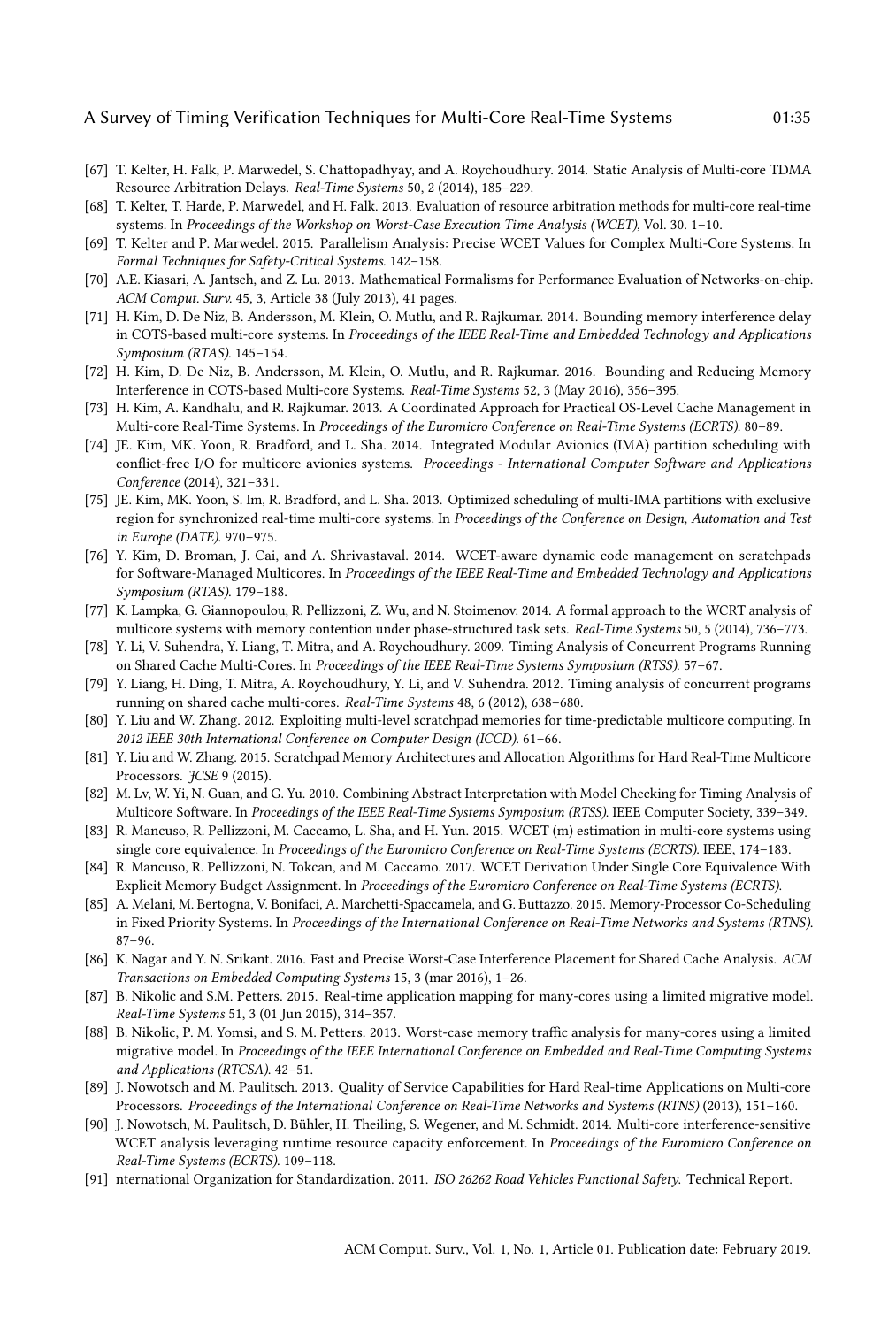- [92] D. Oehlert, A. Luppold, and H. Falk. 2017. Bus-Aware Static Instruction SPM Allocation for Multicore Hard Real-Time Systems. In Proceedings of the Euromicro Conference on Real-Time Systems (ECRTS).
- [93] C. Pagetti, J. Forget, H. Falk, D. Oehlert, and A. Luppold. 2018. Automated generation of time-predictable executables on multicore. In Proceedings of the International Conference on Real-Time Networks and Systems (RTNS). ACM, 104–113.
- [94] M. Paolieri, J. Mische, S. Metzlaff, M. Gerdes, E. Quiñones, S. Uhrig, T. Ungerer, and F. J. Cazorla. 2013. A Hard Real-time Capable Multi-core SMT Processor. ACM Trans. Embed. Comput. Syst. 12, 3 (2013), 79:1--79:26.
- [95] M. Paolieri, E. QuiÃśones, F. J. Cazorla, R. I. Davis, and M. Valero. 2011. IA3: An Interference Aware Allocation Algorithm for Multicore Hard Real-Time Systems. In Proceedings of the IEEE Real-Time and Embedded Technology and Applications Symposium (RTAS). 280–290.
- [96] R Pellizzoni, E Betti, S Bak, G Yao, J Criswell, M Caccamo, and R Kegley. 2011. A Predictable Execution Model for COTS-Based Embedded Systems. In Proceedings of the IEEE Real-Time and Embedded Technology and Applications Symposium (RTAS). 269–279.
- [97] R. Pellizzoni, B. D. Bui, M. Caccamo, and L. Sha. 2008. Coscheduling of CPU and I/O Transactions in COTS-Based Embedded Systems. In Proceedings of the IEEE Real-Time Systems Symposium (RTSS). 221–231.
- [98] R. Pellizzoni, A. Schranzhofer, J-J. Chen, M. Caccamo, and L. Thiele. 2010. Worst case delay analysis for memory interference in multicore systems. In Proceedings of the Conference on Design, Automation and Test in Europe (DATE). 741–746.
- [99] R. Pellizzoni and H. Yun. 2016. Memory Servers for Multicore Systems. In Proceedings of the IEEE Real-Time and Embedded Technology and Applications Symposium (RTAS). 1–12.
- [100] Q. Perret, P. Maurère, E. Noulard, C. Pagetti, P. Sainrat, and B. Triquet. 2016. Mapping Hard Real-time Applications on Many-core Processors. In Proceedings of the International Conference on Real-Time Networks and Systems (RTNS). 235–244.
- [101] Q. Perret, P. Maurere, E. Noulard, C. Pagetti, P. Sainrat, and B. Triquet. 2016. Predictable composition of memory accesses on many-core processors. In 8th European Congress on Embedded Real Time Software and Systems (ERTS 2016).
- [102] Q. Perret, P. Maurere, E. Noulard, C. Pagetti, P. Sainrat, and B. Triquet. 2016. Temporal Isolation of Hard Real-Time Applications on Many-Core Processors. In Proceedings of the IEEE Real-Time and Embedded Technology and Applications Symposium (RTAS). 1–11.
- [103] H. Rihani, M. Moy, C. Maiza, and S. Altmeyer. 2015. WCET analysis in shared resources real-time systems with TDMA buses. In Proceedings of the International Conference on Real-Time Networks and Systems (RTNS). ACM, 183–192.
- [104] H. Rihani, M. Moy, C. Maiza, R.I. Davis, and S. Altmeyer. 2016. Response Time Analysis of Synchronous Data Flow Programs on a Many-Core Processor. In Proceedings of the International Conference on Real-Time Networks and Systems (RTNS). 67–76.
- [105] J. Rosèn, A. Andrei, P. Eles, and Z. Peng. 2007. Bus Access Optimization for Predictable Implementation of Real-Time Applications on Multiprocessor Systems-on-Chip. In Proceedings of the IEEE Real-Time Systems Symposium (RTSS).
- [106] S. Saidi and A. Syring. 2018. Exploiting Locality for the Performance Analysis of Shared Memory Systems in MPSoCs. In Proceedings of the IEEE Real-Time Systems Symposium (RTSS). 350–360.
- [107] S. Schliecker and R. Ernst. 2011. Real-time Performance Analysis of Multiprocessor Systems with Shared Memory. ACM Transactions on Embedded Computing Systems 10, 2, Article 22 (Jan. 2011), 27 pages.
- [108] S. Schliecker, M. Negrean, and R. Ernst. 2010. Bounding the Shared Resource Load for the Performance Analysis of Multiprocessor Systems. In Proceedings of the Design Automation Conference (DAC). 759–764.
- [109] S. Schliecker, M. Negrean, G. Nicolescu, P. Paulin, and R. Ernst. 2008. Reliable Performance Analysis of a Multicore Multithreaded System-on-chip. In Proceedings of the 6th IEEE/ACM/IFIP International Conference on Hardware/Software Codesign and System Synthesis. 161–166.
- [110] S. Schliecker, J. Rox, M. Negrean, K. Richter, M. Jersak, and R. Ernst. 2009. System Level Performance Analysis for Real-Time Automotive Multicore and Network Architectures. IEEE Trans. on CAD of Integrated Circuits and Systems 28, 7 (2009), 979–992.
- [111] M. Schoeberl, S. Abbaspour, B. Akesson, N. Audsley, R. Capasso, J. Garside, K. Goossens, S. Goossens, S. Hansen, R. Heckmann, S. Hepp, B. Huber, A. Jordan, E. Kasapaki, J. Knoop, Y. Li, D. Prokesch, W. Puffitsch, P. Puschner, A. Rocha, C. Silva, J. Sparsø, and A. Tocchi. 2015. T-CREST: Time-predictable multi-core architecture for embedded systems. Journal of Systems Architecture 61, 9 (2015), 449–471.
- [112] A. Schranzhofer, JJ. Chen, and L. Thiele. 2010. Timing Analysis for TDMA Arbitration in Resource Sharing Systems. In Proceedings of the IEEE Real-Time and Embedded Technology and Applications Symposium (RTAS). 215–224.
- [113] A. Schranzhofer, R. Pellizzoni, J. J. Chen, L. Thiele, and M. Caccamo. 2010. Worst-case response time analysis of resource access models in multi-core systems. In Proceedings of the Design Automation Conference (DAC). 332–337.
- [114] A. Schranzhofer, R. Pellizzoni, J.-J. Chen, L. Thiele, and M. Caccamo. 2011. Timing Analysis for Resource Access Interference on Adaptive Resource Arbiters. In Proceedings of the IEEE Real-Time and Embedded Technology and Applications Symposium (RTAS). 213–222.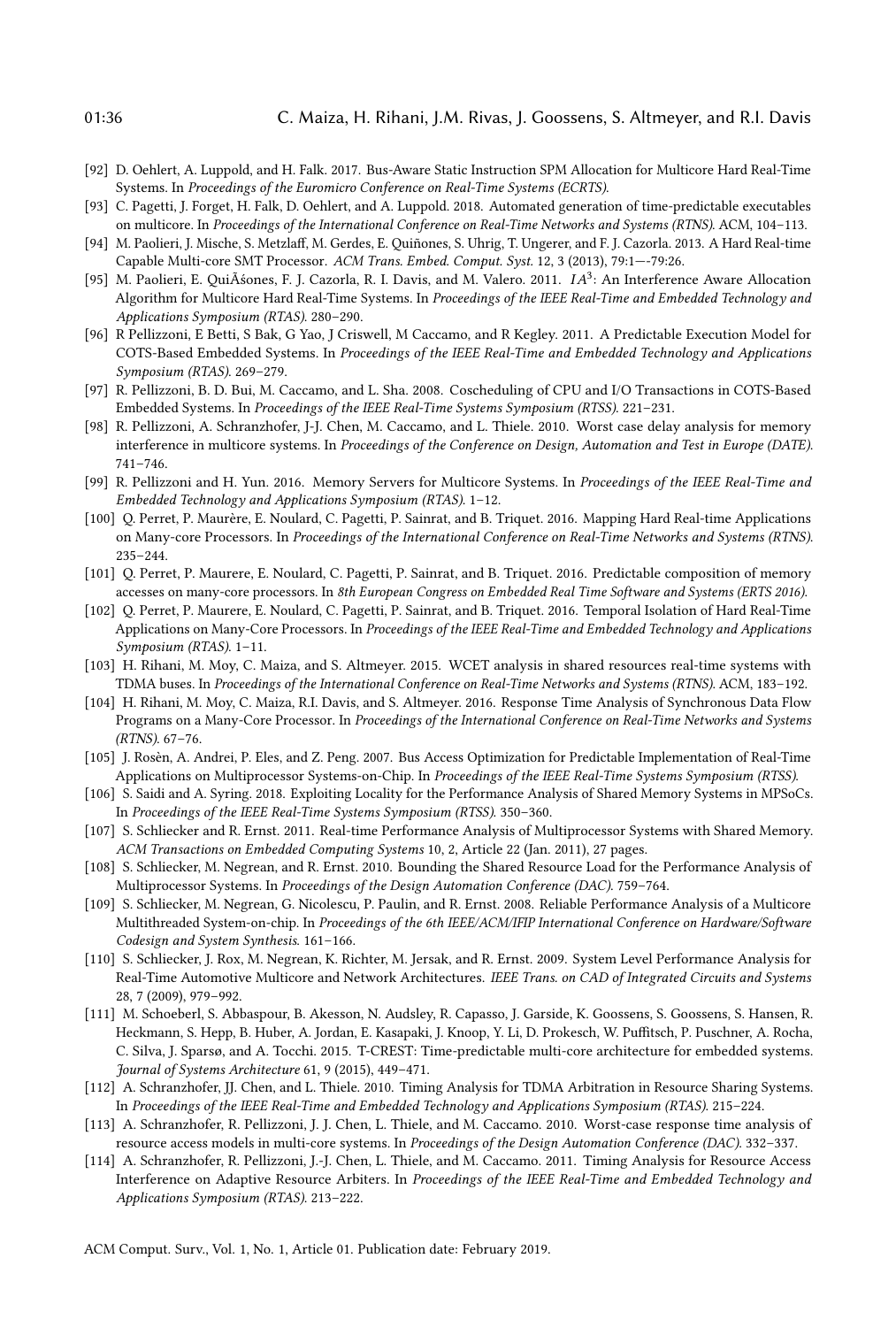- [115] J. P. Shen and M. H. Lipasti. 2013. Modern Processor Design: Fundamentals of Superscalar Processors. Waveland Press.
- [116] S. Skalistis and A. Simalatsar. 2016. Worst-Case Execution Time Analysis for Many-Core Architectures with NoC. In International Conference on Formal Modeling and Analysis of Timed Systems. 211–227.
- [117] S. Skalistis and A. Simalatsar. 2017. Near-optimal deployment of dataflow applications on many-core platforms with real-time guarantees. In Proceedings of the Conference on Design, Automation and Test in Europe (DATE). 752–757.
- [118] P. Souto, P. B. Sousa, R. I. Davis, K. Bletsas, and E. Tovar. 2015. Overhead-Aware Schedulability Evaluation of Semi-Partitioned Real-Time Schedulers. In Proceedings of the IEEE International Conference on Embedded and Real-Time Computing Systems and Applications (RTCSA). 110–121.
- [119] L. R. Still and L. S. Indrusiak. 2018. Memory-Aware Genetic Algorithms for Task Mapping on Hard Real-Time Networks-on-Chip. In Euromicro International Conference on Parallel, Distributed and Network-based Processing (PDP).
- [120] V. Suhendra, C. Raghavan, and T. Mitra. 2006. Integrated Scratchpad Memory Optimization and Task Scheduling for MPSoC Architectures. In Proceedings of the International Conference on Compilers, Architecture and Synthesis for Embedded Systems. ACM, New York, NY, USA, 401–410.
- [121] V. Suhendra, A. Roychoudhury, and T. Mitra. 2010. Scratchpad Allocation for Concurrent Embedded Software. ACM Trans. Program. Lang. Syst. 32, 4, Article 13 (April 2010), 47 pages.
- [122] R. Tabish, R. Mancuso, S. Wasly, A. Alhammad, S. S Phatak, and R. Pellizzoni. 2016. A Real-Time Scratchpad-centric OS for Multi-core Embedded Systems. In Proceedings of the IEEE Real-Time and Embedded Technology and Applications Symposium (RTAS).
- [123] P. K. Valsan, H. Yun, and F. Farshchi. 2016. Taming Non-Blocking Caches to Improve Isolation in Multicore Real-Time Systems. In Proceedings of the IEEE Real-Time and Embedded Technology and Applications Symposium (RTAS). 1–12.
- [124] P. K. Valsan, H. Yun, and F. Farshchi. 2017. Addressing isolation challenges of non-blocking caches for multicore real-time systems. Real-Time Systems 53, 5 (2017), 673–708.
- [125] S. Wasly and R. Pellizzoni. 2014. Hiding Memory Latency Using Fixed Priority Scheduling. In Proceedings of the IEEE Real-Time and Embedded Technology and Applications Symposium (RTAS). 75–86.
- [126] J. Xiao, S. Altmeyer, and A. Pimentel. 2017. Schedulability Analysis of Non-preemptive Real-Time Scheduling for Multicore Processors with Shared Caches. In Proceedings of the IEEE Real-Time Systems Symposium (RTSS). 199-208.
- [127] M. Xu, L.T.X. Phan, HY. Choi, and I. Lee. 2016. Analysis and implementation of global preemptive fixed-priority scheduling with dynamic cache allocation. In Proceedings of the IEEE Real-Time and Embedded Technology and Applications Symposium (RTAS). 1–12.
- [128] J. Yan and W. Zhang. 2008. WCET Analysis for Multi-Core Processors with Shared L2 Instruction Caches. In Proceedings of the IEEE Real-Time and Embedded Technology and Applications Symposium (RTAS). 80–89.
- [129] G. Yao, R. Pellizzoni, S. Bak, E. Betti, and M. Caccamo. 2012. Memory-centric scheduling for multicore hard real-time systems. Real-Time Systems 48, 6 (nov 2012), 681–715.
- [130] G. Yao, R. Pellizzoni, S. Bak, H. Yun, and M. Caccamo. 2016. Global Real-Time Memory-Centric Scheduling for Multicore Systems. IEEE Transactions on Computers 65, 9 (sep 2016), 2739–2751.
- [131] G. Yao, H. Yun, Z.P. Wu, R. Pellizzoni, M. Caccamo, and L. Sha. 2016. Schedulability Analysis for Memory Bandwidth Regulated Multicore Real-Time Systems. IEEE Transactions on Computers 65, 2 (feb 2016), 601–614.
- [132] M. K. Yoon, J. E. Kim, and L. Sha. 2011. Optimizing Tunable WCET with Shared Resource Allocation and Arbitration in Hard Real-Time Multicore Systems. In Proceedings of the IEEE Real-Time Systems Symposium (RTSS). 227–238.
- [133] H. Yun, R. Mancuso, Z. P. Wu, and R. Pellizzoni. 2014. PALLOC: DRAM bank-aware memory allocator for performance isolation on multicore platforms. In Proceedings of the IEEE Real-Time and Embedded Technology and Applications Symposium (RTAS). 155–166.
- [134] H. Yun, R. Pellizzoni, and P.K. Valsan. 2015. Parallelism-aware memory interference delay analysis for cots multicore systems. In Proceedings of the Euromicro Conference on Real-Time Systems (ECRTS). IEEE, 184–195.
- [135] H. Yun, G. Yao, R. Pellizzoni, M. Caccamo, and L. Sha. 2012. Memory Access Control in Multiprocessor for Real-Time Systems with Mixed Criticality. In Proceedings of the Euromicro Conference on Real-Time Systems (ECRTS). 299–308.
- [136] H. Yun, G. Yao, R. Pellizzoni, M. Caccamo, and L. Sha. 2013. MemGuard: Memory bandwidth reservation system for efficient performance isolation in multi-core platforms. Proceedings of the IEEE Real-Time and Embedded Technology and Applications Symposium (RTAS), 55–64.
- [137] W. Zhang and J. Yan. 2009. Accurately Estimating Worst-Case Execution Time for Multi-core Processors with Shared Direct-Mapped Instruction Caches. In Proceedings of the IEEE International Conference on Embedded and Real-Time Computing Systems and Applications (RTCSA). 455–463.
- [138] Y. Zhang, Z. Guo, L. Wang, H. Xiong, and Z. Zhang. 2017. Integrating Cache-Related Preemption Delay into GEDF Analysis for Multiprocessor Scheduling with On-chip Cache. In IEEE Trustcom/BigDataSE/ICESS. 815-822.
- [139] W. Zheng, H. Wu, and C. Nie. 2017. Integrating task scheduling and cache locking for multicore real-time embedded systems. In Proceedings of the ACM SIGPLAN/SIGBED Conference on Languages, Compilers, and Tools for Embedded Systems. 71–80.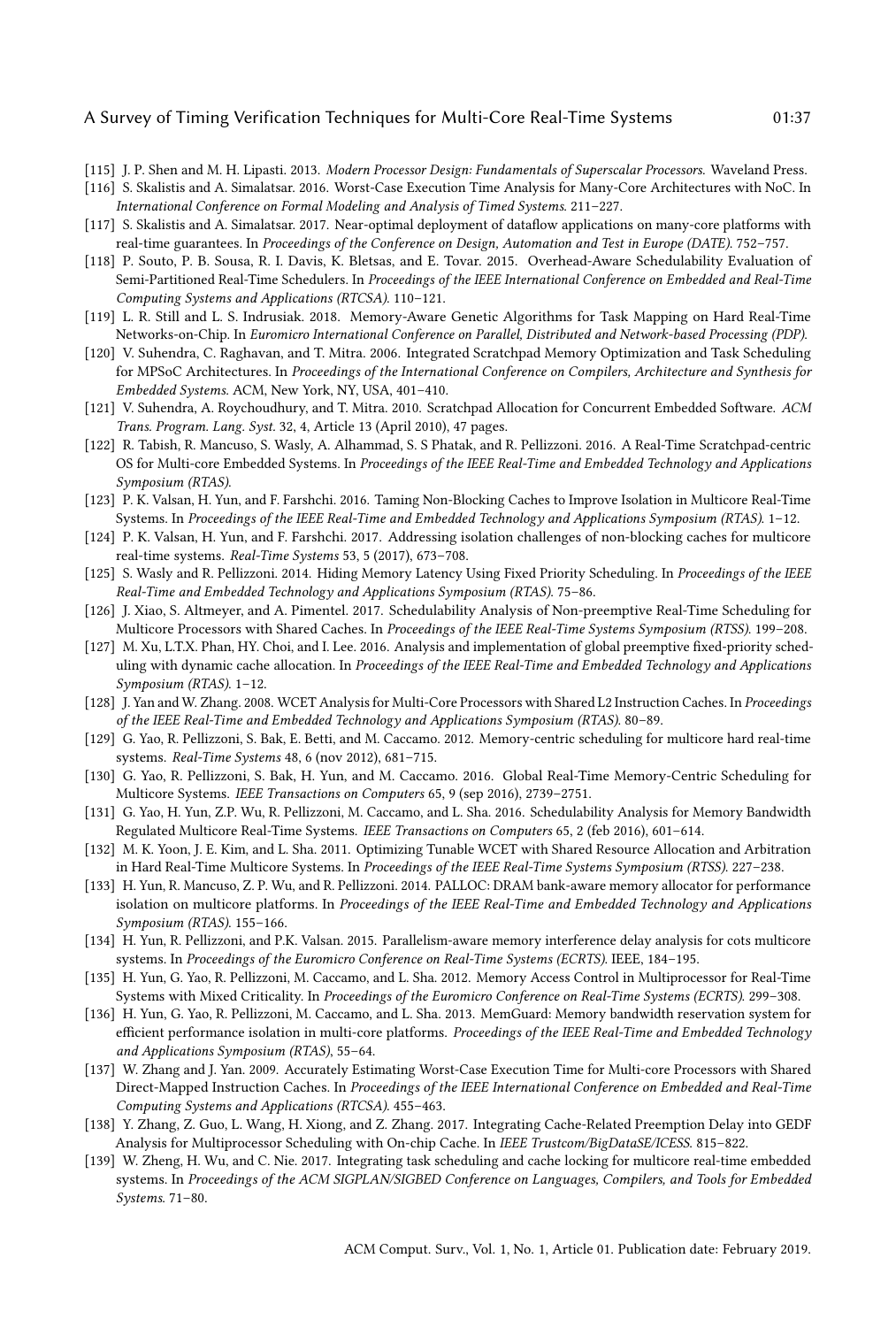# SUPPLEMENTARY MATERIAL

# A DETAILED CLASSIFICATION

In this supplementary section, we present a detailed classification of existing approaches to timing verification for multi-core systems. The criteria used are grouped into four categories:

- A.1 Type of timing verification performed;
- A.2 Timing model used for the analysis.
- A.3 Hardware properties (relevant to multi-core timing verification);
- A.4 Software properties (that can make the analysis more efficient or more precise);

Typographical convention. In the descriptions below and in the classification table that follows, we assume that criteria, and consequently column names in the table, are written in a bold font, while values inside a column are underlined.

# A.1 Type of Timing Verification Performed

We distinguish between papers that provide different forms of analysis, focusing on interference, WCET, scheduling, and mapping. Note, some papers cover more than one of these four types of analysis.

I-Interference Analysis. Identifies papers which characterise the interference that a task may experience when it is not executed in isolation. For example, quantifying extra delays due to the use of a bus with an arbitration policy such as Round-Robin, TDMA or FIFO. Interference analysis depends strongly on the hardware characteristics described in Section A.3.

W -WCET Analysis. Identifies papers which aim to provide WCET bounds for a set of tasks executing on the target platform. This analysis may consider the task running in isolation (i.e. software or hardware isolation), or it may take into account (partially or completely) different types of interference.

S-Scheduling and schedulability Analysis. Identifies papers that study a scheduling problem, that is, given a task set and the platform characteristics, they study if the tasks meet their timing constraints when executed under a particular scheduling algorithm.

 $M$ -Mapping Analysis. Identifies papers that define a strategy to allocate tasks to the various cores. The workload must be spread over the hardware platform feasibly so that timing constraints, memory constraints, and any affinity requirements are met. Note, we include in this category work on both static mapping, and dynamic re-configuration which may change the mapping at runtime from one allocation to another.

# A.2 Timing Model Used for the Analysis

Different timing models can be used for the same type of analysis. More detailed models can yield more precise results, but are more difficult to handle. We identify the types of interference delays that are explicitly dealt with. There are two explanations for a type of delay that is not explicitly part of a timing model: (i) such delays are guaranteed to be zero due to some system property, for example task migrations may not be permitted and so there are no task migration delays; (ii) the delays are assumed to be included within the WCET time bound provided for the task.

E-Execution Time bound. Unless they are computed by the analysis, the timing model always assumes that task WCET bounds are provided.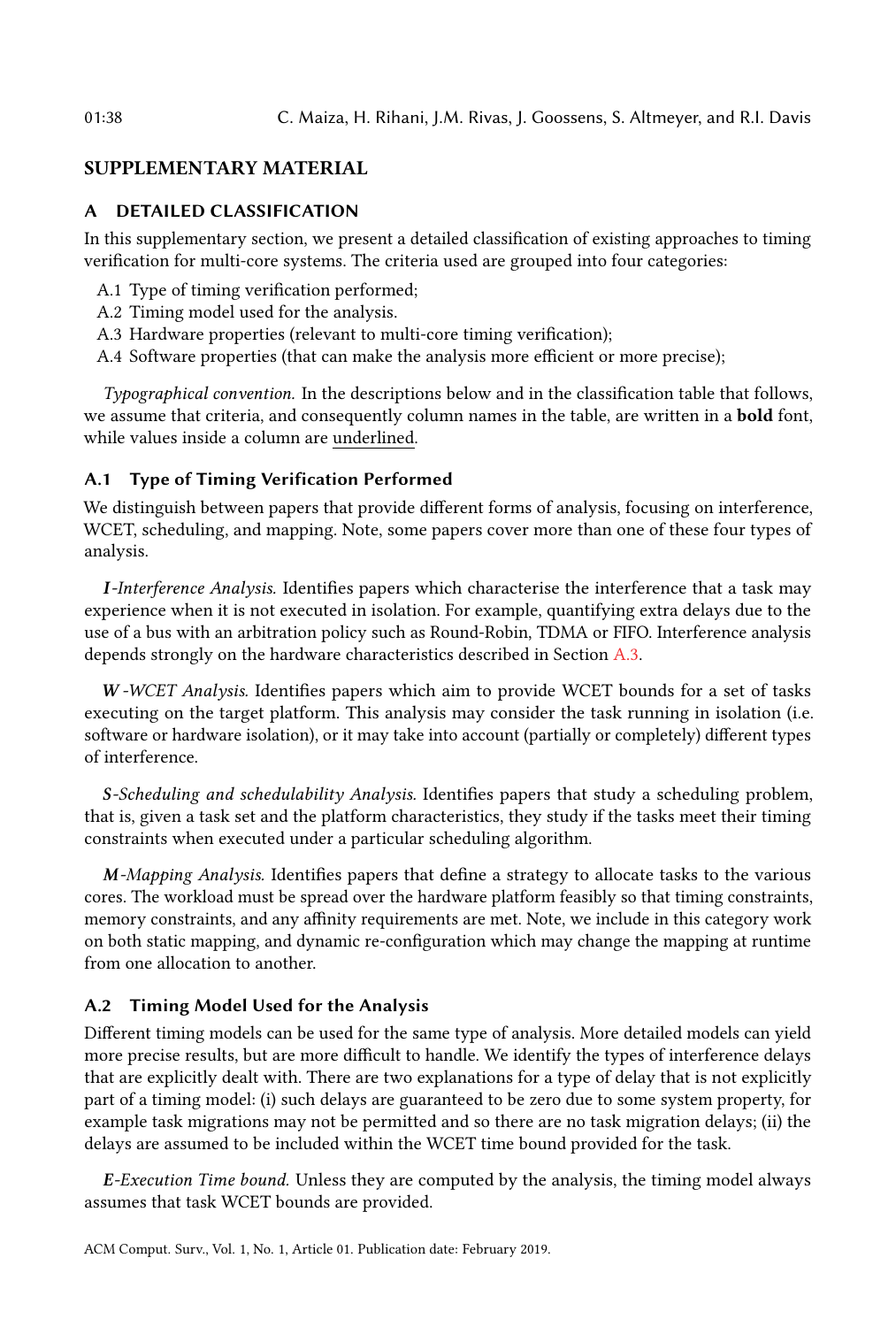$\gamma$ -Cache-related preemption delay. Such delays are relevant in preemptive systems with cache memory.

 $Mi-Migration$  delay. Migration delays exist whenever the execution of a task may be suspended on one core and resumed on another.

ID-Interference delay. Covers other forms of interference that a task may suffer due to other tasks executing on the multi-core platform. This includes the blocking time due to accesses to shared resources, but not cache-related preemption or migration delays. This interference delay depends on the type of multi-core hardware considered (see Section A.3).

#### A.3 Hardware Properties

The timing verification techniques applied to a multi-core system must be compatible with key aspects of the hardware architecture.

Relevant properties, used in our classification, are detailed below.

A.3.1 Architecture. Multi-core architectures can be very diverse. Here, we identify platform properties and the number of cores as being key aspects relevant to timing verification.

Pt-Platform properties. Identify aspects of the architecture which have a strong influence on timing verification. Platforms may be Predictable (P), Many-core (M), Heterogeneous (H), Common-Off-The-Shelf (C) as described below. Papers where the platform is unclassified in this category consider only specific aspects of some generic (possibly hypothetical) multi-core. (We note that the set of platform properties are not orthogonal, for example the Kalray MPPA-256 is a COTS many-core platform).

Predictable (P) platforms are designed to reduce non-determinism with respect to timing in cores (pipelines), local memories (for example cache replacement policies), interconnections (buses and arbitration policies) and shared memory (e.g. memory controllers). Such platforms avoid sources of timing anomalies and domino effects. All components are timing composable, meaning that the interaction between the cores and the shared memory remains predictable even during contention. This can be combined with hardware isolation employing mechanisms for spatial isolation (for example using partitioned memory) or temporal isolation (for example TDMA arbitration policies).

Many-core (M) platforms are programmed differently from platforms with a smaller number of cores and may offer more options for isolation. Typically, on such platforms, the interconnect is a Network-on-Chip (NoC) and the protocols used in the NoC are predictable such that communication delays can be bounded. Many-core platforms are becoming popular with the emergence of industrial platforms targeting real-time systems (such as the Kalray MPPA-256).

Heterogeneous (H) platforms are either composed of otherwise identical cores with different processing speeds (known as uniform platforms) or composed of different kinds of cores, where jobs have different execution times on the different cores with no specific mathematical relations. In this kind of platform, some jobs can have restrictions or affinities, meaning that they are allowed to run only on a subset of the available cores. The execution time of a task depends on which type of core it is assigned to. Analysis of such systems needs to take into account these different execution times.

Common-Off-The-Shelf (C) platforms typically, but not always, have unknown or unpredictable timing behaviour. The objective of this criterion is to give an indication of the applicability of existing techniques to currently available platforms.

#C-Number of cores. We only consider works dealing with systems that have multiple cores. Even so, design choices and analysis techniques that have been validated on a system with a small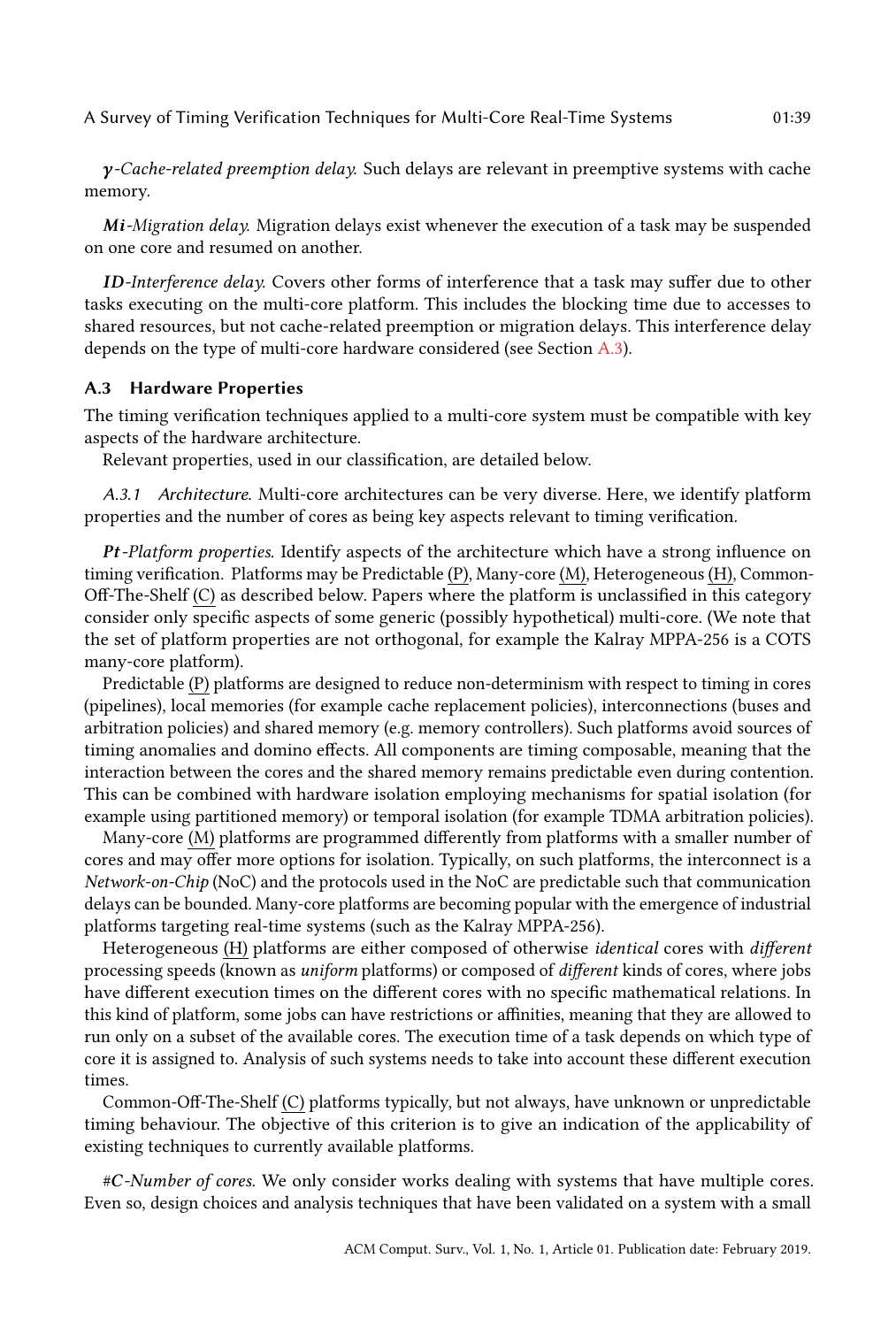number of cores (typically 2 or 4 cores) may not be applicable to systems with a larger number of cores. For this reason, we use the notation 2+ to identify papers that focus on systems with two cores and claim a generalisation to more cores. The notation 1+ applies to papers focuing on systems with *full isolation*, such that each core may be analysed independently from the rest of the system. Papers that provide analysis which is applicable to an arbitrary number of cores are denoted by N (note in this case, partial isolation may also be used).

A.3.2 Memory. Different types of memories with different access times may be used in a multicore architecture. Examples include caches, scratchpads and main memory. Memory that may be shared between multiple cores is referred to as *global memory*, while memory that is private to a single core is referred to as local memory. For example, in a multi-core system each core may have access to a private L1 cache, a Last Level Cache (LLC) that is shared between all cores, and finally main memory that is also accessible to all cores. In this case, the L1 cache is local, while the LLC and main memory are forms of global memory. Local as well as global memories may be banked $^6$ . Banked memory is mainly used to reduce the interference from concurrent accesses by other cores; however, it can also be used for a local memory to reduce the interference between tasks. Each memory bank has its own arbiter. Thus, accesses to addresses in different banks do not interfere with one another. This hardware configuration offers a form of spatial isolation that can be exploited at the application level to reduce interference (i.e. to provide at least partial temporal isolation).

#L-Memory levels. There may be more than one level of local memory and more than one level of global memory. A larger number of levels typically provides the potential for higher performance, but also increases the complexity of the analysis.

LM-Local memory. Accesses to a local memory do not suffer from delays due to concurrent accesses by other cores. The classification table indicates the type of local memory that is used, as follows: cache (C), scratchpad memory (S), or no local memory(N). Further, banked memory is indicated by (BM).

GM-Global memory. Shared memories are typically significantly larger than local memories; however, accesses to global memories may suffer from interference. Global memories may be of the types listed above for local memories (C, S, N, or BM) If no type is given, the global memory is unbanked main memory.

A.3.3 Interconnection. Indicates how the cores and the memories are linked together.

IC-Interconnect. The interconnect may be a bus (B), a Network-on-Chip (NoC), or unspecified.

# A.4 Software Properties

Software properties can be used to limit the complexity involved in the timing verification of multi-core systems or to improve its precision. Such properties can be guaranteed by the software design, obtained through static analysis or enforced at run time by the operating system. Here, we identify the most relevant ones in our classification.

Pr-Precedence graph or synchronous data-flow. For some applications it is possible to know where the data comes from and thus which tasks may share data. This can be used to increase precision in interference analysis (using knowledge of where the data is and which task may read or write

 $^6{\rm A}$  memory may also be partitioned using software; this will then appear in the software isolation column of the classification table.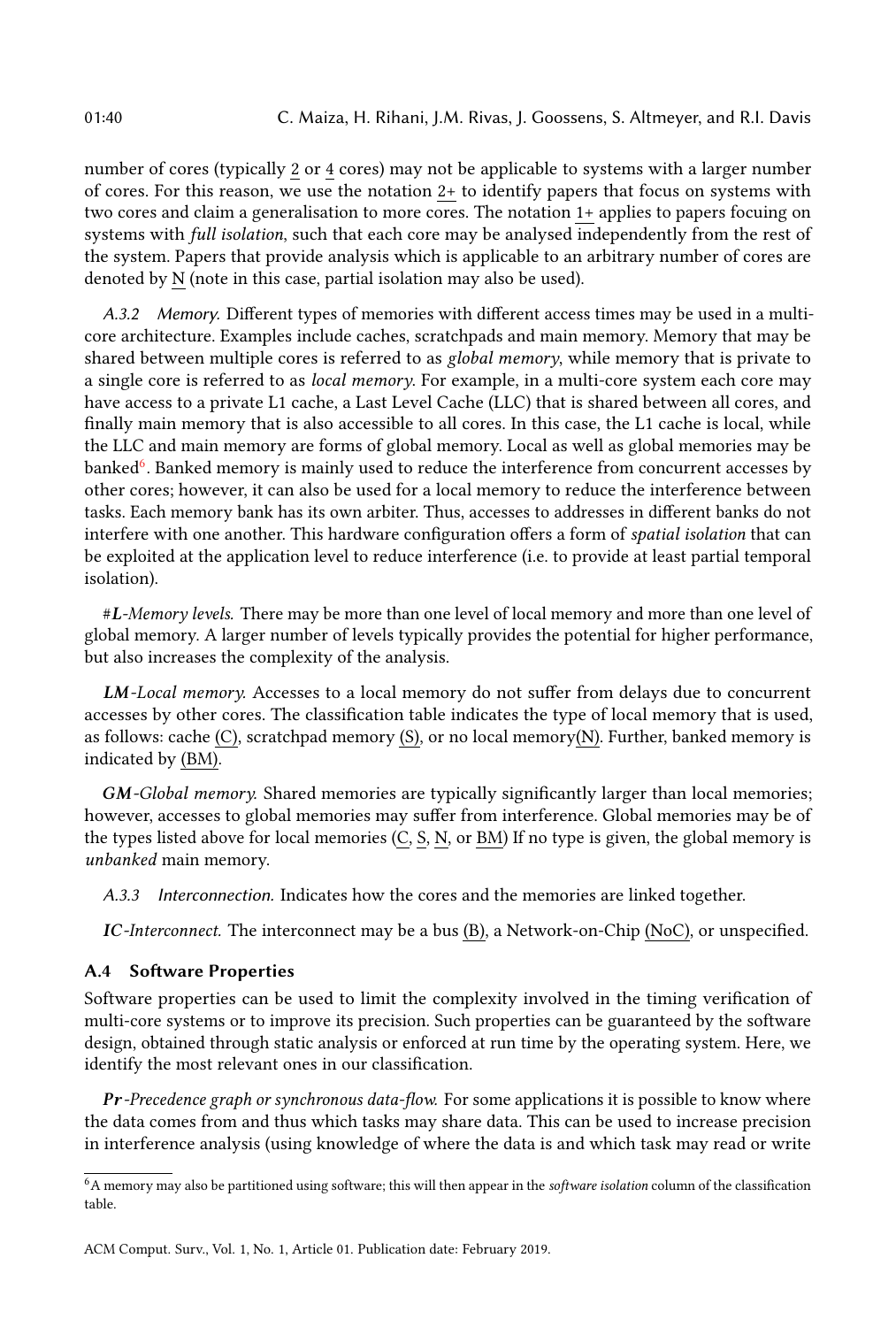it), and in the schedulability analysis (a task may not start to execute before all its predecessors have completed).

Ph-Phased execution. Another popular way of limiting the duration of memory interference is to use phased execution where tasks first read all their inputs, then compute and finally write all their outputs. Thus, if a local memory is used and is sufficiently large to contain all instructions and data, the execution phase may be considered as local. It therefore does not interfere with the execution on other cores, nor suffer interference from them. The read or write phases, in contrast, are subject to interference. The principle of phased execution comes from the code generated from design level tools for reactive systems (e.g. Scade/Lustre or Simulink). This phased execution model has been extended in a number of ways. For example, shared data may be stored locally such that only write phases interfere. Phased execution is a useful way to achieve isolation, for example by employing a scheduling policy that avoids any concurrent read or write phases.

Is-Software isolation. Refers to any mechanism that is implemented at the software level in order to isolate tasks or cores from one another. Such mechanisms may be implemented in a number of ways, for example through scheduling, using a hypervisor, memory bandwidth regulators, or by fixing some execution time window (software time division multiplexing). The common goal is that the mechanism bounds or eliminates interference.

# A.5 Classification Table

The classification table below lists all of the 119 research papers<sup>7</sup> on multi-core timing verification reviewed in this survey. For each one, it provides a detailed classification according to the criteria and properties described above.

 $<sup>7</sup>$ Note some of the papers in the bibliography are related works that are not classified in this table.</sup>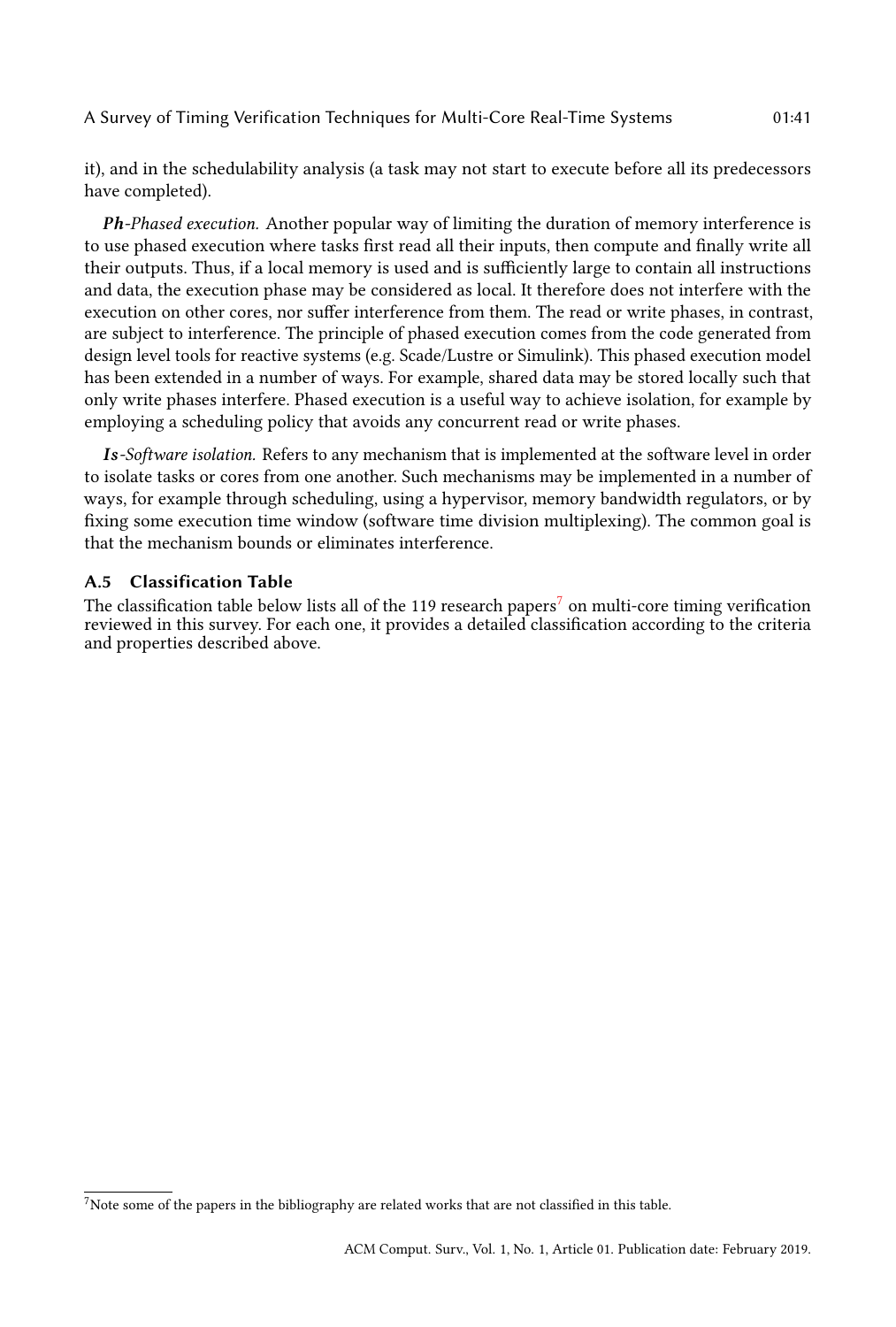|                                        | Type of analysis          |                |                         |             |                |             | Timing model |                         |               |                |                | SW properties   |                 |                  |    |             |                |
|----------------------------------------|---------------------------|----------------|-------------------------|-------------|----------------|-------------|--------------|-------------------------|---------------|----------------|----------------|-----------------|-----------------|------------------|----|-------------|----------------|
| Total: 119 papers                      |                           | W              | S                       | M           | $\mathbf E$    |             | Mi           | $\rm ID$                | Pt            | #C             | $\#\mathbf{L}$ | LM              | GM              | $\overline{IC}$  | Pr | Ph          | Is             |
| Agrawal et al. [1]                     |                           | $\overline{X}$ | $\overline{\mathbf{x}}$ |             | X              |             |              | $\overline{\mathbf{x}}$ | $\mathsf{C}$  | $2+$           | $\mathbf{1}$   | N               |                 | N <sub>o</sub> C |    |             | $\overline{X}$ |
| Agrawal et al. [2]                     |                           | $\mathbf X$    |                         |             | X              |             |              | X                       | $\mathsf{C}$  | $2+$           | $\mathbf{1}$   | ${\bf N}$       |                 | $\, {\bf B}$     |    |             | $\mathbf X$    |
| Alhammad and Pellizzoni <sup>[4]</sup> |                           |                | X                       |             | $\overline{X}$ |             |              |                         | C             | $2+$           | $\sqrt{2}$     | $\overline{C}$  |                 | $\, {\bf B}$     |    | X           | $\mathbf X$    |
| Alhammad and Pellizzoni <sup>[3]</sup> |                           |                | X                       |             | X              |             |              |                         | $\mathsf{C}$  | $1+$           | $\,2$          | $\mathsf{C}$    |                 | $\, {\bf B}$     |    | X           | $\mathbf X$    |
| Alhammad et al. [5]                    |                           |                | X                       |             | $\overline{X}$ |             |              |                         |               | N              | $\sqrt{2}$     | C, S            |                 | $\mathbf B$      |    | X           | X              |
| Altmeyer et al. [6]                    | X                         |                | X                       |             | X              | $\mathbf X$ |              | X                       | $\mathbf{P}$  | $\mathbf N$    | $\sqrt{2}$     | C, S            |                 | $\, {\bf B}$     |    |             |                |
| Anderson et al. [7]                    |                           |                | $\overline{X}$          |             | $\overline{X}$ |             |              |                         | M             | N              | $\sqrt{2}$     | $\mathsf C$     | $\mathsf C$     |                  |    |             | X              |
| Andersson et al. [8]                   | X                         |                |                         |             | X              |             |              | X                       | $\mathsf{C}$  | $\mathbf N$    | $\,2$          | $\mathsf C$     |                 | $\, {\bf B}$     |    |             |                |
| Andersson et al. [9]                   |                           |                | X                       |             | X              |             |              | X                       | $\mathcal{C}$ | N              | $\sqrt{2}$     | $\mathsf{C}$    |                 |                  |    |             |                |
| Andrei et al. [10]                     | X                         | X              | $\mathbf X$             |             | X              |             |              | $\mathbf X$             |               | $\mathbf N$    | $\overline{3}$ | $\mathbf C$     |                 | $\, {\bf B}$     |    |             |                |
| Awan et al. [11]                       |                           |                | X                       |             | $\overline{X}$ |             |              |                         | С             | $2+$           | $\sqrt{2}$     | $\mathcal{C}$   | $\mathsf{C}$    | $\mathbf B$      |    | $\mathbf X$ | X              |
| Awan et al. [13]                       | X                         |                | $\mathbf X$             |             | $\mathbf X$    |             |              | X                       | $\mathsf{C}$  | $\overline{N}$ | $\sqrt{2}$     | $\mathsf C$     | C, BM           | $\, {\bf B}$     |    |             | $\mathbf X$    |
| Bak et al. [14]                        |                           |                | X                       |             | X              |             |              |                         | $\mathcal{C}$ | $2+$           | $\sqrt{2}$     | $\mathcal{C}$   |                 | $\overline{B}$   |    | X           | X              |
| Becker et al. [15]                     |                           |                | X                       | $\mathbf X$ | $\mathbf X$    |             |              |                         | M             | N              | $\mathbf{1}$   |                 | <b>BM</b>       | B, NoC           | X  | $\mathbf X$ | X              |
| Behnam et al. [16]                     |                           |                | $\overline{X}$          |             | $\overline{X}$ |             |              |                         | $\mathcal{C}$ | N              | 3              | $\mathsf{C}$    | $\overline{C}$  | $\, {\bf B}$     |    |             | $\overline{X}$ |
| Boniol et al. [17]                     | X                         |                | X                       | X           | X              |             |              | X                       | $\mathsf{C}$  | $2+$           | $\sqrt{3}$     | $\mathbf C$     |                 | $\, {\bf B}$     | X  | $\mathbf X$ | $\mathbf X$    |
| Carle et al. [19]                      |                           |                | X                       |             | X              |             |              |                         |               | N              | $\mathbf{1}$   |                 |                 | $\, {\bf B}$     | X  | X           | X              |
| Carle and Cassé [18]                   | X                         |                | $\mathbf X$             |             | X              |             |              | X                       | $\mathsf{C}$  | N              | $\sqrt{2}$     | $\mathbf C$     |                 | $\, {\bf B}$     |    |             | X              |
| Chang et al. [22]                      |                           |                |                         | X           | $\overline{X}$ |             |              |                         |               | $\mathbf N$    | $\sqrt{2}$     | $\overline{C}$  |                 |                  |    |             |                |
| Chang et al. [21]                      |                           |                |                         | $\mathbf X$ | X              |             |              |                         |               | $\mathbf N$    | $\sqrt{2}$     | S (partitioned) |                 |                  |    |             |                |
| Chattopadhyay et al. [26]              | X                         | X              |                         |             |                |             |              |                         | I, P          | $2+$           | 3              | $\mathcal{C}$   | $\mathsf{C}$    | $\, {\bf B}$     |    |             |                |
| Chattopadhyay and Roychoudhury [25]    | $\boldsymbol{\mathrm{X}}$ |                | $\mathbf X$             |             | X              |             |              | X                       | ${\bf P}$     | $\mathbf N$    | $\sqrt{2}$     | S               |                 | $\, {\bf B}$     | X  |             |                |
| Chattopadhyay et al. [24]              | X                         | $\mathbf X$    |                         |             |                |             |              |                         | $\mathbf{P}$  | $2+$           | 3              | $\mathcal{C}$   | $\mathsf C$     | $\, {\bf B}$     |    |             |                |
| Chattopadhyay et al. [23]              | X                         | X              |                         |             |                |             |              |                         | $\mathbf{P}$  | $2+$           | 3              | $\mathcal{C}$   | $\mathcal{C}$   | $\, {\bf B}$     |    |             |                |
| Cheng et al. [28]                      |                           |                |                         | X           | X              |             |              |                         |               | N              | $\sqrt{2}$     | S (partitioned) |                 | $\mathbf B$      |    |             |                |
| Cheng et al. [27]                      | $\mathbf X$               |                |                         | $\mathbf X$ | $\mathbf X$    | $\mathbf X$ |              |                         | $\mathbf{P}$  | $\mathbf N$    | $\,1\,$        |                 | <b>BM</b>       | $\, {\bf B}$     |    |             |                |
| Chisholm et al. [30]                   | X                         |                |                         |             | X              |             |              | X                       | $\mathcal{C}$ | N              | 3              | $\mathsf{C}$    | $\mathsf{C}$    |                  |    |             |                |
| Chisholm et al. [29]                   | X                         |                |                         | $\mathbf X$ | X              |             |              | X                       | $\mathcal{C}$ | N              | 3              | $\mathsf{C}$    | C, BM           |                  | X  | X           | X              |
| Choi et al. [31]                       | X                         |                | X                       |             | $\overline{X}$ |             |              | X                       |               | N              | $\mathbf{1}$   |                 |                 |                  | X  |             |                |
| Dasari et al. [33]                     | X                         |                | $\mathbf X$             |             | X              |             |              | $\mathbf X$             | $\mathsf{C}$  | $\mathbf N$    | $\mathbf{1}$   |                 |                 | $\, {\bf B}$     |    |             |                |
| Dasari and Nelis [34]                  | X                         | X              |                         |             | $\overline{X}$ |             |              | X                       | $\mathcal{C}$ | $\mathbf N$    | $\mathbf{1}$   |                 |                 | $\mathbf B$      |    |             |                |
| Dasari et al. [35]                     | X                         |                |                         |             | X              |             |              | X                       |               | $\mathbf N$    | $\mathbf{1}$   |                 |                 | $\, {\bf B}$     |    |             |                |
| Dasari et al. [36]                     | X                         |                |                         |             | $\overline{X}$ |             |              | X                       |               | N              | $\mathbf{1}$   | C (partitioned) | C (partitioned) | B                |    |             |                |
| Davis et al. [37]                      | $\mathbf X$               |                | $\mathbf X$             |             | X              | $\mathbf X$ |              | X                       | $\mathbf{P}$  | $\mathbf N$    | $\sqrt{2}$     | C, S            | C, S            | $\, {\bf B}$     |    |             |                |
| Ding et al. [39]                       |                           |                |                         | X           | X              |             |              | X                       | $\mathcal{C}$ | N              | 3              | $\mathsf{C}$    | $\mathsf{C}$    | $\, {\bf B}$     | X  |             |                |
| Farshchi et al. [40]                   |                           |                | X                       |             | X              |             |              | $\mathbf x$             | $\mathbf{P}$  | $2+$           | $\sqrt{2}$     | $\mathcal{C}$   | <b>BM</b>       | $\, {\bf B}$     |    |             |                |
| Freitag et al. [41]                    | $\overline{X}$            |                |                         |             |                |             |              |                         | C, P          | $2+$           | 2              | $\mathsf{C}$    |                 | B                |    |             |                |

01:42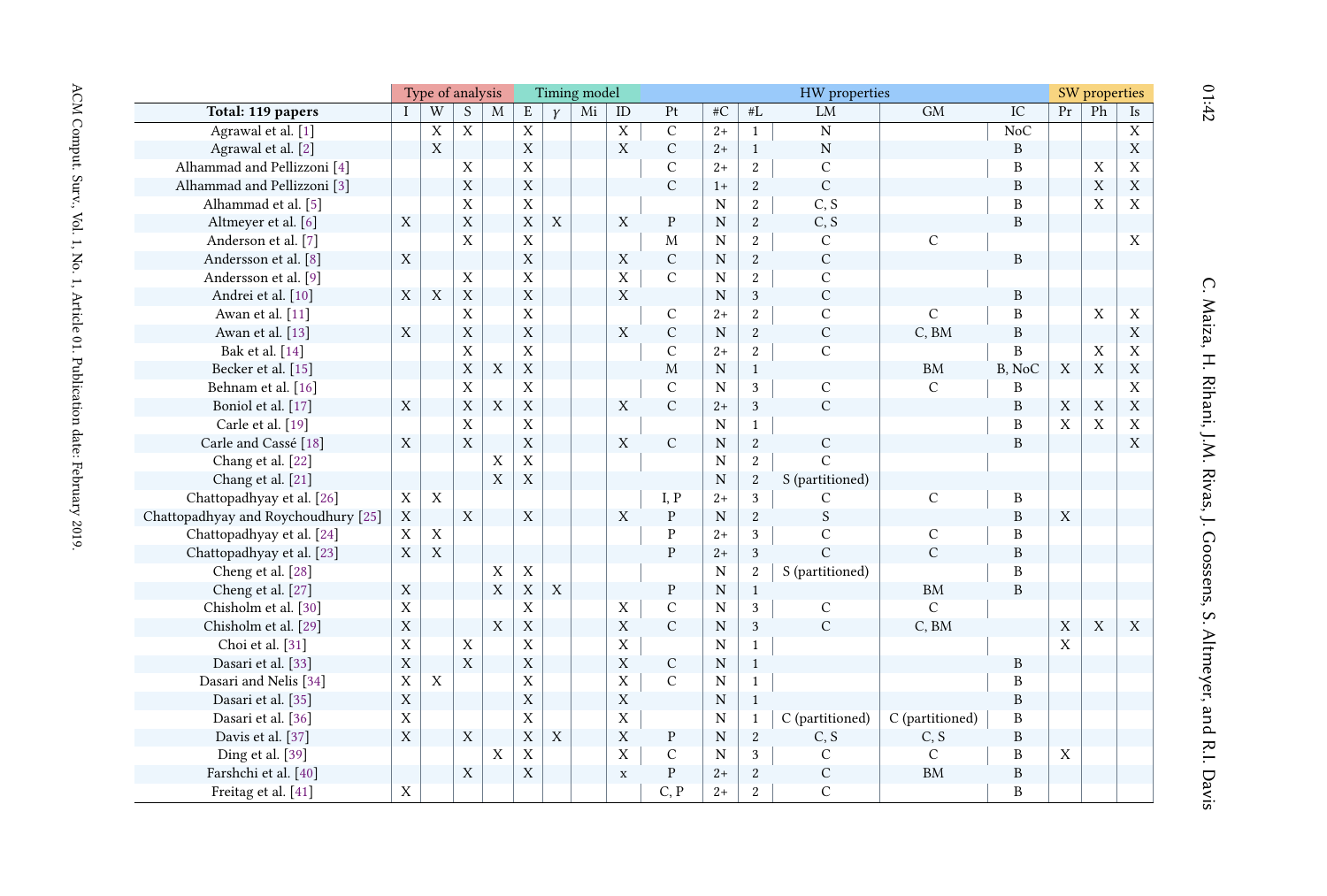|                               | Type of analysis          |                |                |                |                         |                  | Timing model |                |                |                |                | SW properties  |                |                  |             |                         |             |
|-------------------------------|---------------------------|----------------|----------------|----------------|-------------------------|------------------|--------------|----------------|----------------|----------------|----------------|----------------|----------------|------------------|-------------|-------------------------|-------------|
| Total: 119 papers             | T                         | W              | S              | M              | $\mathbf E$             | $\boldsymbol{Y}$ | Mi           | ID             | Pt             | #C             | $\#\mathrm{L}$ | LM             | <b>GM</b>      | IC               | Pr          | Ph                      | Is          |
| Giannopoulou et al. [42]      | X                         |                | $\mathbf X$    |                | $\mathbf X$             |                  |              | $\overline{X}$ |                | $\overline{N}$ | $\mathbf{1}$   |                |                | $\, {\bf B}$     |             | $\overline{\mathbf{X}}$ |             |
| Giannopoulou et al. [43]      | X                         |                | X              | X              | X                       |                  |              | $\mathbf X$    |                | N              | 1              |                |                | B                |             | X                       | X           |
| Giannopoulou et al. [44]      | X                         |                | X              | X              | X                       |                  |              | X              | $\overline{P}$ | N              | $\mathbf{1}$   |                | <b>BM</b>      | B                |             |                         | X           |
| Giannopoulou et al. [45]      | X                         |                | X              | X              | X                       |                  |              | X              | M, C, P        | N              | 1              |                | <b>BM</b>      | B, NoC           | X           |                         | X           |
| Guan et al. [48]              |                           |                | $\mathbf X$    |                | $\mathbf X$             |                  |              |                |                | $\mathbf N$    | $\,2$          | $\mathbf C$    |                |                  |             |                         | $\mathbf X$ |
| Guo et al. [50]               | X                         |                |                | $\overline{X}$ | X                       | $\overline{X}$   |              |                |                | N              | $\sqrt{2}$     | $\overline{C}$ |                | $\, {\bf B}$     |             |                         |             |
| Gustavsson et al. [51]        | X                         | X              |                |                |                         |                  |              |                | ${\bf P}$      | $2+$           | 3              | $\mathsf{C}$   | $\mathbf C$    |                  |             |                         |             |
| Hardy et al. [54]             |                           |                |                |                |                         |                  |              |                |                | N              | N              | $\overline{C}$ | $\overline{C}$ |                  |             |                         |             |
| Huang et al. [60]             |                           |                | X              | $\mathbf X$    | X                       |                  |              | X              | P              | $\mathbf N$    | $\mathbf{1}$   |                |                | B                |             |                         |             |
| Inam et al. $[61]$            | X                         |                | $\overline{X}$ |                | $\overline{X}$          |                  |              | $\overline{X}$ | $\overline{C}$ | N              | $\sqrt{2}$     | $\mathsf C$    |                | $\, {\bf B}$     |             |                         | X           |
| Jacobs et al. [62]            | $\boldsymbol{\mathrm{X}}$ | $\mathbf X$    |                |                |                         |                  |              |                |                | $\overline{4}$ | $\overline{2}$ | C, S           |                | $\, {\bf B}$     |             |                         |             |
| Jacobs et al. [63]            | $\overline{X}$            | X              |                |                |                         |                  |              |                |                | N              | $\sqrt{2}$     | C, S           |                | $\, {\bf B}$     |             |                         |             |
| Kafshdooz and Ejlali [64]     |                           | $\mathbf X$    | $\mathbf X$    |                | $\mathbf X$             |                  |              | X              |                | $2+$           | $\overline{3}$ | $\mathbf S$    |                | $\, {\bf B}$     |             |                         |             |
| Kelter et al. [66]            | X                         | X              |                |                |                         |                  |              | X              | $P^*$          | N              | $\sqrt{2}$     | C, S           |                | $\, {\bf B}$     |             |                         |             |
| Kelter et al. [68]            | $\mathbf X$               |                |                |                |                         |                  |              |                | $\mathbf{P}$   | ${\bf N}$      | $\overline{c}$ | S              |                | $\, {\bf B}$     |             |                         |             |
| Kelter et al. [67]            | X                         | X              |                |                |                         |                  |              | X              | $P^*$          | N              | $\sqrt{2}$     | C, S           |                | $\, {\bf B}$     |             |                         |             |
| Kelter et al. [65]            | $\boldsymbol{\mathrm{X}}$ | $\mathbf X$    |                |                | $\mathbf X$             |                  |              | X              | $\mathbf{P}$   | N              | $\mathbf{1}$   |                |                | $\, {\bf B}$     |             |                         |             |
| Kelter and Marwedel [69]      | X                         | X              |                |                |                         |                  |              |                |                | N              | 3              | C, S           |                | $\, {\bf B}$     |             |                         |             |
| Kim et al. [75]               |                           |                | X              | $\mathbf X$    | $\mathbf X$             |                  |              |                | $\mathsf{C}$   | $\mathbf N$    | $1\,$          |                |                | $\, {\bf B}$     |             |                         | $\mathbf X$ |
| Kim et al. [73]               | X                         |                | $\mathbf X$    | X              | X                       | $\mathbf X$      |              | $\mathbf X$    | $\mathsf{C}$   | $\mathbf N$    | 2              | $\mathsf C$    | $\mathsf{C}$   |                  |             |                         | X           |
| Kim et al. [71]               | X                         |                | $\mathbf X$    |                | $\mathbf X$             |                  |              | X              | $\mathcal{C}$  | N              | ${\bf N}$      | $\mathsf C$    | C, BM          |                  |             |                         |             |
| Kim et al. [76]               |                           | $\overline{X}$ |                |                | $\overline{X}$          |                  |              |                |                | $1+$           | $\sqrt{2}$     | S              |                | $\, {\bf B}$     |             |                         | X           |
| Kim et al. [74]               |                           |                | X              |                | $\mathbf X$             |                  |              |                | $\mathbf C$    | N              | $\mathbf{1}$   |                |                | $\, {\bf B}$     |             |                         | X           |
| Kim et al. [72]               |                           |                | X              | X              | X                       |                  |              | X              | $\mathbf P$    | N              | $\sqrt{2}$     |                | <b>BM</b>      | $\mathbf B$      |             |                         |             |
| Lampka et al. [77]            | $\boldsymbol{\mathrm{X}}$ |                |                |                |                         |                  |              | $\mathbf X$    |                | $\mathbf N$    | 3              | $\mathbf C$    |                | $\, {\bf B}$     |             | $\mathbf X$             | X           |
| Li et al. [78]                |                           | X              |                |                | $\overline{X}$          |                  |              | $\overline{X}$ | ${\bf P}$      | N              | 3              | $\overline{C}$ | $\mathsf C$    | $\, {\bf B}$     | $\mathbf X$ |                         |             |
| Liang et al. [79]             | X                         | $\mathbf X$    | $\mathbf X$    |                | $\mathbf X$             | $\mathbf X$      |              | $\mathbf X$    |                | $2+$           | $\sqrt{3}$     | $\mathsf C$    | $\mathsf C$    |                  | $\mathbf X$ |                         |             |
| Liu and Zhang <sup>[81]</sup> | $\overline{X}$            | X              |                |                |                         |                  |              |                | $\mathbf{P}$   | $2+$           | $\sqrt{2}$     | S              | S              |                  |             |                         |             |
| Lv et al. $[82]$              | X                         | $\mathbf X$    |                |                |                         |                  |              |                |                |                | $\,2$          | $\mathsf C$    |                | B                |             |                         |             |
| Mancuso et al. [83]           | $\mathbf X$               |                | X              |                | X                       |                  |              | X              | $\mathsf{C}$   | N              | $\sqrt{2}$     | $\mathsf C$    | C, BM          | B                |             |                         | X           |
| Mancuso et al. [84]           | X                         |                | $\mathbf X$    |                | X                       |                  |              | X              | $\mathsf{C}$   | N              | $\overline{2}$ |                | C, BM          | $\, {\bf B}$     |             |                         | $\mathbf X$ |
| Melani et al. [85]            |                           |                | X              |                | $\overline{\mathbf{X}}$ |                  |              |                |                | $1+$           | $\sqrt{2}$     | $\mathsf{C}$   |                | $\, {\bf B}$     |             | X                       | X           |
| Nagar and Srikant [86]        | X                         | $\mathbf X$    |                |                | $\mathbf X$             |                  |              | X              |                | $\mathbf N$    | 3              | $\mathsf C$    | $\mathsf C$    | $\mathbf B$      |             |                         |             |
| Nikolic et al. [88]           | X                         |                |                |                |                         |                  |              | X              | M              | N              | $\mathbf{1}$   | ${\bf N}$      |                | NoC              |             |                         |             |
| Nikolic and Petters [87]      | X                         |                |                | $\mathbf X$    |                         |                  |              |                | M              | $\mathbf N$    | $\mathbf{1}$   | ${\rm N}$      |                | N <sub>o</sub> C |             |                         |             |
| Nowotsch and Paulitsch [89]   | X                         | X              |                |                | X                       |                  |              | X              | $\mathsf{C}$   | N              | 2              |                |                | N <sub>o</sub> C |             |                         | X           |
| Nowotsch et al. [90]          | $\boldsymbol{\mathrm{X}}$ | $\mathbf X$    |                |                | $\mathbf X$             |                  |              | X              | $\overline{C}$ | $\mathbf N$    | $\overline{2}$ |                |                | N <sub>o</sub> C |             |                         | $\mathbf X$ |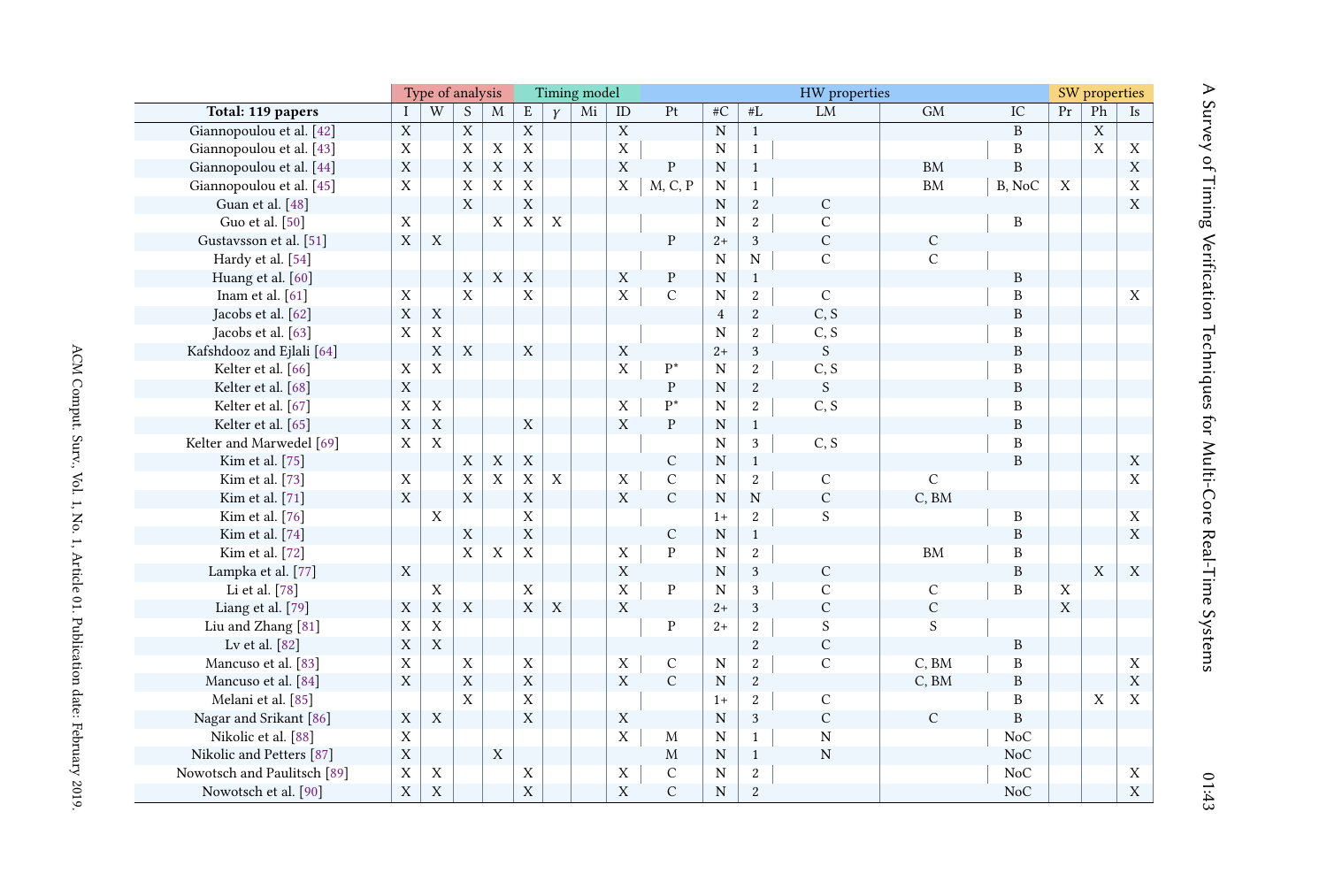|                                |                | Type of analysis |                |                  |                           |             | Timing model |                |                |             |                  | HW properties  |               | SW properties  |                |             |                |
|--------------------------------|----------------|------------------|----------------|------------------|---------------------------|-------------|--------------|----------------|----------------|-------------|------------------|----------------|---------------|----------------|----------------|-------------|----------------|
| Total: 119 papers              | T              | W                | S              | M                | E                         |             | Mi           | ID             | Pt             | #C          | $\#\mathbf{L}$   | LM             | <b>GM</b>     | IC             | Pr             | Ph          | Is             |
| Oehlert et al. [92]            | X              | X                |                |                  |                           |             |              |                |                | $\mathbf N$ | $\overline{2}$   | S              |               | $\mathbf B$    |                |             |                |
| Pagetti et al. [93]            |                | $\mathbf X$      | $\mathbf X$    | $\boldsymbol{X}$ |                           |             |              |                | ${\bf P}$      | $\mathbf N$ | $\sqrt{2}$       | S              |               | $\, {\bf B}$   | X              | X           | X              |
| Paolieri et al. [95]           | $\overline{X}$ |                  |                | X                | X                         |             |              | X              | $\mathbf P$    | $\mathbf N$ | 3                | C, BM          | C, BM         | $\, {\bf B}$   |                |             |                |
| Paolieri et al. [94]           | $\mathbf X$    | $\mathbf X$      |                |                  |                           |             |              |                | ${\bf P}$      |             | 3                | C, S           | C, BM         | $\, {\bf B}$   |                |             |                |
| Pellizzoni et al. [97]         | X              | $\overline{X}$   | X              |                  | X                         |             |              | X              | $\mathsf{C}$   | $1+$        | $\boldsymbol{2}$ |                | $\mathsf{C}$  | $\mathbf B$    |                |             | X              |
| Pellizzoni et al. [98]         | $\mathbf X$    |                  | $\mathbf X$    |                  | $\boldsymbol{\mathrm{X}}$ |             |              | $\mathbf X$    | $\mathsf{C}$   | $\mathbf N$ | $\overline{2}$   | $\mathbf C$    |               | $\, {\bf B}$   |                |             |                |
| Pellizzoni et al. [96]         |                |                  | X              |                  | $\overline{X}$            |             |              |                | $\mathcal{C}$  | $1+$        | $\sqrt{2}$       | $\mathcal{C}$  |               | B              |                | X           | X              |
| Pellizzoni and Yun [99]        | $\mathbf X$    |                  | $\mathbf X$    |                  | $\mathbf X$               |             |              | $\mathbf X$    | $\mathcal{C}$  | ${\bf N}$   | $\,2$            | $\mathsf C$    |               | $\overline{B}$ |                |             | $\mathbf X$    |
| Perret et al. [100]            |                |                  |                | X                | X                         |             |              |                | M              | ${\bf N}$   | $\sqrt{2}$       |                | $\mathbf{P}$  | NoC            | X              |             | X              |
| Perret et al. [101]            | X              | X                |                |                  |                           |             |              |                | M, C, P        | ${\rm N}$   | $\sqrt{2}$       | <b>BM</b>      | <b>BM</b>     | B, NoC         |                |             |                |
| Perret et al. [102]            |                |                  |                |                  |                           |             |              |                | M, C, P        | ${\bf N}$   | $\sqrt{2}$       | $\mathsf{C}$   | BM            | NoC            |                |             | X              |
| Rihani et al. [103]            | $\mathbf X$    | $\mathbf X$      |                |                  |                           |             |              |                | $\mathbf{P}$   | $1+$        | $\mathbf 1$      |                |               | $\mathbf B$    |                |             |                |
| Rihani et al. [104]            | X              |                  | X              |                  | X                         |             |              | X              | M, C, P        |             | $\mathbf{1}$     |                | <b>BM</b>     | B              | X              | X           |                |
| Rosèn et al. [105]             | $\mathbf X$    | $\mathbf X$      | $\mathbf X$    |                  |                           |             |              | $\mathbf X$    | ${\bf P}$      | $\mathbf N$ | $\sqrt{2}$       | $\mathbf C$    |               | B              | $\mathbf X$    | $\mathbf X$ |                |
| Saidi and Syring [106]         | X              |                  | X              |                  |                           |             |              | $\overline{X}$ | M              | ${\bf N}$   | 3                | S              | <b>BM</b>     | B, NoC         |                |             |                |
| Schliecker et al. [109]        | $\mathbf X$    |                  | $\mathbf X$    |                  | $\mathbf X$               |             |              | X              |                | $\mathbf N$ | $\overline{c}$   | $\mathsf C$    |               |                |                |             |                |
| Schliecker et al. [110]        | $\overline{X}$ |                  | $\overline{X}$ |                  | $\mathbf X$               |             |              | $\overline{X}$ |                | N           |                  |                |               | B              |                |             |                |
| Schliecker et al. [108]        | X              |                  | $\mathbf X$    |                  | $\mathbf X$               | $\mathbf X$ |              | $\mathbf X$    | ${\bf P}$      | $2+$        | $\overline{c}$   | $\mathbf C$    |               | $\, {\bf B}$   |                |             |                |
| Schliecker and Ernst [107]     | X              |                  | X              |                  | X                         | X           |              | X              | $\mathbf P$    | N           | $\overline{2}$   | $\mathcal{C}$  |               | $\mathbf{B}$   |                |             |                |
| Schoeberl et al. [111]         | $\mathbf X$    | $\mathbf X$      |                |                  |                           |             |              |                | $\mathbf{P}$   | ${\bf N}$   | $\sqrt{2}$       | C, S           |               | B, NoC         |                |             |                |
| Schranzhofer et al. [112]      | $\overline{X}$ |                  |                |                  |                           |             |              |                |                | $\mathbf N$ | $\mathbf{1}$     |                |               | B              |                | X           |                |
| Schranzhofer et al. [113]      | $\mathbf X$    |                  | $\mathbf X$    |                  | X                         |             |              | X              | $\mathbf{P}$   | $\mathbf N$ | $\mathbf{1}$     |                |               | $\mathbf B$    | X              | X           |                |
| Schranzhofer et al. [114]      | $\mathbf X$    |                  | $\mathbf X$    |                  |                           |             |              | X              | $\mathbf{P}$   | N           | $\mathbf{1}$     |                |               | $\mathbf{B}$   |                | X           |                |
| Skalistis and Simalatsar [116] | $\mathbf X$    | X                |                |                  |                           |             |              | X              | M              | ${\bf N}$   | $\mathbf{1}$     | ${\bf N}$      | <b>BM</b>     | NoC            | $\mathbf X$    |             |                |
| Skalistis and Simalatsar [117] | X              |                  | X              | X                | X                         |             |              | X              | M              | $\mathbf N$ | $\mathbf{1}$     | N              | <b>BM</b>     | NoC            | X              |             |                |
| Souto et al. [118]             |                |                  | $\mathbf X$    |                  | $\mathbf X$               | $\mathbf X$ | $\mathbf X$  |                |                | ${\bf N}$   |                  |                |               |                |                |             |                |
| Still and Indrusiak [119]      |                |                  |                | X                | X                         |             |              |                |                | N           | $\mathbf{1}$     | S              |               | NoC            |                |             |                |
| Suhendra et al. [120]          |                |                  | $\mathbf X$    | $\mathbf X$      | X                         |             |              |                | H, P           | ${\bf N}$   | $\sqrt{2}$       | $\mathbf S$    |               | $\, {\bf B}$   | $\mathbf X$    |             |                |
| Suhendra et al. [121]          | X              |                  | $\overline{X}$ |                  | X                         |             |              |                | $\overline{P}$ | N           | $\overline{2}$   | $\overline{S}$ |               | B              | $\overline{X}$ |             |                |
| Tabish et al. [122]            |                |                  | $\mathbf X$    |                  | $\mathbf X$               |             |              |                | ${\bf P}$      | $\mathbf N$ | $\sqrt{2}$       | $\mathbf S$    |               | $\, {\bf B}$   |                | X           | $\mathbf X$    |
| Valsan et al. [123]            | X              |                  |                |                  | $\overline{X}$            |             |              |                | $\mathcal{C}$  | ${\bf N}$   | 3                | $\mathcal{C}$  | $\mathsf{C}$  | B              |                |             | $\overline{X}$ |
| Valsan et al. [124]            | $\mathbf X$    |                  |                |                  | $\mathbf X$               |             |              |                | $\mathsf{C}$   | $\mathbf N$ | 3                | $\mathsf C$    | $\mathsf{C}$  | $\mathbf B$    |                |             | X              |
| Wasly and Pellizzoni [125]     |                |                  | X              |                  | $\overline{X}$            |             |              |                |                | $1+$        | $\overline{2}$   | S              |               | B              |                |             | X              |
| Xiao et al. [126]              | $\mathbf X$    |                  | $\mathbf X$    |                  | $\mathbf X$               |             |              | $\mathbf X$    | H.C            | ${\bf N}$   | $\overline{c}$   | $\mathsf{C}$   | $\mathbf C$   |                |                |             |                |
| Xu et al. [127]                | $\overline{X}$ | X                | $\overline{X}$ |                  | $\overline{X}$            | X           | X            |                | $\mathcal{C}$  | N           | 1                |                | $\mathcal{C}$ |                |                |             |                |
| Yan and Zhang [128]            |                | X                |                |                  | $\mathbf X$               |             |              | X              |                | $2+$        | 3                | $\mathbf C$    | $\mathsf C$   | $\, {\bf B}$   |                |             |                |
| Yao et al. [129]               |                |                  | $\overline{X}$ |                  | $\overline{X}$            |             |              |                |                | ${\bf N}$   | $\sqrt{2}$       | $\mathcal{C}$  | $\mathsf{C}$  | B              |                | X           | $\mathbf X$    |

01:44

 C. Maiza, H. Rihani, J.M. Rivas, J. Goossens, S. Altmeyer, and R.I. Davis C. Maiza, H. Rihani, J.M. Rivas, J. Goossens, S. Altmeyer, and R.I. Davis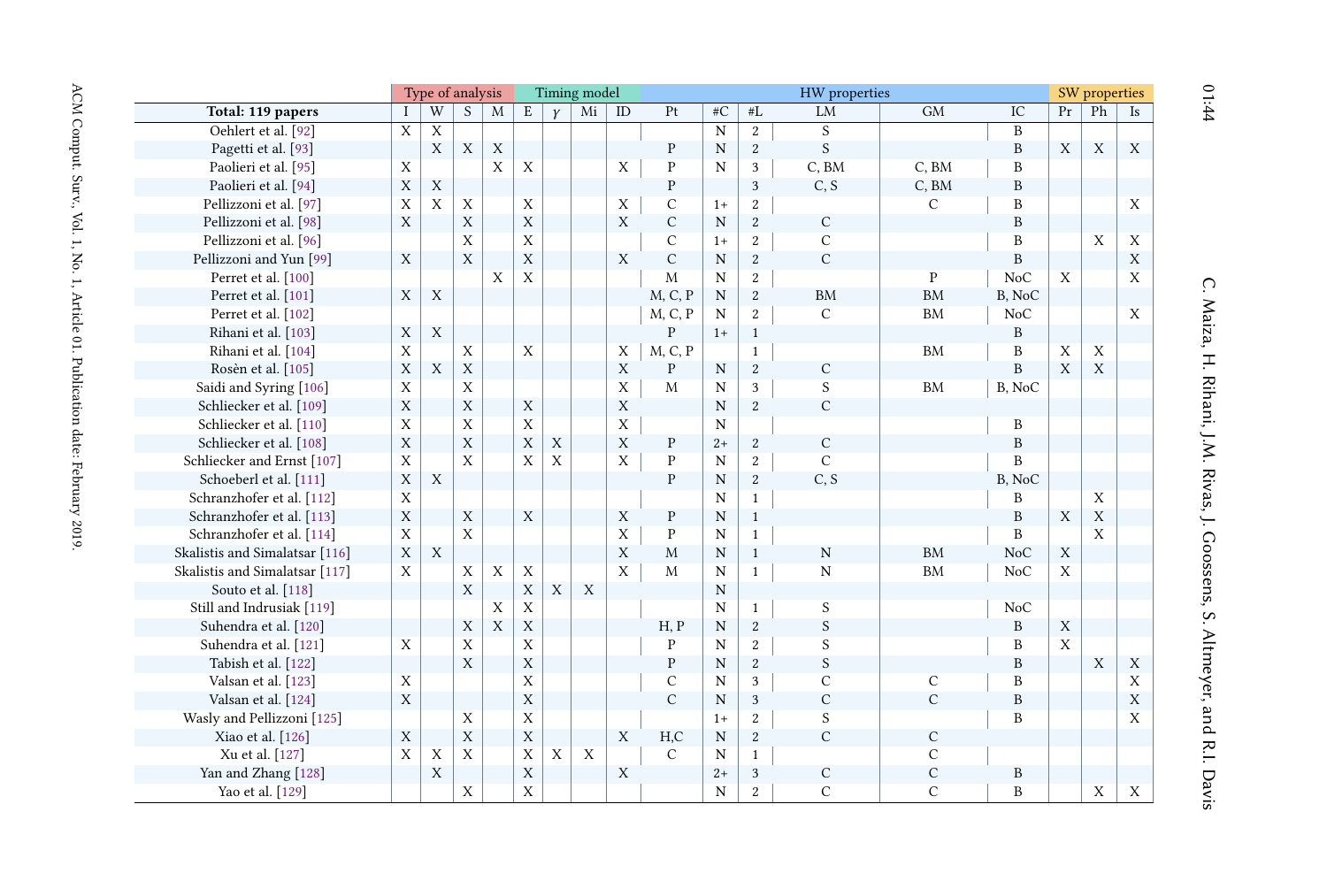|                     |   | Type of analysis |               |   |                  |   | Timing model |                           |                        | SW properties |                        |    |           |    |    |    |    |
|---------------------|---|------------------|---------------|---|------------------|---|--------------|---------------------------|------------------------|---------------|------------------------|----|-----------|----|----|----|----|
| Total: 119 papers   |   | W                | $\mathcal{D}$ | M | E                |   | Mi           | ID                        | Pt                     | $\#C$         | #L                     | LM | <b>GM</b> | IC | Pr | Ph | Is |
| Yao et al. [130]    |   |                  | X             |   | $\boldsymbol{X}$ |   |              |                           |                        | N             | $\Omega$<br>∠          | C  |           | B  |    | X  | X  |
| Yao et al. [131]    |   |                  | X             |   | X                |   |              |                           | $\sqrt{2}$<br><b>1</b> | $2+$          | $\Omega$<br>$\epsilon$ | ⌒  |           | B  |    | Χ  | X  |
| Yoon et al. [132]   | X | X                | X             |   | X                |   |              | $\mathbf{v}$<br>$\Lambda$ | D                      | N             | 2                      |    | C, BM     | B  |    |    |    |
| Yun et al. [135]    | X |                  | X             |   | X                |   |              | X                         | $\sqrt{2}$<br>U.       | $2+$          | 2                      | C  |           | B  |    |    |    |
| Yun et al. [134]    | X | X                |               |   |                  |   |              |                           | $\sim$<br>◡            | N             | 3                      |    | C. BM     |    |    |    |    |
| Zhang and Yan [137] | X | X                |               |   |                  |   |              |                           | D                      | $2+$          | 3                      | C  | С         |    |    |    |    |
| Zhang et al. [138]  | X |                  | X             |   | X                | X |              |                           |                        | N             | 2                      |    |           |    |    |    |    |
| Zheng et al. [139]  |   |                  | X             | X | X                |   |              | $\mathbf v$<br>$\Lambda$  |                        | N             | $\Omega$               | N  |           | B  | X  |    |    |

A Survey of Timing Verification Techniques for Multi-Core Real-Time Systems